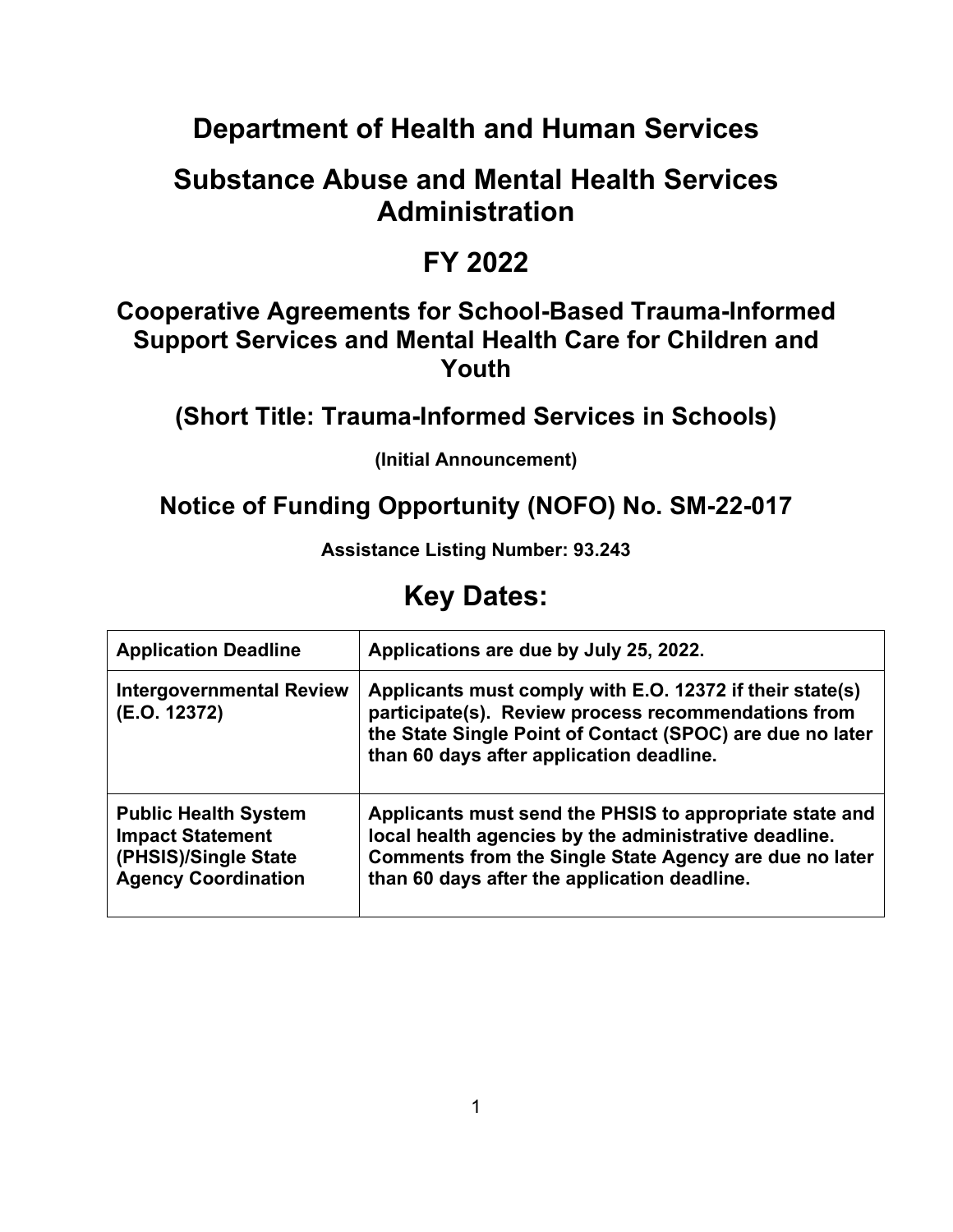# **Table of Contents**

| $\mathbf{L}$ |                  |                                                          |  |
|--------------|------------------|----------------------------------------------------------|--|
|              | 1.               |                                                          |  |
|              | 2.               |                                                          |  |
|              | 3.               |                                                          |  |
|              | $\overline{4}$ . |                                                          |  |
|              | 5.               |                                                          |  |
|              | 6.               | DATA COLLECTION/PERFORMANCE MEASUREMENT AND PROJECT      |  |
|              | 7 <sub>1</sub>   |                                                          |  |
|              | 8.               |                                                          |  |
| II.          |                  |                                                          |  |
|              | 1.               |                                                          |  |
|              | 2.               |                                                          |  |
| III.         |                  |                                                          |  |
|              | 1.               |                                                          |  |
|              | 2.               | COST SHARING AND MATCHING REQUIREMENTS  17               |  |
|              | 3.               |                                                          |  |
| IV.          |                  |                                                          |  |
|              | 1.               | ADDRESS TO REQUEST APPLICATION PACKAGE 19                |  |
|              | 2.               | CONTENT AND FORM OF APPLICATION SUBMISSION 19            |  |
|              | 3.               | UNIQUE ENTITY IDENTIFIER AND SYSTEM FOR AWARD MANAGEMENT |  |
|              |                  |                                                          |  |
|              | 5 <sub>1</sub>   |                                                          |  |
|              |                  | 6. INTERGOVERNMENTAL REVIEW (E.O. 12372) REQUIREMENTS 23 |  |
|              |                  |                                                          |  |
| V.           |                  |                                                          |  |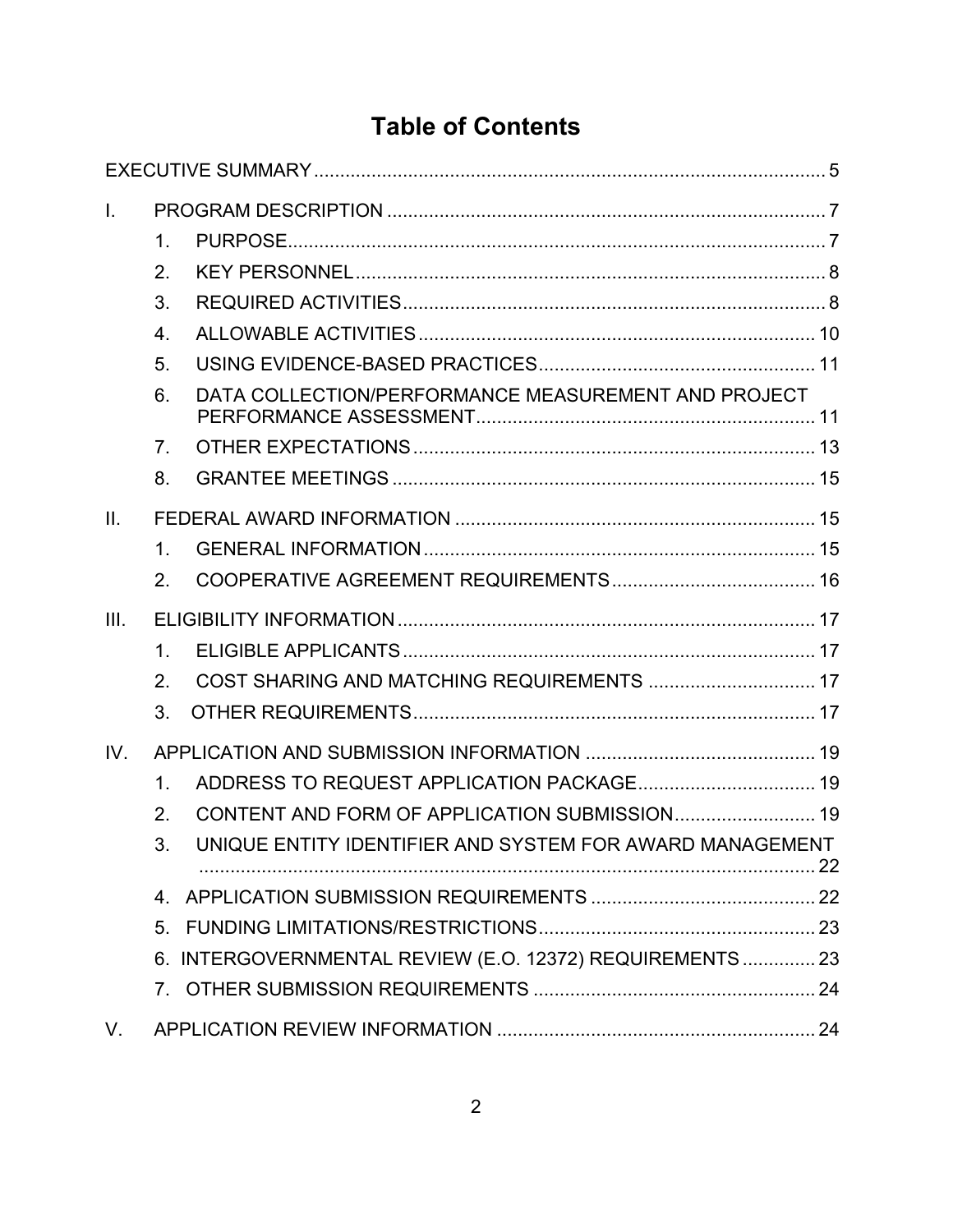|      | 1.            |                                                                                     |  |
|------|---------------|-------------------------------------------------------------------------------------|--|
|      | 2.            | BUDGET JUSTIFICATION, EXISTING RESOURCES, OTHER SUPPORT. 27                         |  |
|      | 3.            |                                                                                     |  |
| VI.  |               |                                                                                     |  |
|      | $\mathbf 1$ . |                                                                                     |  |
|      | 2.            | ADMINISTRATIVE AND NATIONAL POLICY REQUIREMENTS 28                                  |  |
|      | 3.            |                                                                                     |  |
| VII. |               |                                                                                     |  |
|      |               |                                                                                     |  |
|      | 1.            |                                                                                     |  |
|      | 2.            |                                                                                     |  |
|      | 3.            |                                                                                     |  |
|      | 4.            |                                                                                     |  |
|      |               | Appendix B - Formatting Requirements and System Validation  42                      |  |
|      | 1.            |                                                                                     |  |
|      | 2.            | <b>GRANTS.GOV FORMATTING AND VALIDATION REQUIREMENTS 42</b>                         |  |
|      | 3.            | eRA COMMONS FORMATTING AND VALIDATION REQUIREMENTS 43                               |  |
|      |               |                                                                                     |  |
|      |               | Appendix D - Confidentiality and SAMHSA Participant Protection/Human Subjects       |  |
|      |               |                                                                                     |  |
|      |               | Appendix F – Developing the Plan for Data Collection and Performance Measurement 55 |  |
|      |               |                                                                                     |  |
|      |               |                                                                                     |  |
|      |               |                                                                                     |  |
|      |               |                                                                                     |  |
|      |               |                                                                                     |  |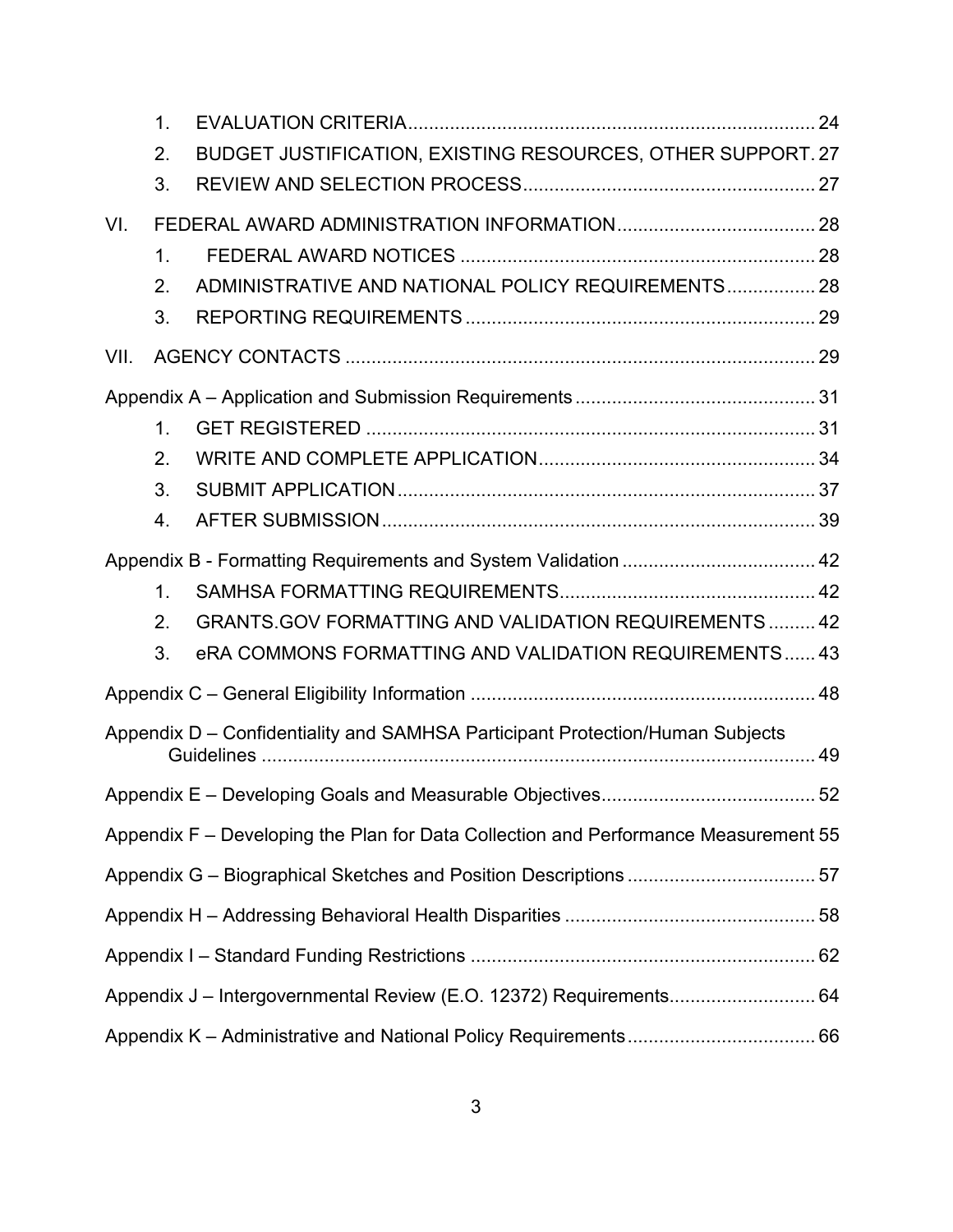|--|--|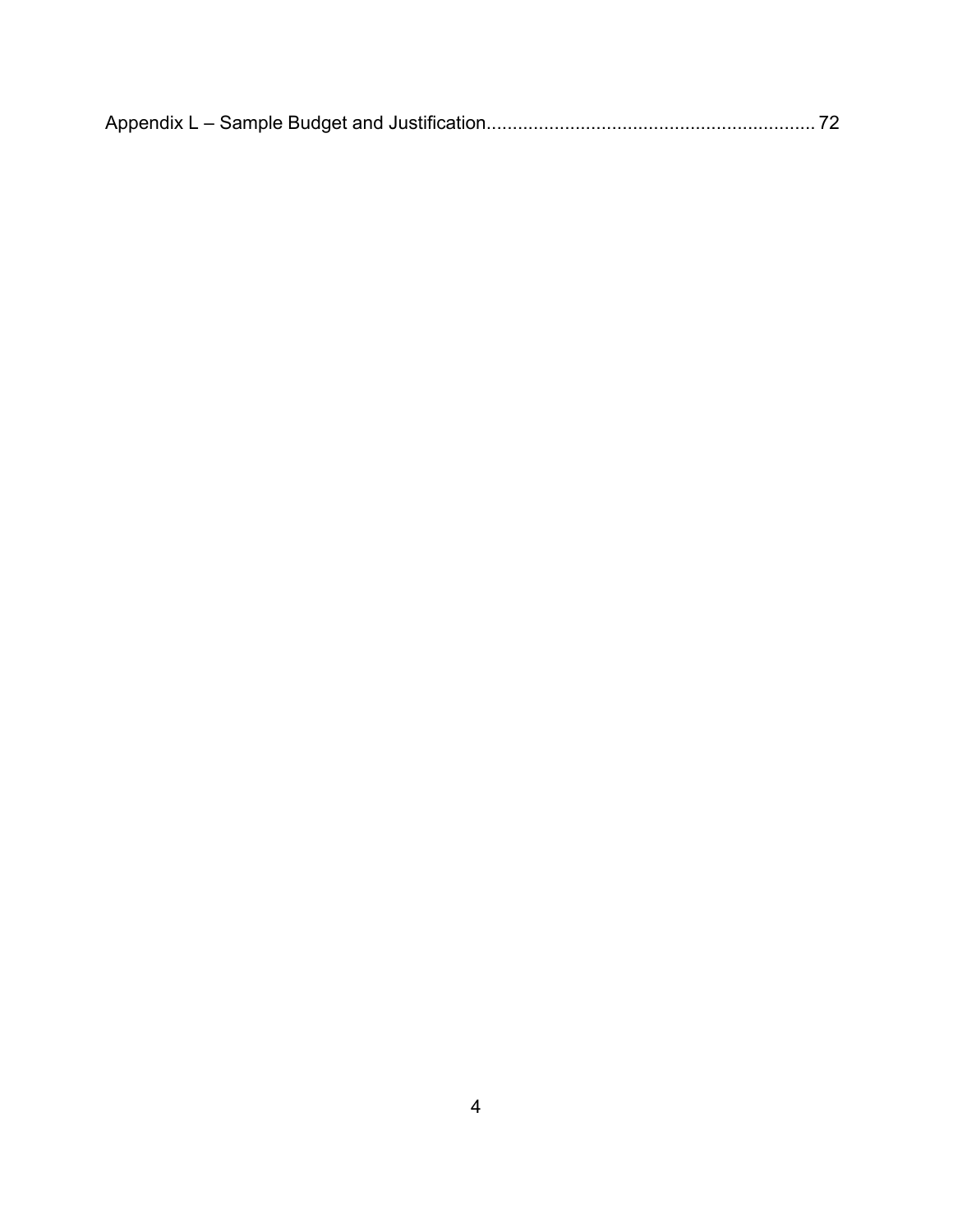# <span id="page-4-0"></span>**EXECUTIVE SUMMARY**

The Substance Abuse and Mental Health Services Administration (SAMHSA), Center for Mental Health Services (CMHS), is accepting applications for fiscal year (FY) 2022 Cooperative Agreements for School-Based Trauma-Informed Support Services and Mental Health Care for Children and Youth program (Short Title: Trauma-Informed Services in Schools).The purpose of this program is to increase student access to evidence-based and culturally relevant trauma support services and mental health care by developing innovative initiatives, activities, and programs to link local school systems with local trauma-informed support and mental health systems, including those under the Indian Health Service. With this program, SAMHSA aims to further enhance and improve trauma-informed support and mental health services for children and youth.

| <b>Funding Opportunity Title:</b>                   | Cooperative Agreements for School-Based Trauma-<br>Informed Support Services and Mental Health Care<br>for Children and Youth (Short Title: Trauma-Informed<br>Services in Schools)                                    |
|-----------------------------------------------------|------------------------------------------------------------------------------------------------------------------------------------------------------------------------------------------------------------------------|
| <b>Funding Opportunity Number:</b>                  | SM-22-017                                                                                                                                                                                                              |
| <b>Due Date for Applications:</b>                   | July 25, 2022                                                                                                                                                                                                          |
| <b>Estimated Total Available</b><br><b>Funding:</b> | \$6,790,000                                                                                                                                                                                                            |
| <b>Estimated Number of Awards:</b>                  | 7 (at least 1 award will be made to an Indian tribe or Tribal<br>Educational Agency, a school operated by the Bureau of<br>Indian Education, a Regional Corporation, or a Native<br>Hawaiian Educational Organization) |
| <b>Estimated Award Amount:</b>                      | Up to \$970,000 per year per award                                                                                                                                                                                     |
| <b>Cost Sharing/Match Required:</b>                 | No                                                                                                                                                                                                                     |
| <b>Anticipated Project Start Date:</b>              | September 30, 2022                                                                                                                                                                                                     |
| <b>Anticipated Award Date:</b>                      | September 7, 2022                                                                                                                                                                                                      |
| <b>Length of Project Period:</b>                    | Up to 4 years                                                                                                                                                                                                          |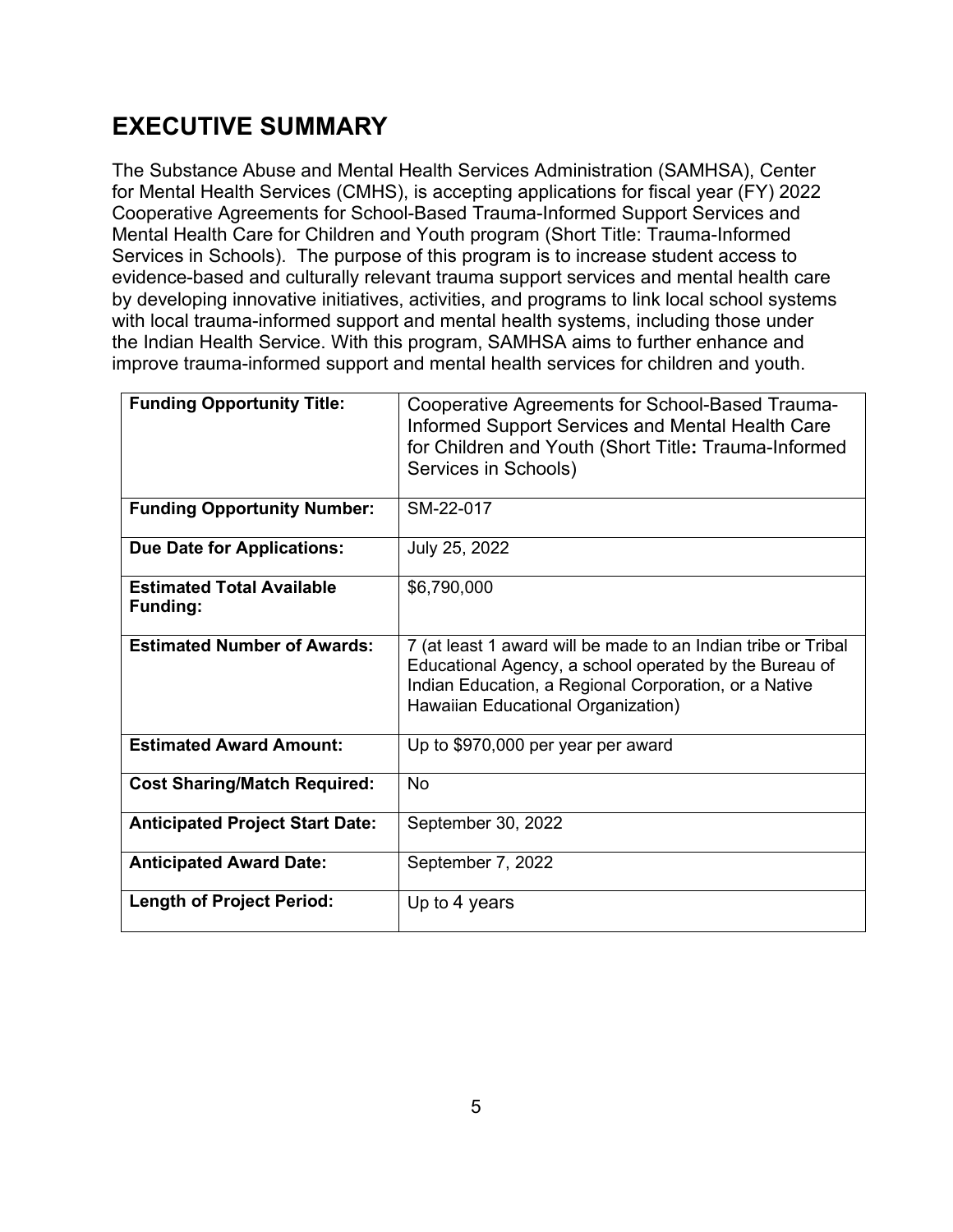| <b>Eligible Applicants:</b> | Eligibility is statutorily limited to State Education<br>Agencies, Local Educational Agencies, and Indian<br>Tribes (as defined in section 4 of the Indian Self-<br>Determination and Education assistance Act) or their<br>Tribal Educational Agencies, a school operated by the<br>Bureau of Indian Education, a Regional Corporation,<br>or a Native Hawaiian Educational Organization.<br>[See Section III-1 for complete eligibility information.] |
|-----------------------------|---------------------------------------------------------------------------------------------------------------------------------------------------------------------------------------------------------------------------------------------------------------------------------------------------------------------------------------------------------------------------------------------------------------------------------------------------------|
| <b>Authorizing Statute:</b> | Section 7134 [42 USC 280h-7] of the SUPPORT for<br>Patients and Communities Act, (P.L. 115-271)                                                                                                                                                                                                                                                                                                                                                         |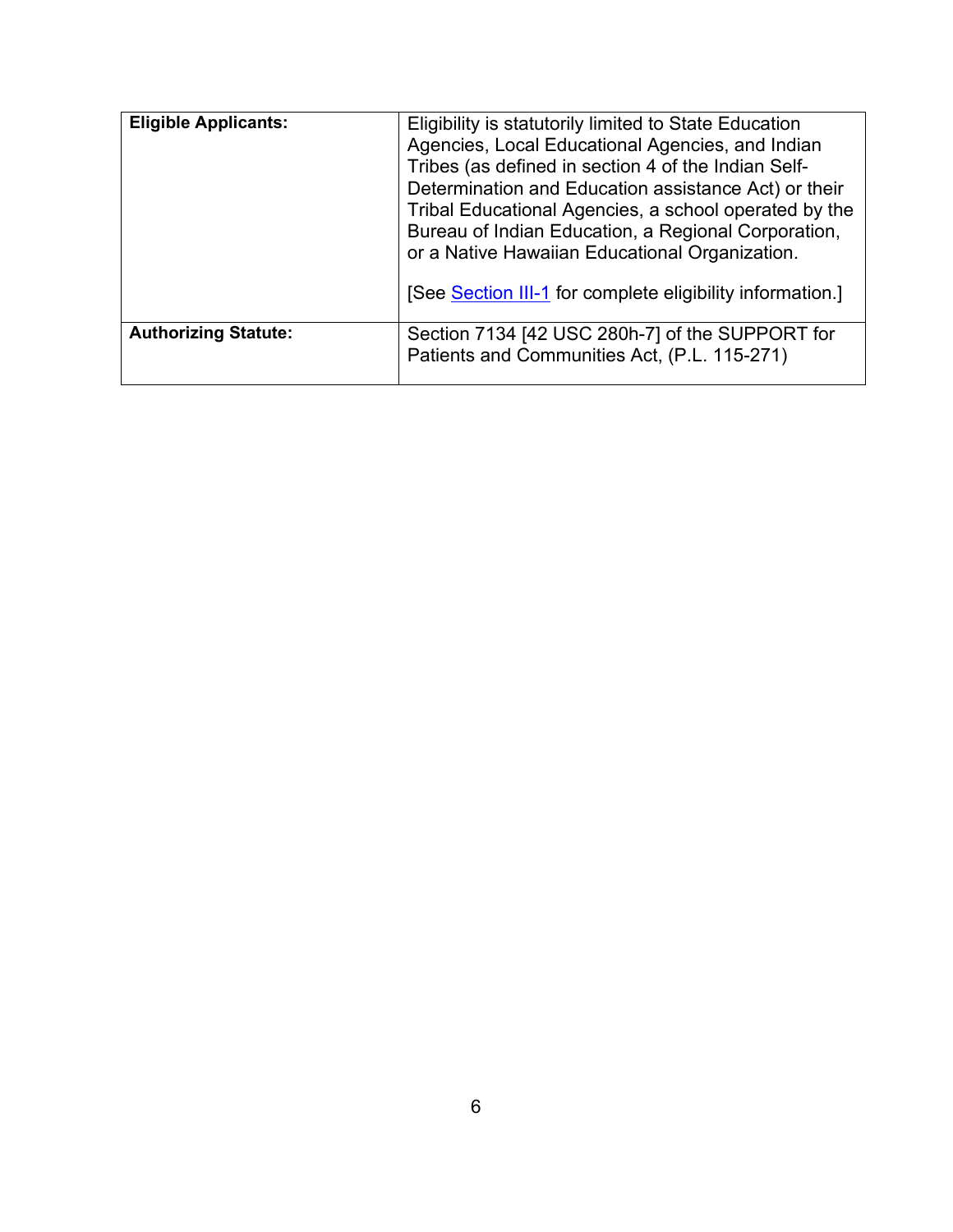**Be sure to check the SAMHSA website periodically for any updates on this program.**

**All applicants MUST register with NIH's eRA Commons in order to submit an application. This process takes up to six weeks. If you believe you are interested in applying for this opportunity, you MUST start the registration process immediately. Do not wait to start this process.** 

**WARNING: BY THE DEADLINE FOR THIS NOFO YOU MUST HAVE SUCCESSFULLY COMPLETED THE FOLLOWING TO SUBMIT AN APPLICATION:**

- **The applicant organization MUST be registered in NIH's eRA Commons; AND**
- **The Project Director MUST have an active eRA Commons account (with the PI role) affiliated with the organization in eRA Commons.**

## **No exceptions will be made.**

Applicants also must register with the System for Award Management (SAM) and Grants.gov (see [Appendix A](#page-30-1) of this NOFO for all registration requirements).

**DO NOT WAIT UNTIL THE LAST MINUTE TO SUBMIT THE APPLICATION. If you wait until the last minute, there is a strong possibility that the application will not be received without errors by the deadline.** 

## <span id="page-6-0"></span>**I. PROGRAM DESCRIPTION**

## <span id="page-6-1"></span>**1. PURPOSE**

The Substance Abuse and Mental Health Services Administration (SAMHSA), Center for Mental Health Services (CMHS), is accepting applications for fiscal year (FY) 2022 Cooperative Agreements for School-Based Trauma-Informed Support Services and Mental Health Care for Children and Youth program (Short Title: Trauma-Informed Services in Schools).The purpose of this program is to increase student access to evidence-based and culturally relevant trauma support services and mental health care by developing innovative initiatives, activities, and programs to link local school systems with local trauma-informed support and mental health systems, including those under the Indian Health Service. With this program, SAMHSA aims to further enhance and improve trauma-informed support and mental health services for children and youth.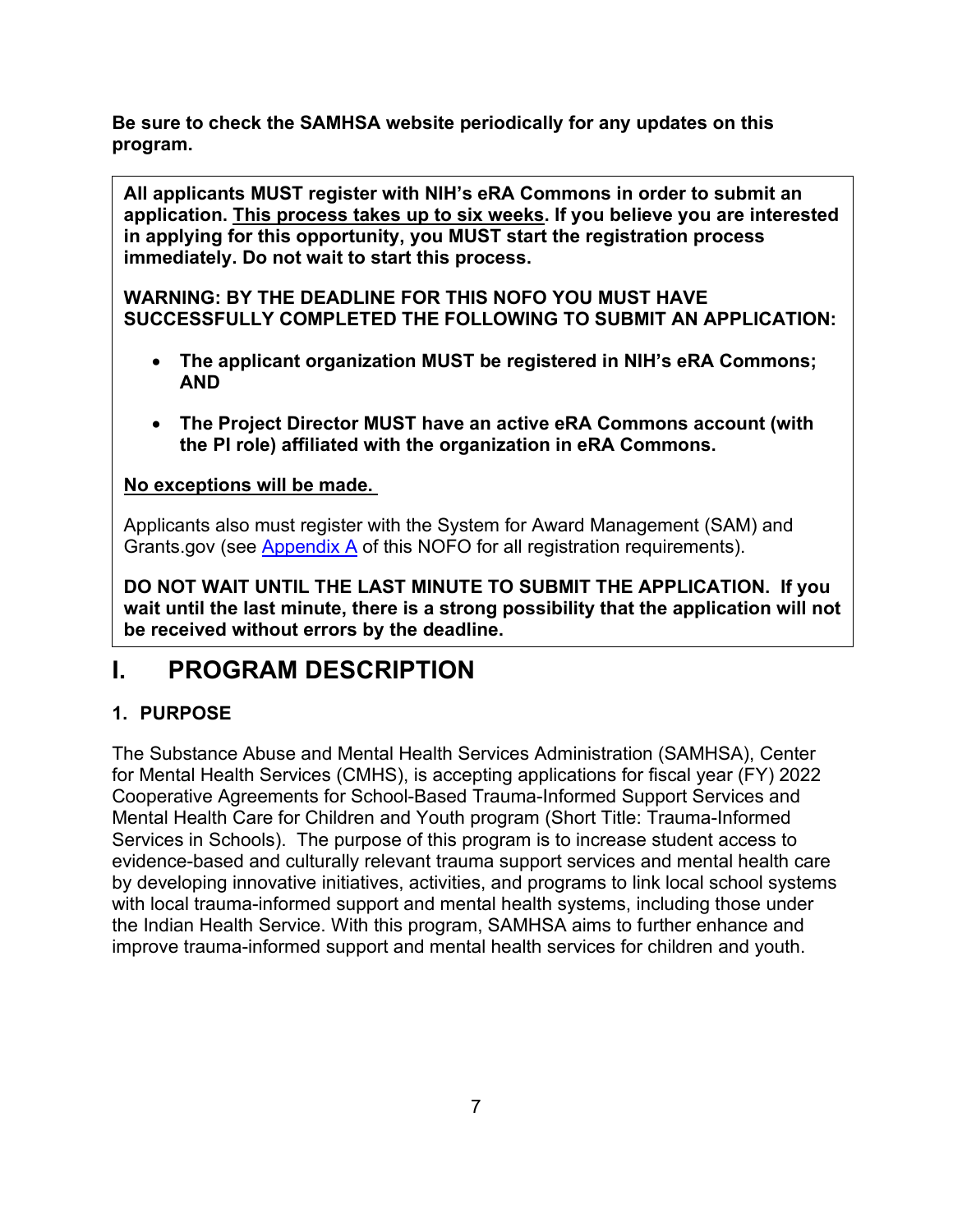The COVID-19 pandemic has increased the need for school and community-based trauma-informed services for children and youth, and their families.<sup>1</sup> The collaborative efforts of this program will create and/or improve identification, referral, early intervention, treatment, and support services for students that need specialized support.

The Cooperative Agreements for School-Based Trauma-Informed Support Services and Mental Health Care for Children and Youth are authorized under Section 7134 *Grants to Improve Trauma Support Services and Mental Health Care for Children and Youth in Educational Settings* of the SUPPORT for Patients and Communities Act, (P.L. 115- 271) [42 USC 280h-7]*.* 

#### <span id="page-7-0"></span>**2. KEY PERSONNEL**

Key Personnel are staff members who must be part of the project regardless of whether they receive a salary or compensation from the project. These staff members must make a substantial contribution to the execution of the project.

Key Personnel for this program are a 1.0 FTE Project Director and a 0.5 FTE Evaluator. **If during the project period, the recipient changes key personnel, the position requires prior approval by SAMHSA after review of credentials of staff and job descriptions.**

#### <span id="page-7-1"></span>**3. REQUIRED ACTIVITIES**

**Required activities are the activities that every cooperative agreement must implement. They must be reflected in the Project Narrative of your application. This is in response to [Section V](#page-23-3) of this NOFO**.

Project implementation is expected to begin by the sixth month of the agreement.

**Applicants must indicate the total number of unduplicated individuals to be served each year of the grant and over the total project period**. Grant recipients are expected to achieve the numbers that are proposed.

SAMHSA's services grant funds must be used to develop innovative initiatives, activities, or programs to link local school systems with local trauma-informed support and mental health systems. This includes the following activities:

• Develop **a collaborative partnership with at least one local/community trauma-informed support and mental health service system** to develop and provide screening, referral, and treatment support services to students and their

<span id="page-7-2"></span><sup>1</sup> Phelps, C., & Sperry, L. L. (2020). Children and the COVID-19 pandemic. *Psychological Trauma: Theory, Research, Practice, and Policy, 12*(S1), S73–S75.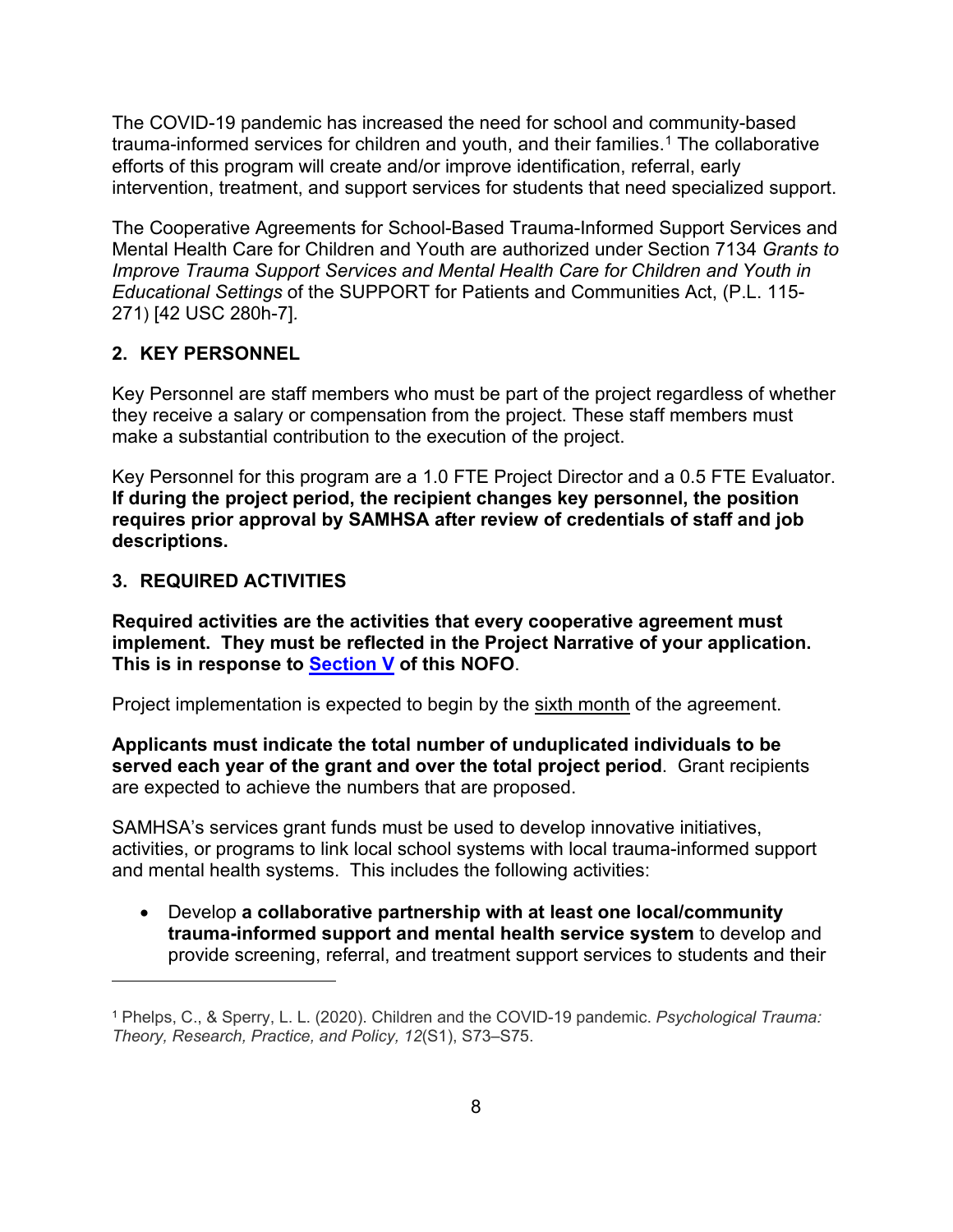families. These services will be provided through the school and/or the identified collaborative partner. [**NOTE**: A Letter of Commitment (LOC) from each local/community trauma-informed support and mental health service system provider agency must be included in **Attachment 1** of the application. Each LOC for each agency must describe: (1) the collaborative partnership with the applicant; (2) how the agency is "trauma-informed"; (3) the agency's ability to provide screening, referral and treatment support services to students and families; and (4) the specific activities, responsibilities, and designated staff that the agency will commit to the project. **Applicants who do not submit the required LOC(s) will be screened out and not reviewed.**]

- Within 6 months after award, develop and operationalize a school-based **traumainformed support and mental health services implementation plan** that achieves the following**:**
	- o Creates a system for the identification, screening, referral, and provision of treatment and support services to students and their families.
	- $\circ$  Identifies barriers to accessing mental health care and develops a plan to remove those barriers.
	- o Provides evidence-based/informed/best practice trauma-informed supports and mental health services to children, youth, and their families.
- Within 6 months after award, develop and **implement a training plan** for teachers, teacher assistants, school leaders, specialized instructional support personnel, and mental health professionals that achieves the following:
	- $\circ$  Fosters safe and stable learning environments and prevents and mitigates the effects of trauma (including through social and emotional learning).
	- $\circ$  Improves school capacity to identify, refer, and provide services to students in need of trauma support or behavioral health services.
	- o Reflects the best practices for trauma-informed identification, referral, and support developed under Section 7132 for the Interagency Task Force for Trauma-informed Care.
- Within 6 months after award, develop and implement a **family and community engagement plan** to increase awareness of the impact of trauma on children and youth. This may include sharing best practices with law enforcement regarding trauma-informed care and working with mental health professionals to provide interventions, as well as longer term coordinated care within the community for children, youth, and their families who have experienced trauma.
- At the end of Year 1, submit **a sustainability plan** as part of the annual progress report that describes how the project activities can be continued/sustained when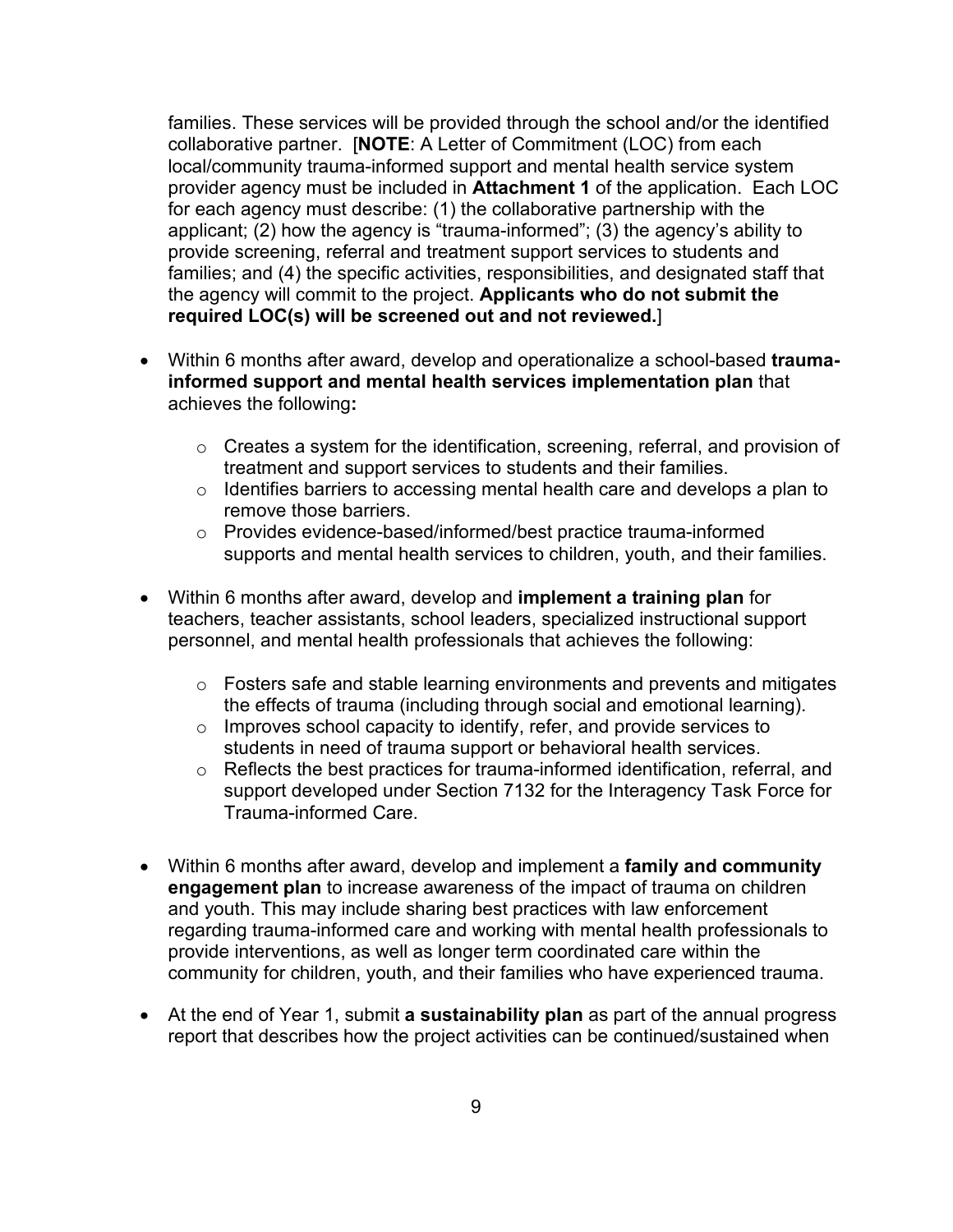federal funding ends. An updated sustainability plan will be a part of the annual program report in each subsequent year.

• Within 6 months after award, establish **a local interagency agreement** among Local Educational Agencies, agencies responsible for early childhood education programs, Head Start Agencies (including Early Head Start Agencies), juvenile justice authorities, mental health agencies, child welfare agencies, and other relevant agencies, authorities, or entities in the community to ensure that regardless of the identifying agency, all children and youth will have access to developmentally and culturally appropriate trauma-informed mental health services.

#### <span id="page-9-0"></span>**4. ALLOWABLE ACTIVITIES**

Allowable activities are an allowable use of grant funds but are not required. Allowable activities may include:

- Provide services in community locations where children and youth congregate to ensure maximum access to trauma-informed and mental health services.
- Establish partnerships with public, private, or nonprofit preschool programs, childcare programs, and home-based providers so that they may participate in evidence-based trauma initiatives, activities, support services, and mental health systems established to provide, develop, or improve prevention, screening, referral, and treatment and support services to young children and their families.
- Implement school-wide positive behavioral support interventions and supports, or other trauma-informed models of support.
- Participate in activities as requested by the [Interagency Task Force for Trauma](https://www.samhsa.gov/trauma-informed-care)[informed Care.](https://www.samhsa.gov/trauma-informed-care) This may include reporting on implemented trauma-informed interventions, implementation and sustainability challenges, and sharing of the data collected and the results of the cross-site evaluation.
- Provide activities that address behavioral health disparities and the social determinants of health.
- Provide technical assistance to school systems and mental health agencies.
- Provide cultural competency and implicit bias reduction training to service providers to increase awareness and acknowledgment of differences in language, age, culture, socio-economic status, political and religious beliefs, sexual orientation and gender identity, and life experiences.
- Develop and implement tobacco cessation programs, activities, and/or strategies.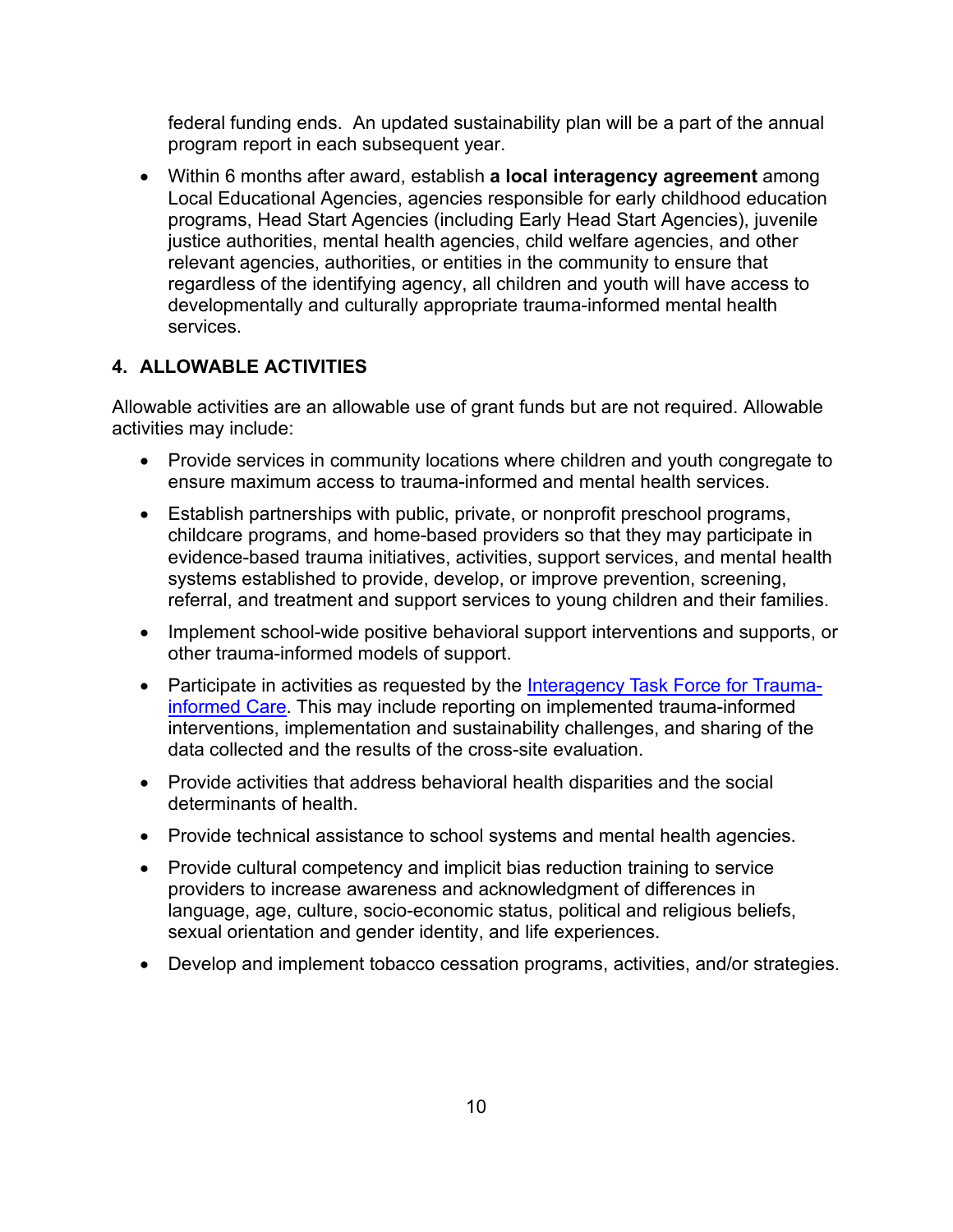## <span id="page-10-0"></span>**5. USING EVIDENCE-BASED PRACTICES**

SAMHSA's services grants are intended to fund services or practices that have a demonstrated evidence base and that are appropriate for the population(s) of focus. An evidence-based practice (EBP) refers to approaches to prevention, treatment, or recovery that are validated by some form of documented research evidence. Both researchers and practitioners recognize that EBPs are essential to improving the effectiveness of treatment and prevention services. While SAMHSA realizes that EBPs have not been developed for all populations and/or service settings, application reviewers will closely examine proposed interventions for evidence base and appropriateness for the population of focus. If an EBP(s) exists for the population(s) of focus and types of problems or disorders being addressed, the expectation is that EBP(s) will be utilized. If one does not exist but there are evidence-informed and/or culturally promising practices that are appropriate or can be adapted, these interventions may be implemented in the delivery of services.

In your Project Narrative, in response to **[Section C](#page-25-0)** of Section V of this NOFO, you will need to identify the evidence-based practice(s) and/or interventions that are evidenceinformed and/or culturally promising that are appropriate or can be adapted to meet the needs of your specific population(s) of focus. You must discuss the population(s) for which the practice(s) has (have) been shown to be effective and document that it is (they are) appropriate for your population(s) of focus. You must also address how these interventions will improve outcomes and address how you will monitor and ensure fidelity of EBPs and other appropriate interventions.

Applicants are encouraged to visit the SAMHSA Evidence-Based Practice Resource Center [\(www.samhsa.gov/ebp-resource-center\)](http://www.samhsa.gov/ebp-resource-center) and SAMHSA's National Network to Eliminate Disparities in Behavioral Health (NNED) [\(https://nned.net/\)](https://nned.net/) to identify evidence-informed and culturally appropriate mental illness and substance use prevention and treatment practices that can be implemented in your project.

#### <span id="page-10-1"></span>**6. DATA COLLECTION/PERFORMANCE MEASUREMENT AND PROJECT PERFORMANCE ASSESSMENT**

#### *Data Collection/Performance Measurement*

All SAMHSA recipients are required to collect and report performance measures so that SAMHSA can meet its obligations under the Government Performance and Results (GPRA) Modernization Act of 2010. You must document your plan for data collection and reporting in your Project Narrative in response to [Section E:](#page-25-1) Data Collection and Performance Measurement in Section V of this NOFO.

Recipients are required to report performance on measures such as the following: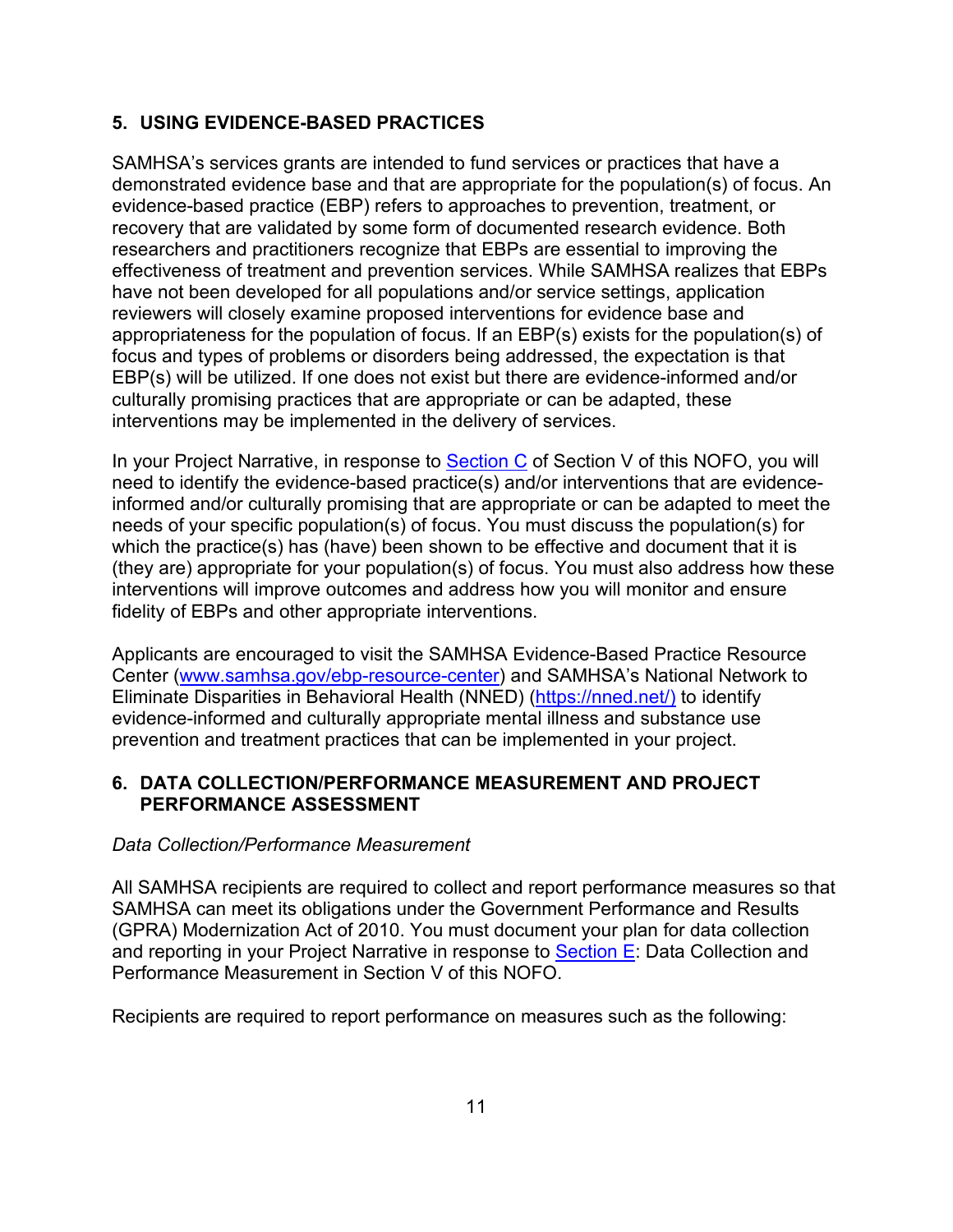#### *National Outcome Measures (NOMS)*

#### *Infrastructure, Prevention, and Promotion Measures (IPP):*

- Screening (S1): The number of individuals screened for mental health or related interventions.
- Referrals (R1): The number of individuals referred to mental health or related services.
- Training (TR1): The number of individuals who receive training as a result of the cooperative agreement.

These data will be gathered using data collection tools provided by SAMHSA. Recipients are required to submit data via SAMHSA's Performance Accountability and Reporting System (SPARS) and access will be provided upon award. An example of the required data collection tool (i.e., National Outcome Measures (NOMs) or NOMS client level services tool) can be found here [https://www.samhsa.gov/grants/gpra](https://www.samhsa.gov/grants/gpra-measurement-tools/cmhs-gpra)[measurement-tools/cmhs-gpra.](https://www.samhsa.gov/grants/gpra-measurement-tools/cmhs-gpra) The NOMS data collection tool is administered to clients at baseline (i.e., entry into the program), at 3- or 6-month reassessment, and at clinical discharge and data shall be entered into SPARS withing 7 days after collection. IPP data is collected and reported quarterly into SPARS. SPARS access, guidance, and technical assistance on data collection and reporting will be provided upon award

The collection of these performance measures data enables SAMHSA to report on key outcomes relating to the grant program. In addition to these outcomes, performance measures data collected by recipients will be used to assess the impact of SAMHSA's grant programs on reducing disparities in behavioral health access, service use, and outcomes nationwide.

Performance measures data will be reported to the public as part of SAMHSA's Congressional Budget Justification.

A national evaluation may be required to determine the effectiveness of this program. Grant recipients are required to participate fully in all aspects of the cross-site evaluation. Details on the evaluation will be provided when indicated.

#### *Project Performance Assessment*

Recipients must periodically review the performance measures they report to SAMHSA (as required above), assess their progress, and use this information to improve the management of their grant project. Recipients are also required to report on their progress addressing the goals and objectives identified in your Project Narrative.

The project performance assessment should be designed to help you determine whether you are achieving the goals, objectives, and outcomes you intend to achieve and whether adjustments need to be made to your project. Performance assessments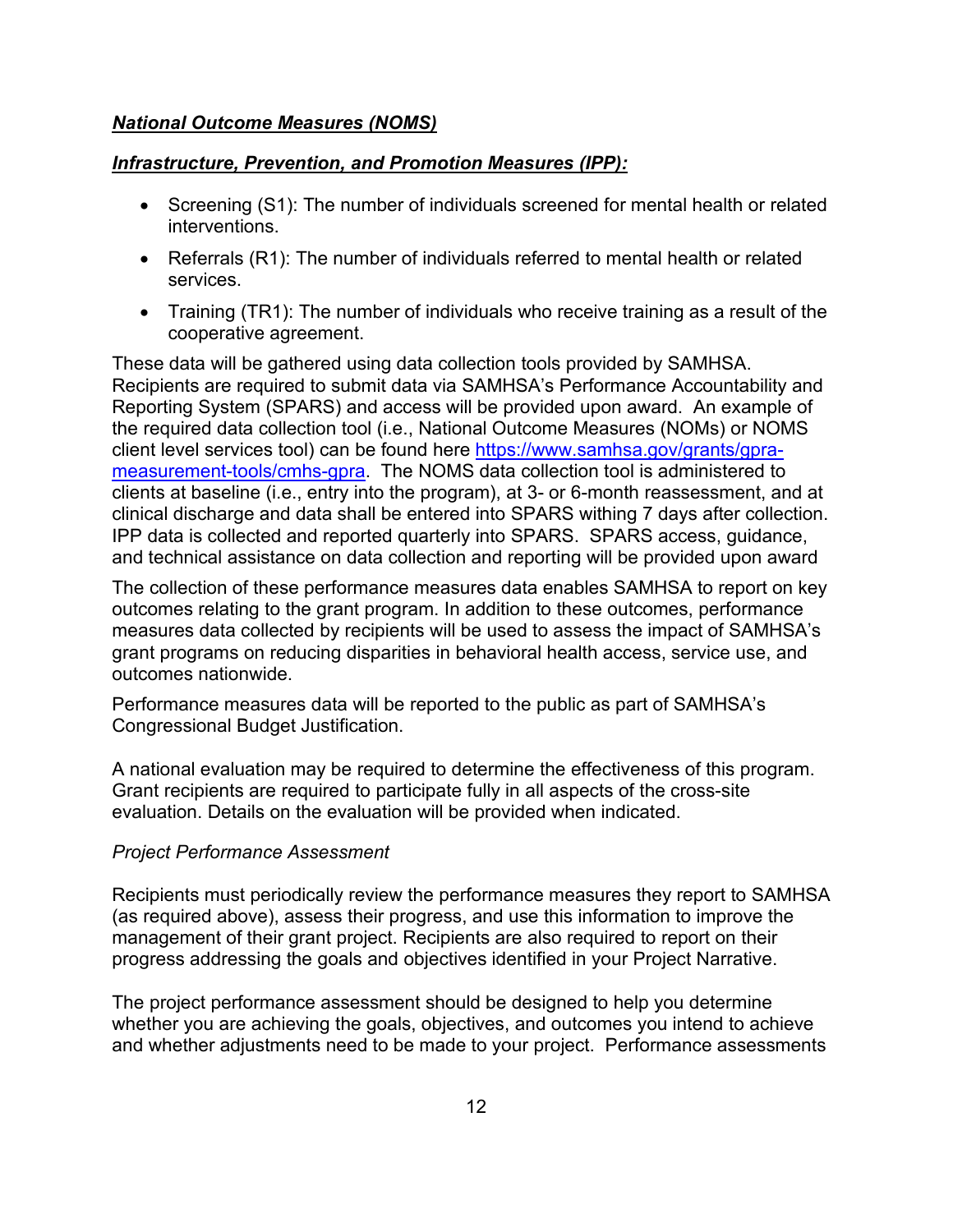should also be used to determine whether your project is having/will have the intended impact on behavioral health disparities.

#### **Note: See [Appendix E](#page-51-0) and [Appendix F](#page-54-0) of this NOFO for more information on responding to this section.**

#### <span id="page-12-0"></span>**7. OTHER EXPECTATIONS**

#### *SAMHSA Values That Promote Positive Behavioral Health*

SAMHSA expects recipients to use grant funds to implement high quality programs, practices, and policies that are recovery-oriented, trauma-informed, and equity-based as a means of improving behavioral health.<sup>2</sup>

**[Recovery](https://store.samhsa.gov/sites/default/files/d7/priv/pep12-recdef.pdf)** is a process of change through which individuals improve their health and wellness, live a self-directed life, and strive to reach their full potential. Recovery oriented recipients promote partnerships with people in recovery from mental and substance use disorders and their family members to guide the behavioral health system and promote individual, program, and system-level approaches that foster: *Health*—managing one's illnesses or symptoms and making informed healthy choices that support physical and emotional wellbeing; *Home*—a stable and safe place to live; *Purpose*—meaningful daily activities such as a job or school; and *Community* supportive relationships with families, friends and peers. Recovery oriented systems of care embrace recovery as: emerging from hope; person-driven; occurring via many pathways; holistic; supported by peers and allies; culturally-based and influenced; supported through relationship and social networks; involving individual, family, and community strengths and responsibility; supported by addressing trauma; and based on respect.

**[Trauma-informed care](https://ncsacw.samhsa.gov/userfiles/files/SAMHSA_Trauma.pdf)** recognizes and intentionally responds to the lasting adverse effects of experiencing traumatic events. Trauma-informed care is defined through six key principles: *Safety*: participants and staff feel physically and psychological safe; *Peer support:* peer support and mutual self-help as vehicles for establishing safety and hope, building trust, enhancing collaboration, and utilizing their lived experience; *Trustworthiness and Transparency*: decisions are conducted with the goal of building and maintaining trust; C*ollaboration and Mutuality:* importance is placed on partnering and leveling power differences; *Cultural, Historical, & Gender Issues*: culture and gender-responsive services are offered while moving beyond stereotypes/biases; and *Empowerment, Voice and Choice*: organizations foster a belief in the primacy of the

<span id="page-12-1"></span><sup>&</sup>lt;sup>2</sup> ["Behavioral health"](https://www.samhsa.gov/sites/default/files/samhsa-behavioral-health-integration.pdf) means the promotion of mental health, resilience and wellbeing; the treatment of mental and substance use disorders; and the support of those who experience and/or are in recovery from these conditions, along with their families and communities.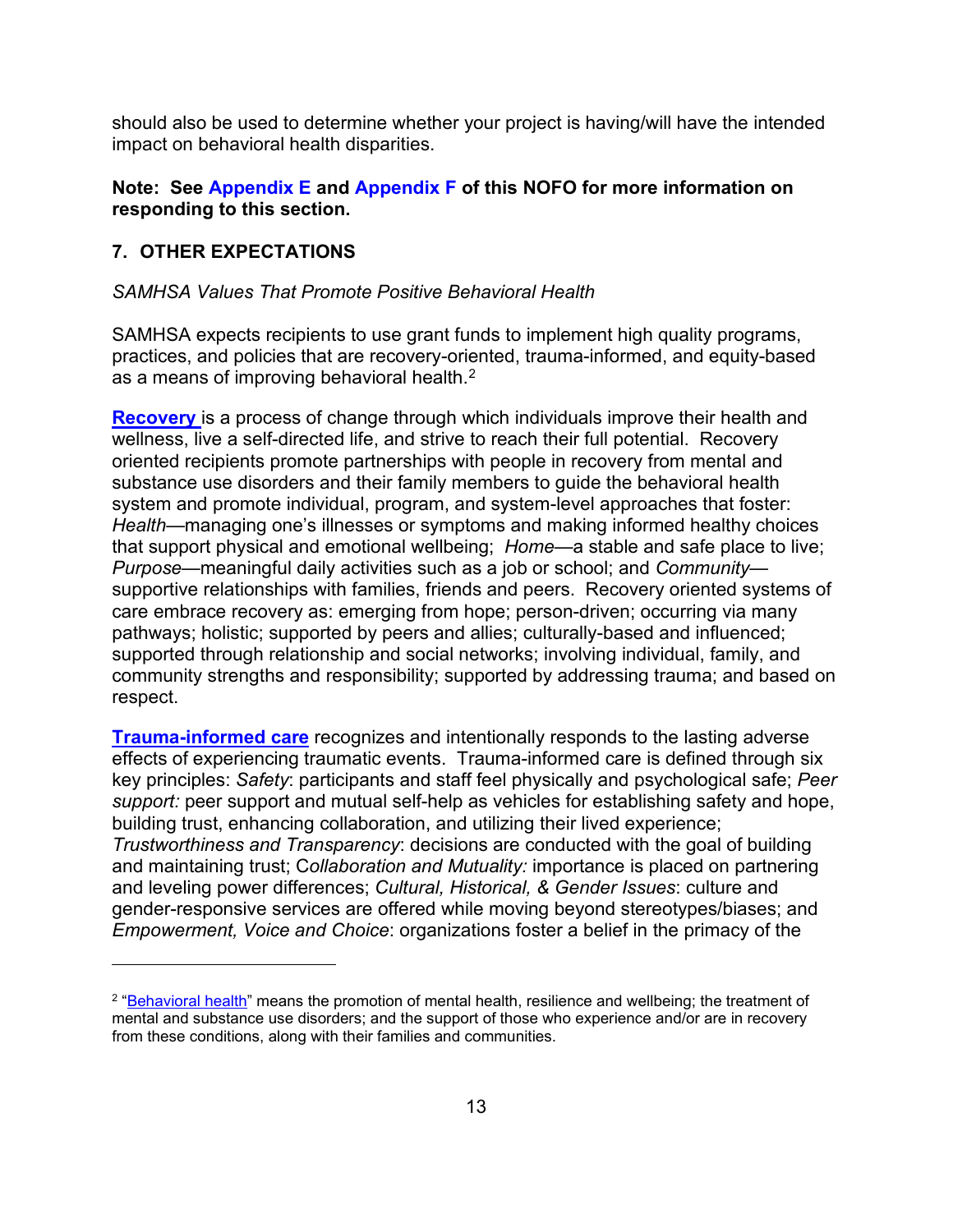people who are served to heal and promote recovery from trauma. $3$  It is critical recipients promote the linkage to recovery and resilience for those individuals and families impacted by trauma.

**[Behavioral health equity](https://www.samhsa.gov/behavioral-health-equity)** is the right to access high quality and affordable health care services and supports for all populations regardless of the individual's race, age, ethnicity, gender, disability, socioeconomic status, sexual orientation, or geographical location. By improving access to behavioral health care, promoting quality behavioral health programs and practice, and reducing persistent disparities in mental health and substance use services for underserved populations and communities, recipients can ensure that everyone has a fair and just opportunity to be as healthy as possible. In conjunction with promoting access to high quality services, behavioral health disparities can be further mitigated by addressing social determinants of health, such as social exclusion, unemployment, adverse childhood experiences, and food and housing insecurity.

#### *Behavioral Health Disparities*

If your application is funded, you will be expected to develop a behavioral health disparity impact statement no later than 60 days after your award**.** [\(See Appendix H –](file://pklnfs01/SAMHSA_Apps/SAMHSA_App1/Share/shardata/OPAC/RFAs/RFAs/FY%202022%20FOAs/CMS%20Project%20-%20Nursing%20homes%20TA%20Center/NOFO/CoE%20Nursing%20Facilities%20NOFO%20to%20OAS%204.7.2022.docx#_Appendix_H_%E2%80%93) [Addressing Behavioral Health Disparities\).](file://pklnfs01/SAMHSA_Apps/SAMHSA_App1/Share/shardata/OPAC/RFAs/RFAs/FY%202022%20FOAs/CMS%20Project%20-%20Nursing%20homes%20TA%20Center/NOFO/CoE%20Nursing%20Facilities%20NOFO%20to%20OAS%204.7.2022.docx#_Appendix_H_%E2%80%93) 

The behavioral health disparity impact statement is in alignment with the expectations related to Executive Order 13985 "Advancing Racial Equity and Support for Underserved Communities Through the Federal Government."

#### *Tribal Behavioral Health Agenda*

SAMHSA, working with tribes, the Indian Health Service, and National Indian Health Board developed the first collaborative National Tribal Behavioral Health Agenda (TBHA). Tribal applicants are encouraged to briefly cite the applicable TBHA foundational element(s), priority(ies), and strategies that are addressed by their grant application. The TBHA can be accessed at

[http://nihb.org/docs/12052016/FINAL%20TBHA%2012-4-16.pdf.](http://nihb.org/docs/12052016/FINAL%20TBHA%2012-4-16.pdf)

#### *Tobacco and Nicotine Free Policy*

SAMHSA strongly encourages all recipients to adopt a tobacco/nicotine inhalation (vaping) product-free facility/grounds policy and to promote abstinence from all tobacco products (except in regard to accepted tribal traditions and practices).

<span id="page-13-0"></span><sup>3</sup> [https://ncsacw.samhsa.gov/userfiles/files/SAMHSA\\_Trauma.pdf](https://ncsacw.samhsa.gov/userfiles/files/SAMHSA_Trauma.pdf)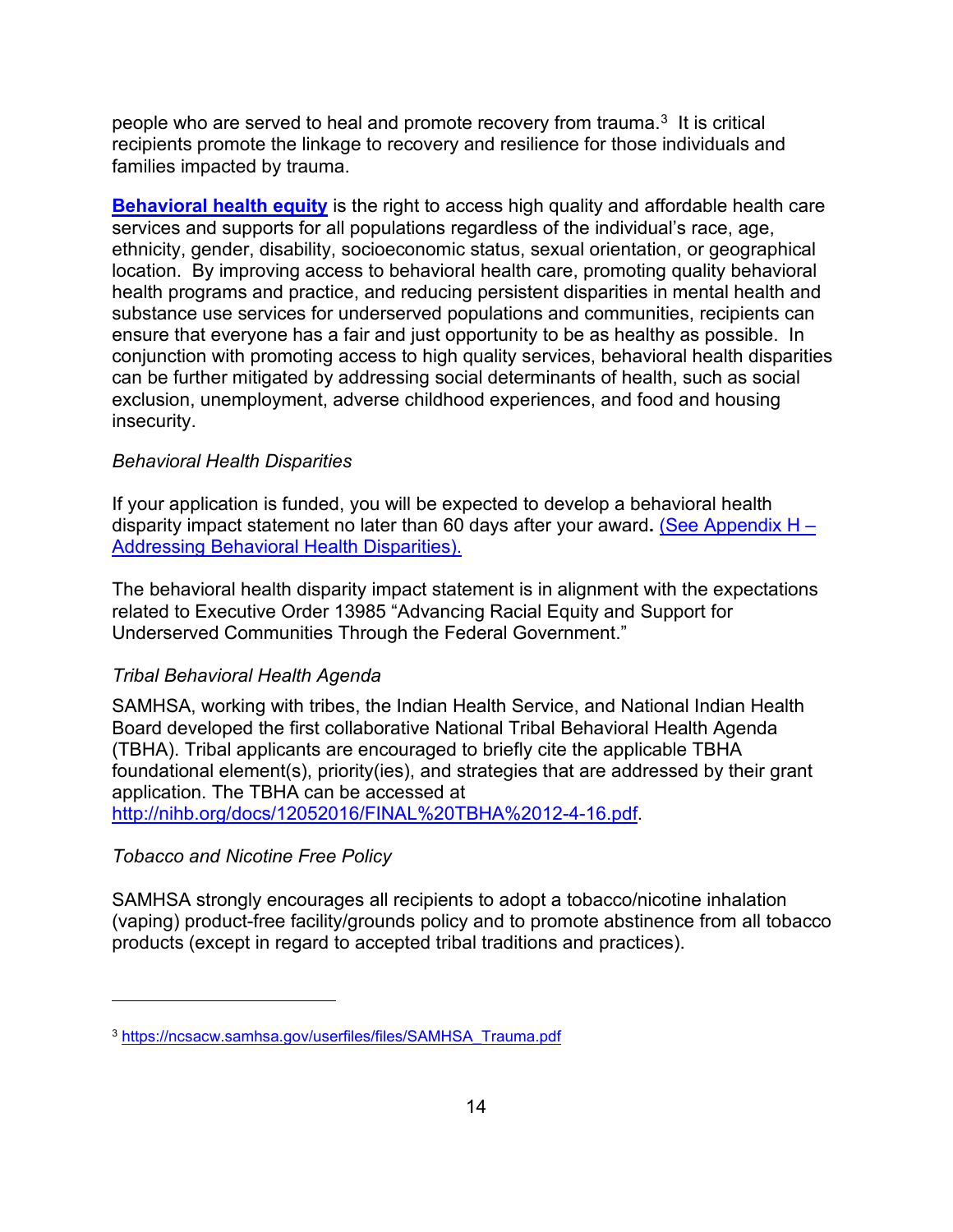#### *Reimbursements for the Provision of Services*

Recipients must utilize third party reimbursements and other revenue realized from the provision of services to the extent possible and use SAMHSA grant funds only for services to individuals who are not covered by public or commercial health insurance programs, individuals for whom coverage has been formally determined to be unaffordable, or for services that are not sufficiently covered by an individual's health insurance plan. Recipients are also expected to facilitate the health insurance application and enrollment process for eligible uninsured clients. Recipients should also consider other systems from which a potential service recipient may be eligible for services (for example, the Veterans Health Administration or senior services), if appropriate for and desired by that individual to meet his/her needs. In addition, recipients are required to implement policies and procedures that ensure other sources of funding are utilized first when available for that individual.

#### *Behavioral Health for Military Service Members and Veterans*

SAMHSA encourages all recipients to address the behavioral health needs of activeduty military service members, returning veterans, and military families in designing and developing their programs and to consider prioritizing this population for services, where appropriate.

#### <span id="page-14-0"></span>**8. GRANTEE MEETINGS**

Recipient meetings will be held virtually and recipients (including the Project Director and Evaluator) are expected to fully participate in these meetings. If SAMHSA elects to hold an in-person meeting, budget revisions will be permitted.

## <span id="page-14-1"></span>**II. FEDERAL AWARD INFORMATION**

#### <span id="page-14-2"></span>**1. GENERAL INFORMATION**

| <b>Funding Mechanism:</b>                 | <b>Cooperative Agreement</b> |
|-------------------------------------------|------------------------------|
| <b>Estimated Total Available Funding:</b> | \$6,790,000                  |
| <b>Estimated Number of Awards:</b>        |                              |
| <b>Estimated Award Amount:</b>            | Up to $$970,000$ per year    |
| <b>Length of Project Period:</b>          | Up to 4 years                |
| <b>Anticipated Start Date</b>             | September 30, 2022           |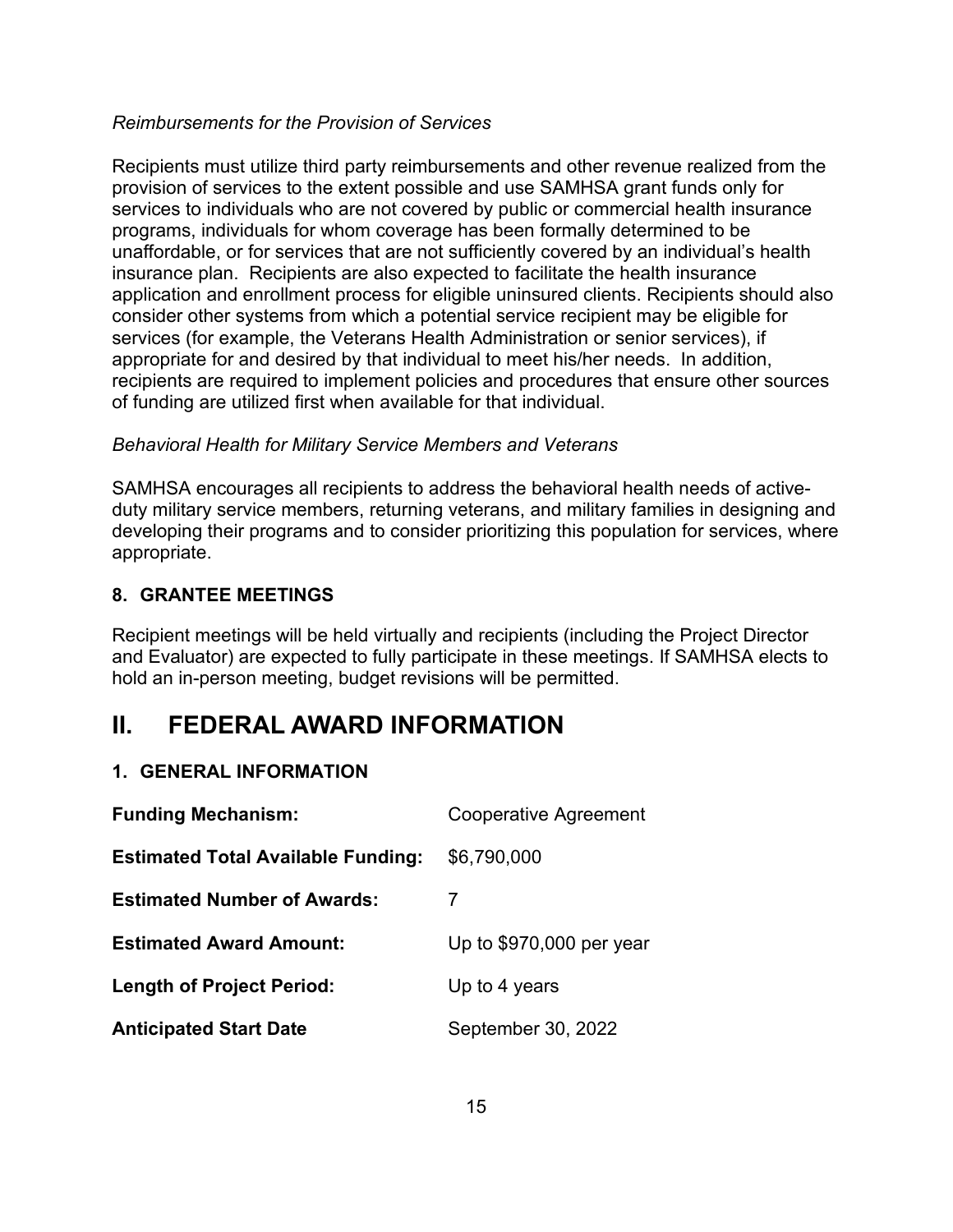**Proposed budgets cannot exceed \$970,000 in total costs (direct and indirect) in any year of the proposed project.** Annual continuation awards will depend on the availability of funds, recipient progress in meeting project goals and objectives, timely submission of required data and reports, and compliance with all terms and conditions of award.

#### **Applicants should be aware that funding amounts are subject to the availability of funds.**

## <span id="page-15-0"></span>**2. COOPERATIVE AGREEMENT REQUIREMENTS**

These awards are being made as cooperative agreements because they require substantial post-award federal programmatic participation in the conduct of the project. Under this cooperative agreement, the roles and responsibilities of recipients and SAMHSA staff are:

#### Role of Recipient:

- Comply with the terms and conditions of the cooperative agreement award, including all implementation of all required activities described in the approved grant proposal and fulfillment of requirements described in the NOFO.
- Collaborate with SAMHSA staff in project implementation and monitoring.
- Submit all required progress and financial reports to SAMHSA.
- Participate in scheduled grantee calls with the Government Project Officer (GPO).
- Receive approval from SAMHSA on any proposed changes, including key personnel and implementation, if it differs from the scope of work submitted in response to this cooperative agreement.
- Provide fiscal management and oversight for all contracts and sub-awards.
- Provide SAMHSA with all required performance data.
- Participate in all virtual and in-person grantee meetings.
- As required, collaborate with the cross-site evaluator to support the national evaluation.

#### Role of SAMHSA Staff:

The GPO will have overall programmatic responsibility for monitoring the conduct and progress of the recipients, not excluding conducting site visits. The GPO will provide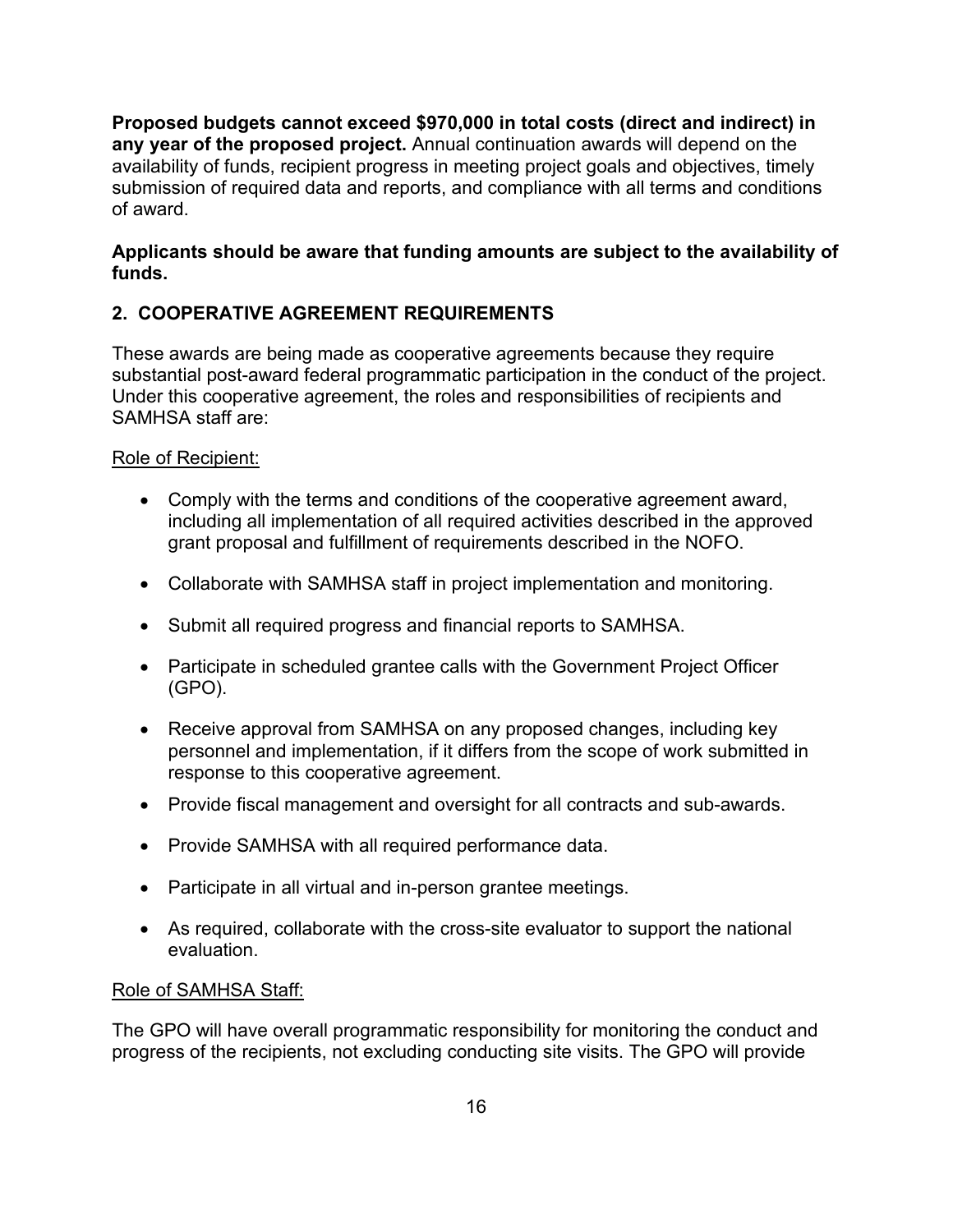substantial input, in collaboration with the recipient, both in the planning and implementation of the grants and in evaluation activities. SAMHSA staff will:

- Review and approve changes the recipient submits for key personnel.
- Review all Year 1 planning documents (i.e., implementation plan, training plan, and sustainability plan) prior to implementation of services, activities, and strategies.
- Participate as needed on policy, steering, advisory, and other task forces for the project.
- Conduct site visits and facilitate linkages to other SAMHSA/Federal resources.
- Assist recipients with identifying and accessing appropriate technical assistance.
- Monitor the development and collection of all process and outcome measures and ensure compliance with data requirements.
- Promote collaboration between CMHS and the other SAMHSA Centers if applicable.

# <span id="page-16-0"></span>**III. ELIGIBILITY INFORMATION**

## <span id="page-16-1"></span>**1. ELIGIBLE APPLICANTS**

Eligibility is statutorily limited (Section 7143, SUPPORT Act, [42 USC 280h-7k]) to State Education Agencies, Local Educational Agencies, and Indian Tribes (as defined in section 4 of the Indian Self-Determination and Education assistance Act) or their Tribal Educational Agencies, a school operated by the Bureau of Indian Education, a Regional Corporation, or a Native Hawaiian Educational Organization.

## <span id="page-16-2"></span>**2. COST SHARING AND MATCHING REQUIREMENTS**

Cost sharing/match is not required in this program.

## <span id="page-16-3"></span>**3. OTHER REQUIREMENTS**

- The Project Narrative must not exceed 10 pages. If the Project Narrative is over 10 pages, the application will not be considered for review.
- Letters of Commitment (LOCs) from the local community trauma-informed support and mental health services system(s) and any additional direct services provider organizations must be submitted in **Attachment 1** of the application. Applications that do not include the LOCs will be screened out and not reviewed.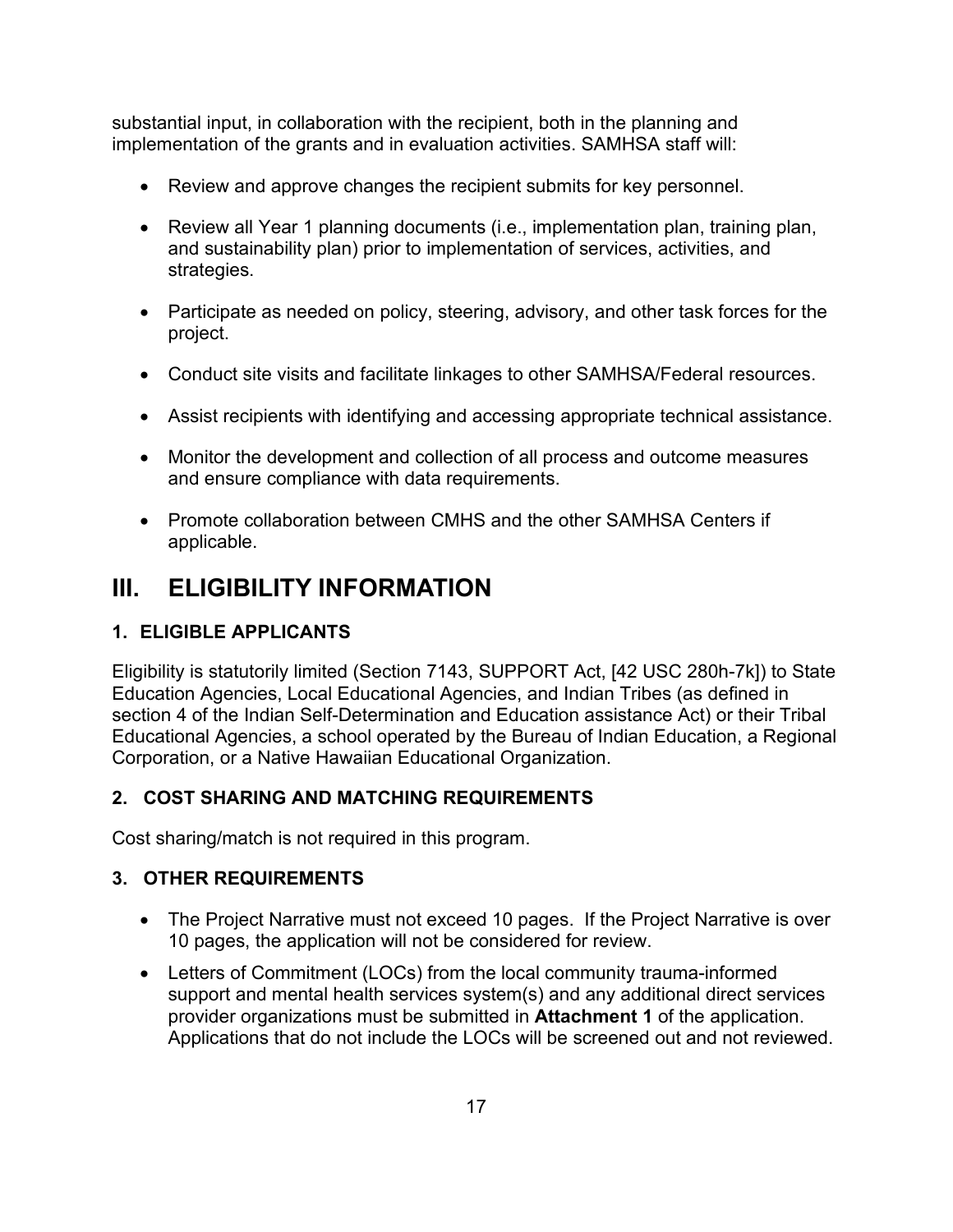- At least 1 award will be made to an Indian tribe or Tribal Educational Agency, a school operated by the Bureau of Indian Education, a Regional Corporation, or a Native Hawaiian Educational Organization.
- Equitably distribute awards among the geographical regions of the United States and among tribal, urban, suburban, and rural populations.

#### **Evidence of Experience and Credentials**

SAMHSA believes that only existing, experienced, and appropriately credentialed organizations with demonstrated infrastructure and expertise will be able to provide the required services quickly and effectively. All Required Activities must be provided by applicants directly, by subrecipients, or through referrals to applicant partner agencies. Applicants must submit evidence under **Attachment 1** of their application that they meet the following three additional requirements related to the provision of services.

- $\circ$  A provider organization for direct client services (i.e., at least one local/community trauma-informed support and mental health service system) appropriate to the grant must be involved in the proposed project. Applicants may partner with more than one provider organization.
- o Each trauma informed support and mental health service provider organization must have at least two years of experience (as of the due date of the application) providing relevant services (official documents must establish that the organization has provided relevant services for the last two years).
- o Each trauma-informed support and mental health service provider organization must comply with all applicable local (city, county) and state licensing, accreditation, and certification requirements, as of the due date of the application.

**The above requirements apply to all service provider organizations. A license from an individual clinician will not be accepted in lieu of a provider organization's license. Eligible tribes and tribal organization mental health/substance use disorder treatment providers must comply with all applicable tribal licensing, accreditation, and certification requirements, as of the due date of the application. In Attachment 1, you must include a statement certifying that the service provider organizations meet these requirements.**

Following application review, if your application's score is within the fundable range, the GPO may contact you to request that additional documentation be sent by email or uploaded through eRA Commons, or to verify that the documentation you submitted is complete. **If the GPO does not receive this documentation within the time specified, your application will not be considered for an award.**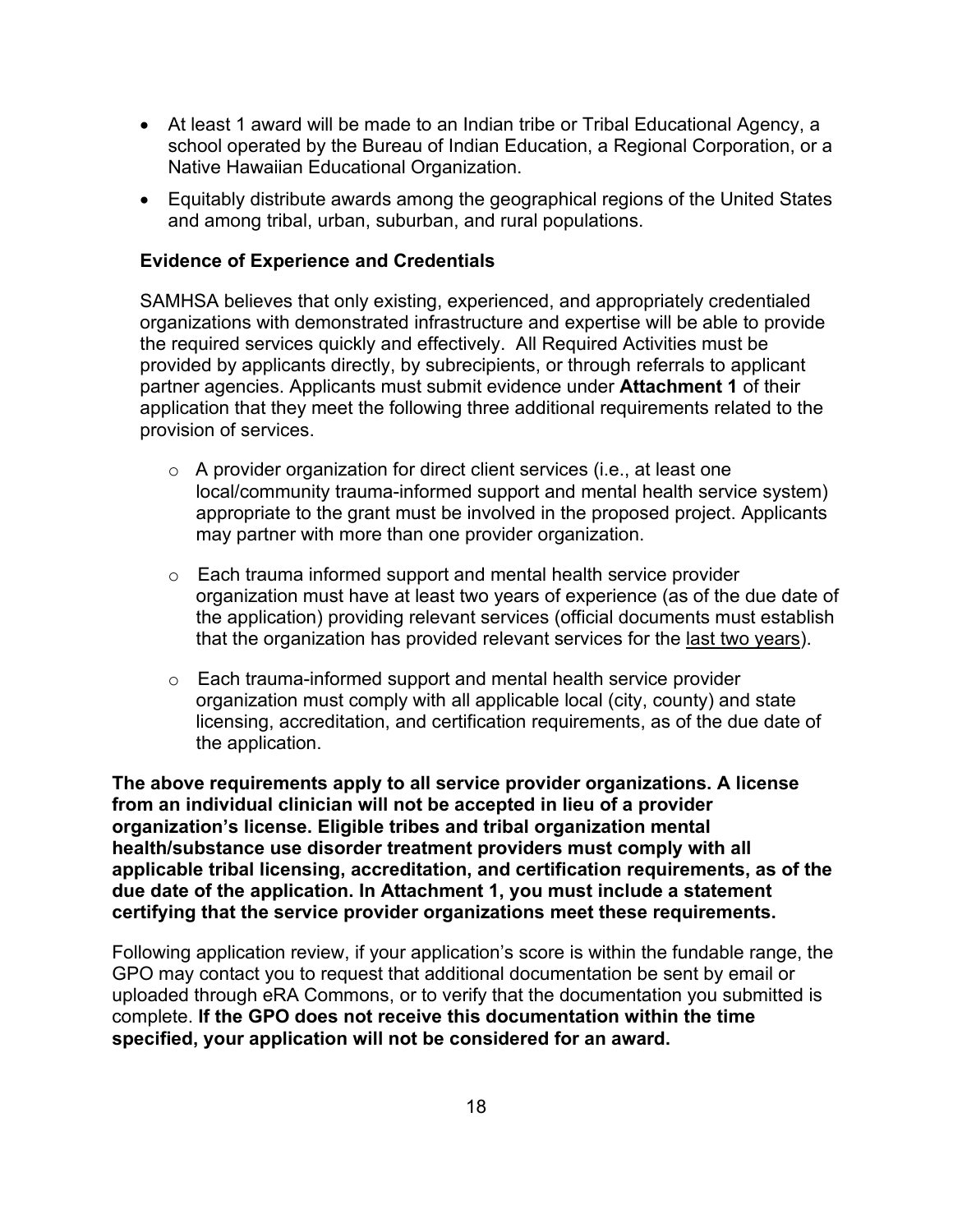# <span id="page-18-0"></span>**IV. APPLICATION AND SUBMISSION INFORMATION**

## <span id="page-18-1"></span>**1. ADDRESS TO REQUEST APPLICATION PACKAGE**

The application forms package specific to this funding opportunity can be accessed through [Grants.gov Workspace](https://www.grants.gov/applicants/workspace-overview.html) or [eRA ASSIST.](https://public.era.nih.gov/assist/public/login.era?TARGET=https%3A%2F%2Fpublic.era.nih.gov%3A443%2Fassist%2F) Due to difficulties with internet access, SAMHSA understands that applicants may have a need to request paper copies of materials, including forms and required documents. See [Appendix A](#page-33-1) for more information obtaining an application package.

## <span id="page-18-2"></span>**2. CONTENT AND FORM OF APPLICATION SUBMISSION**

## **REQUIRED APPLICATION COMPONENTS:**

The standard and supporting documents that must be submitted with the application are outlined below and in [Appendix A - 2.2](#page-33-0) Required Application Components of this NOFO.

All files uploaded as part of the application must be in Adobe PDF file format. See [Appendix B](#page-41-0) of this NOFO for formatting and validation requirements.

SAMHSA will not accept paper applications except under very special circumstances. If you need special consideration, SAMHSA must approve the waiver of this requirement in advance. See [Appendix A](#page-36-1) - 3.2 Waiver of Electronic Submission of this NOFO.

- **SF-424** Fill out all Sections of the SF-424.
	- o In **Line #4** (i.e., Applicant Identifier), input the Commons Username of the PD/PI.
	- o In **Line #17** input the following information: (Proposed Project Date: a. Start Date: 9/30/2022; b. End Date: 9/29/2026).
- **SF-424A BUDGET INFORMATION FORM** Fill out all Sections of the SF-424A using instructions below. **The totals in Sections A, B, and D must match.**
	- o **Section A** Budget Summary: If cost sharing/match is **not required**, use the first row only (Line 1) to report the total federal funds (e) and non-federal funds (f) requested for the **first year** of your project only. If cost sharing/match **is required**, use the **second row** (Line 2) to report the total non-federal funds (f) for the **first year** of your project only.
	- o **Section B** Budget Categories: If cost sharing/match is **not required**, use the first column only (Column 1) to report the budget category breakouts (Lines 6a through 6h) and indirect charges (Line 6j) for the total funding requested for the **first year** of your project only. If cost sharing/match is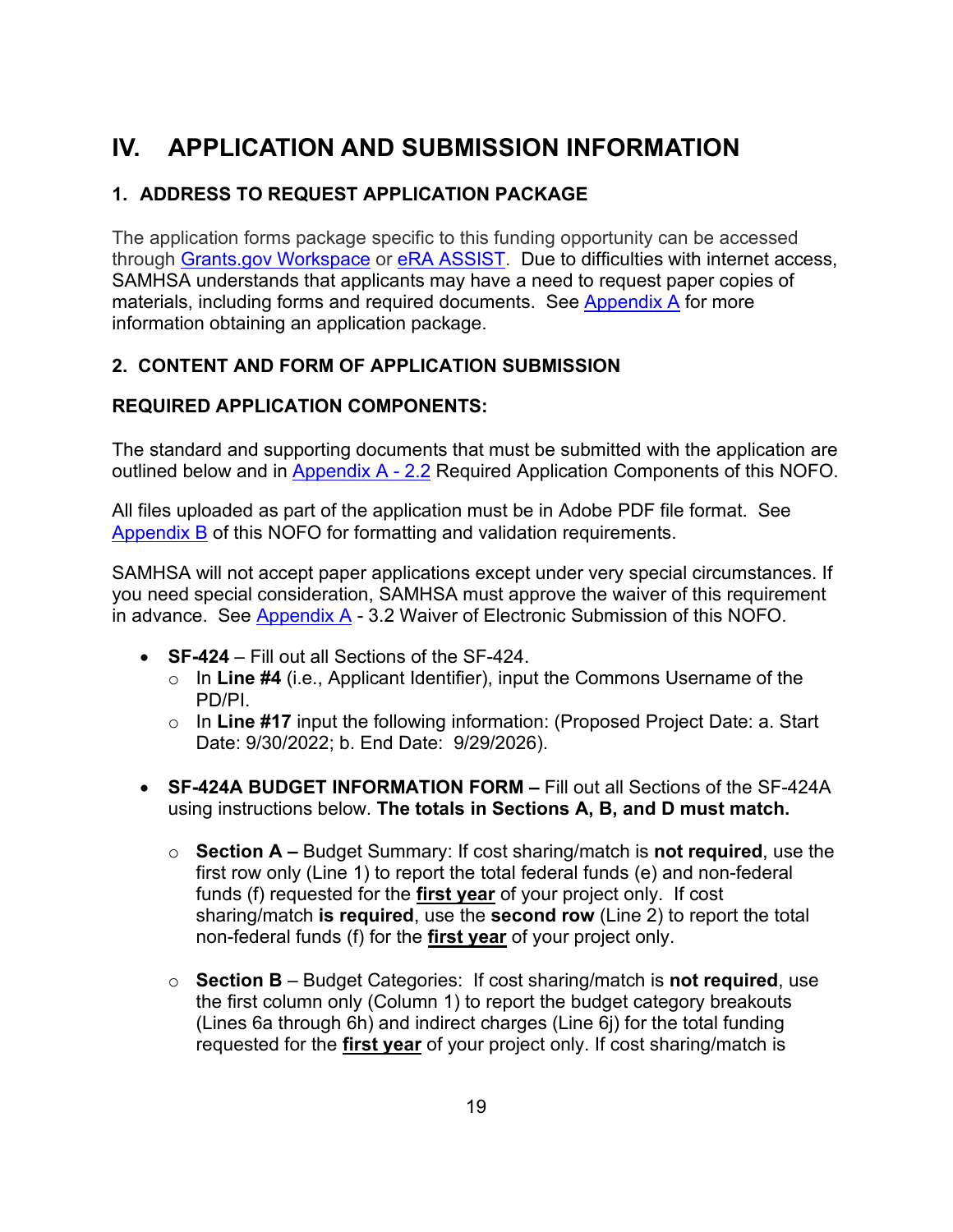required, you must use the second column (Column 2) to report the budget category breakouts for the **first year** of your project only.

- o **Section C –**If cost sharing/match is **not required** leave this section blank. If cost sharing/match **is required** use the second row (line 9) to report nonfederal match for the **first year** only.
- o **Section D** Forecasted Cash Needs: Input the total funds requested, broken down by quarter, only for **Year 1** of the project period. Use the first row for federal funds and the second row (Line 14) for **non-federal** funds.
- o **Section E** Budget Estimates of Federal Funds Needed for the Balance of the Project: Enter the total funds requested for the out years (e.g., Year 2, Year 3, and Year 4). For example, if you are requesting funds for four years in total, enter the requested budget amount for each budget period in columns b, c, and d (i.e., 3 out years). - (b) First column is the budget for the second budget period; (c) Second column is the budget for the third budget period; (d) Third column is the budget for the fourth budget period. Use Line 16 for federal funds and Line 17 for non-federal funds.

See [Appendix B](#page-41-0) of this NOFO to review common errors in completing the SF-424 and the SF-424A. These errors will prevent your application from being successfully submitted.

A link to a sample budget form and justification is provided in [Appendix L](#page-71-0) of this NOFO. **It is highly recommended that you use this sample budget format. This will expedite review of your application.**

#### • **PROJECT NARRATIVE** – **(Maximum 10 pages total)**

The Project Narrative describes your project. It consists of Sections A through E. (Remember that if your Project Narrative starts on page 5 and ends on page 15, it is 11 pages long, not 10 pages.) More detailed instructions for completing each section of the Project Narrative are provided in [Section V.](#page-23-3)2 – Application Review Information.

#### • **BUDGET JUSTIFICATION AND NARRATIVE**

The budget justification and narrative must be submitted as a file entitled "BNF" (Budget Narrative Form) when you submit your application into Grants.gov. (See [Appendix A](#page-33-2) – 2.2 Required Application Components.)

#### • **ATTACHMENTS 1 THROUGH 8**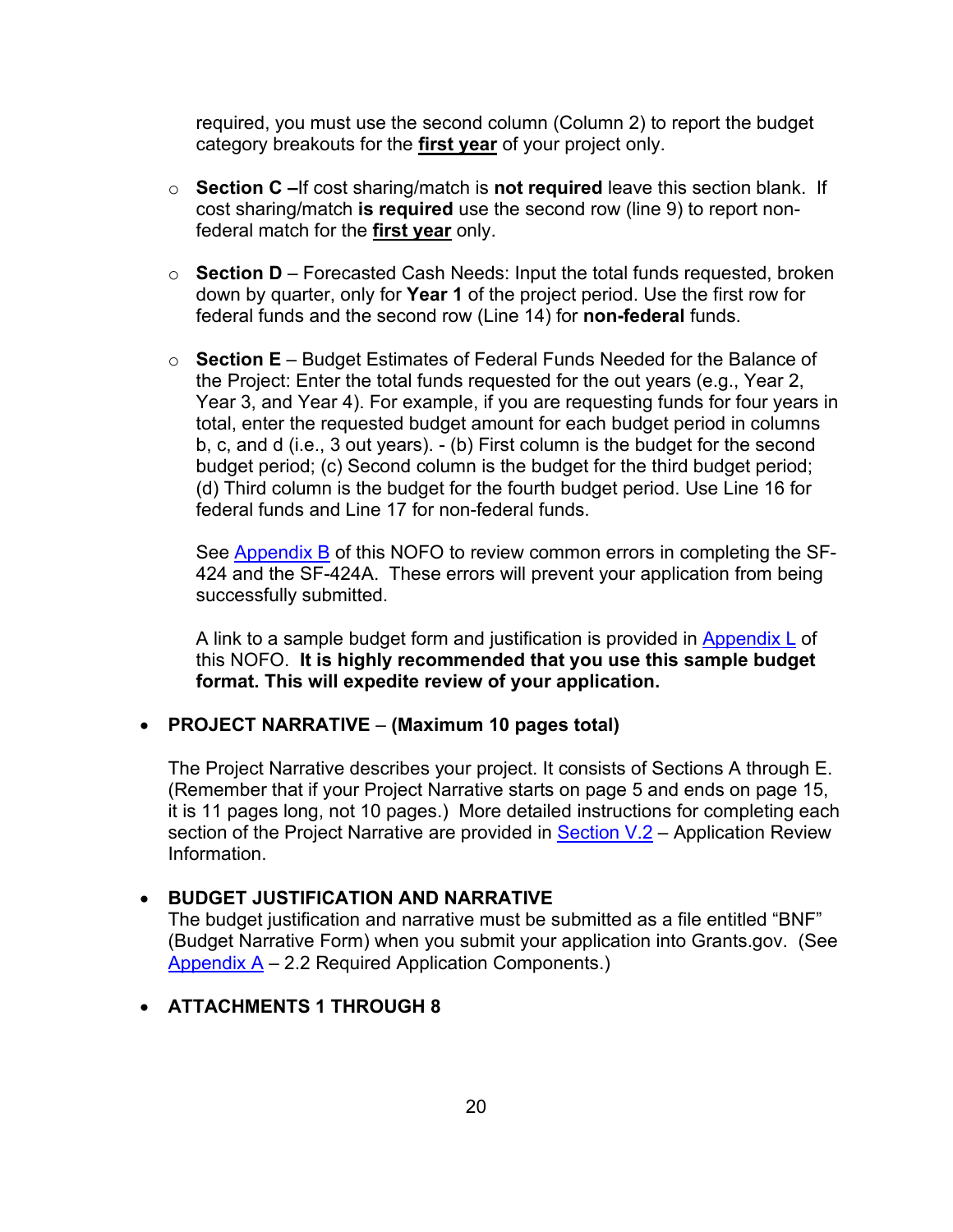Use only the attachments listed below. If your application includes any attachments not required in this document, they will be disregarded.

Do not use attachments to extend or replace any of the sections of the Project Narrative. Reviewers will not consider them if you do.

Label the attachments as: Attachment 1, Attachment 2, etc. (Use the Other Attachments Form if applying with Grants.gov Workspace or Other Narrative Attachments if applying with eRA ASSIST.)

# o *Attachment 1: Evidence of Experience and Credentials*

- Identification of at least one **local/community trauma-informed support and mental health service system** and a list of any additional direct service provider organizations that have agreed to participate in the proposed project.
- **Letters of Commitment** (LOC) from the local community traumainformed support and mental health services system(s) and any additional direct service provider organizations. Each LOC for each agency must describe: (1) the collaborative partnership with the applicant;(2) how the agency is "trauma-informed"; (3) the agency's ability to provide screening, referral and treatment support services to students and families; and (4) the specific activities, responsibilities, and designated staff that the agency will commit to the project. **Applicants who do not submit the required LOC(s) will be screened out and not reviewed.**
- A statement certifying that all listed providers have met the two-year experience requirement, are appropriately licensed, accredited, and certified, and that if the application is within the funding range for an award, the applicant will send the GPO the required documentation within the specified time.

#### o *Attachment 2: Data Collection Instruments/Interview Protocols*

If you are using standardized data collection instruments/interview protocols, you do not need to include these in your application. Instead, provide a web link to the appropriate instrument/protocol. If the data collection instrument(s) or interview protocol(s) is/are not standardized, you must include a copy in Attachment 2.

o *Attachment 3: Sample Consent Forms*

Forms to be submitted include, as appropriate, sample consent forms that provide for: (1) informed consent for participation in service intervention; (2) informed consent for participation in the data collection component of the project; and (3) informed consent for the exchange (releasing or requesting) of confidential information.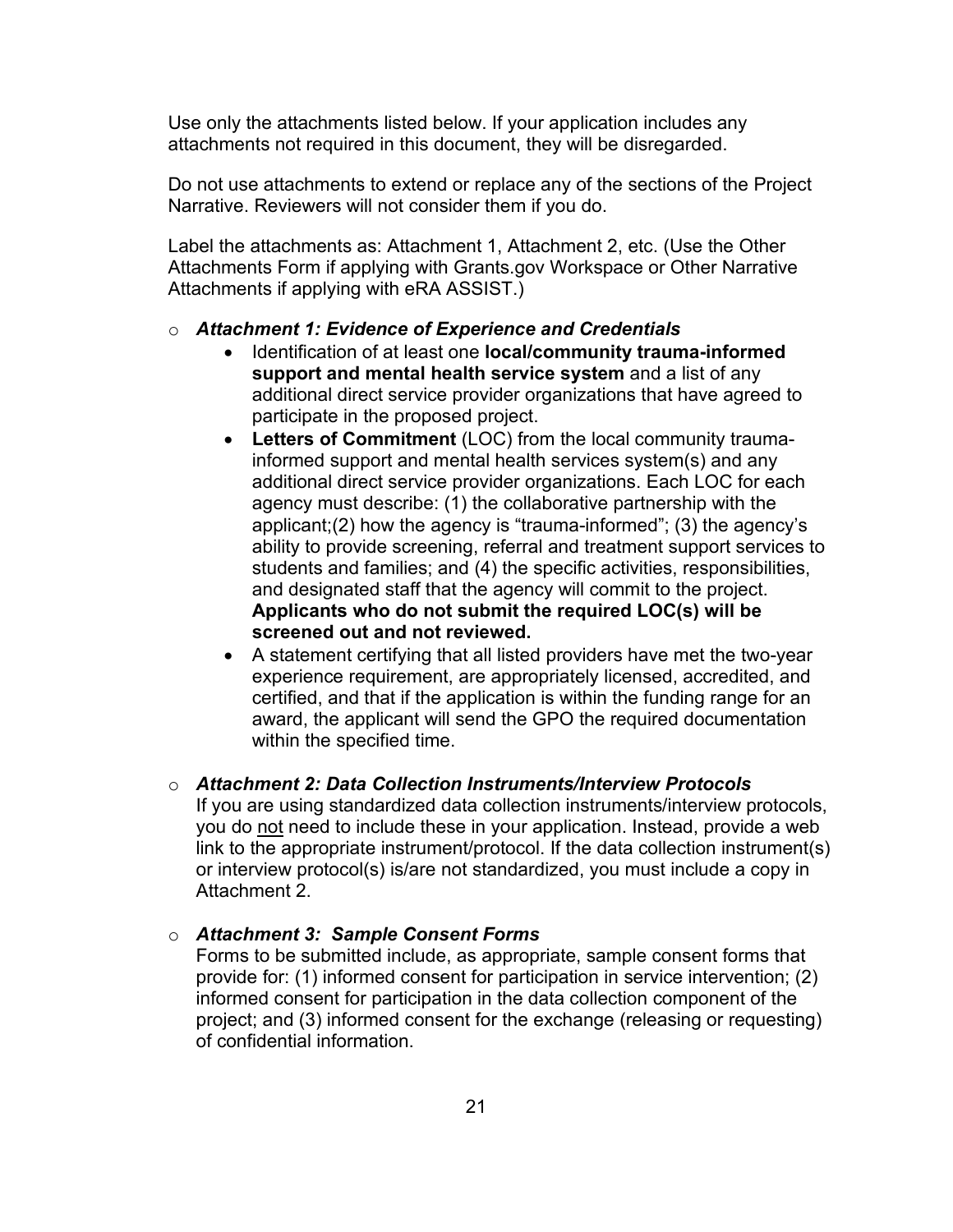o *Attachment 4: Project Timeline* 

**This attachment is scored by reviewers. Maximum of 2 pages.** See instructions in Section V, [B.3](#page-24-0) of this NOFO.

- o *Attachment 5: Biographical Sketches and Position Descriptions*  See [Appendix G](#page-56-0) of this NOFO for information on completing biographical sketches and job descriptions. Position descriptions should be no longer than one page each and biographical sketches should be two pages or less.
- o *Attachment 6: Letter to the Single State Agency (SSA)*  See [Appendix J](#page-63-0) of this NOFO for Intergovernmental Review (E.O. 12372) Requirements, if applicable.
- o *Attachment 7: Confidentiality and SAMHSA Participant Protection/ Human Subjects Guidelines* This attachment is in response to [Appendix](#page-48-0) D of this NOFO and is **a required attachment.**
- o *Attachment 8: Documentation of Non-profit Status*  Not Applicable for this NOFO

## <span id="page-21-0"></span>**3. UNIQUE ENTITY IDENTIFIER AND SYSTEM FOR AWARD MANAGEMENT**

See [Appendix A](#page-29-0) for information about the three registration processes that must be completed including obtaining a Unique Entity Identifier and registering with the System for Award Management (SAM). You must continue to maintain an active SAM registration with current information during the period of time your organization has an active federal award or an application under consideration by an agency (unless you are an individual or federal agency that is exempted from those requirements under 2 CFR § 25.110(b) or (c), has an exception approved by the agency under 2 CFR § 25.110(d)).

#### <span id="page-21-1"></span>**4. APPLICATION SUBMISSION REQUIREMENTS**

Applications are due by **11:59 PM** (Eastern Time) on **July 25, 2022**. If an organization is submitting more than one application the project title should be different for each application.

If you have been granted permission to submit a paper copy, the application must be received by the above date and time. See [Appendix A](#page-36-1) of this NOFO for information on how to submit the application.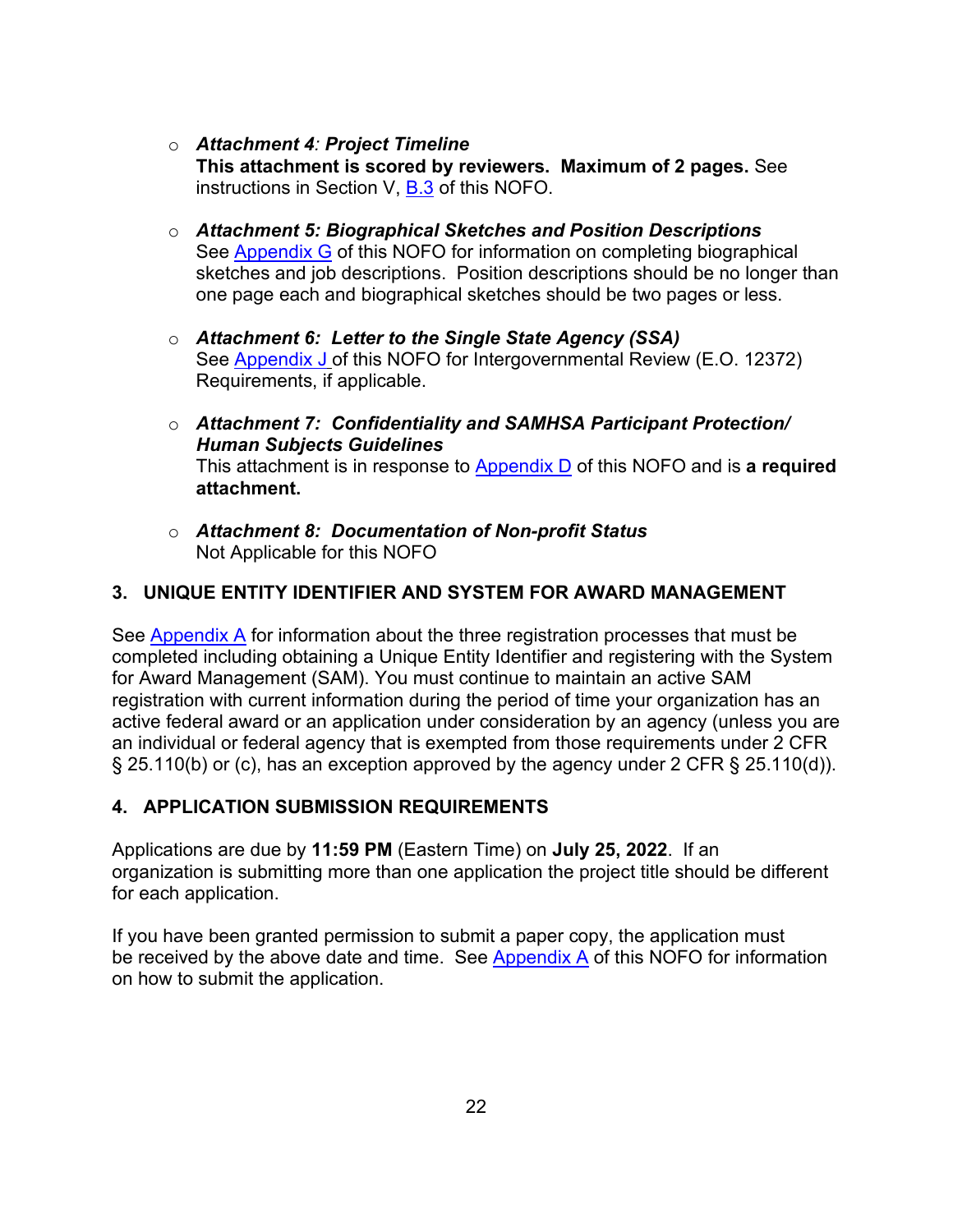**All applicants MUST register with NIH's eRA Commons in order to submit an application. This process takes up to six weeks. If you believe you are interested in applying for this opportunity, you MUST start the registration process immediately. Do not wait to start this process.** 

**WARNING: BY THE DEADLINE FOR THIS NOFO YOU MUST HAVE SUCCESSFULLY COMPLETED THE FOLLOWING TO SUBMIT AN APPLICATION:**

- **The applicant organization MUST be registered in NIH's eRA Commons; AND**
- **The Project Director MUST have an active eRA Commons account (with the PI role) affiliated with the organization in eRA Commons.**

#### **No exceptions will be made.**

Applicants must also register with SAM and Grants.gov (see [Appendix A](#page-29-0) for all registration requirements).

**DO NOT WAIT UNTIL THE LAST MINUTE TO SUBMIT THE APPLICATION. If you wait until the last minute, there is a strong possibility that the application will not be received without errors by the deadline.**

## <span id="page-22-0"></span>**5. FUNDING LIMITATIONS/RESTRICTIONS**

The funding restrictions for this project are below. Be sure to identify these expenses in your proposed budget.

• No more than 20 percent of the total grant award for the budget period may be used for data collection, performance measurement, and performance assessment, including incentives for participating in the required data collection follow-up.

#### **SAMHSA recipients must also comply with SAMHSA's standard funding restrictions, which are included in [Appendix I](#page-61-0)** – **Standard Funding Restrictions.**

## <span id="page-22-1"></span>**6. INTERGOVERNMENTAL REVIEW (E.O. 12372) REQUIREMENTS**

All SAMHSA grant programs are covered under Executive Order (EO) 12372, as implemented through Department of Health and Human Services (HHS) regulation at 45 CFR Part 100. Under this Order, states may design their own processes for reviewing and commenting on proposed federal assistance under covered programs. See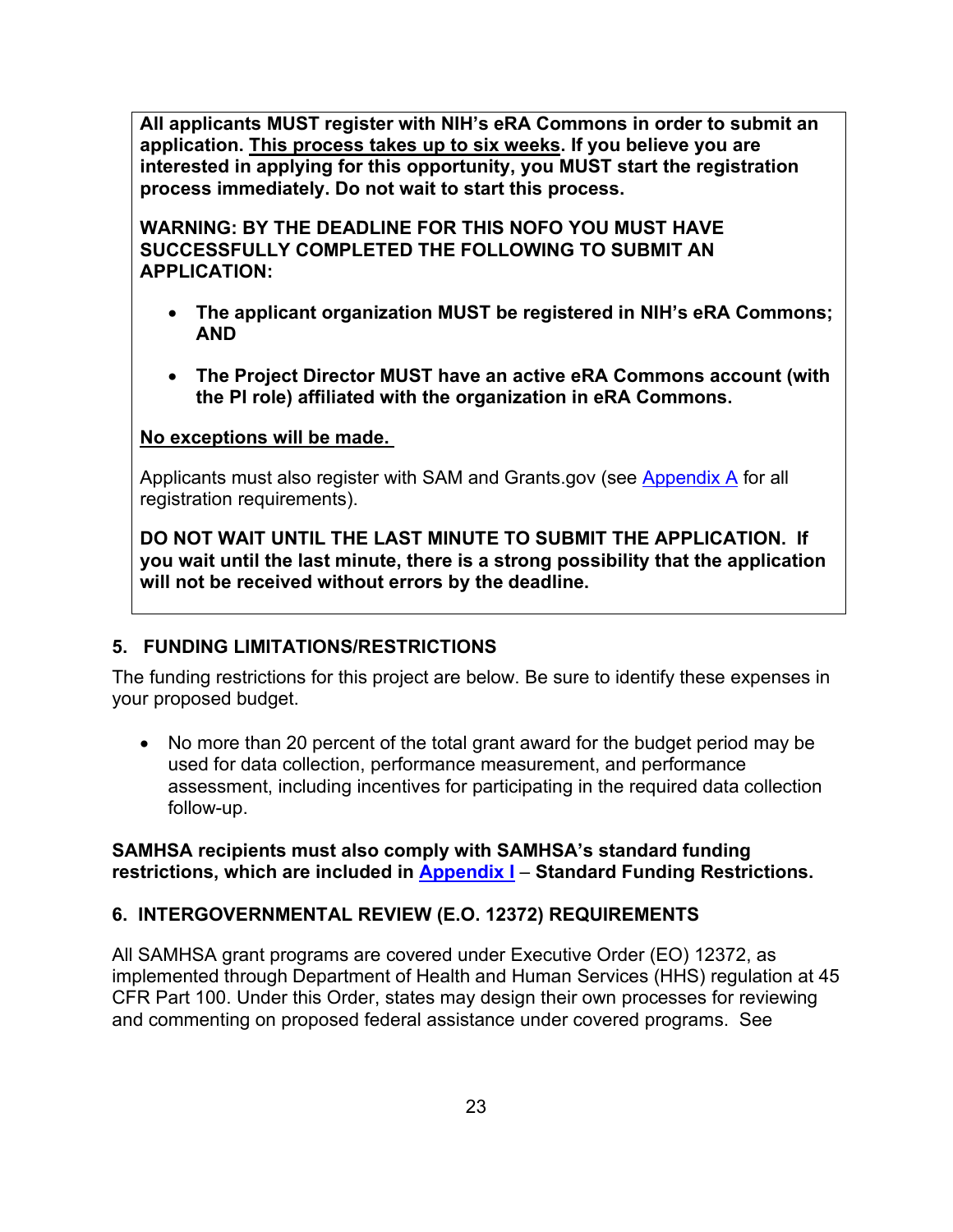[Appendix J](#page-63-0) for additional information on these requirements as well as requirements for the Public Health System Impact Statement (PHSIS).

## <span id="page-23-0"></span>**7. OTHER SUBMISSION REQUIREMENTS**

<span id="page-23-3"></span>See [Appendix A](#page-30-1) for specific information about submitting your application.

# <span id="page-23-1"></span>**V. APPLICATION REVIEW INFORMATION**

## <span id="page-23-2"></span>**1. EVALUATION CRITERIA**

The Project Narrative describes what you intend to do with your project and includes the Evaluation Criteria in Sections A-E below. Your application will be reviewed and scored according to your response to the requirements in Sections A-E.

In developing the Project Narrative section of your application, use these instructions, which have been tailored to this program.

- The Project Narrative (Sections A-E) together may be no longer than **10 pages**.
- You must use the five sections/headings listed below in developing your Project Narrative. **You must indicate the Section letter and number in your response**, **i.e**., **type "A-1", "A-2", etc., before your response to each question.** You do not need to type the full criterion in each section. You only need to include the letter and number of the criterion. You may not combine two or more questions or refer to another section of the Project Narrative in your response, such as indicating that the response for B.2 is in C.1. **Only information included in the appropriate numbered question will be considered by reviewers.** Your application will be scored according to how well you address the requirements for each section of the Project Narrative.
- The number of points after each heading is the maximum number of points a review committee may assign to that section of your Project Narrative. Although scoring weights are not assigned to individual questions, each question is assessed in deriving the overall Section score.
- Any cost sharing proposed in your application will not be a factor in the evaluation of your response to the Evaluation Criteria.

## **SECTION A: Population of Focus and Statement of Need (20 points – approximately 1 page)**

1. Identify and describe your population(s) of focus (i.e., children and youth) and the geographic catchment area where services will be delivered that aligns with the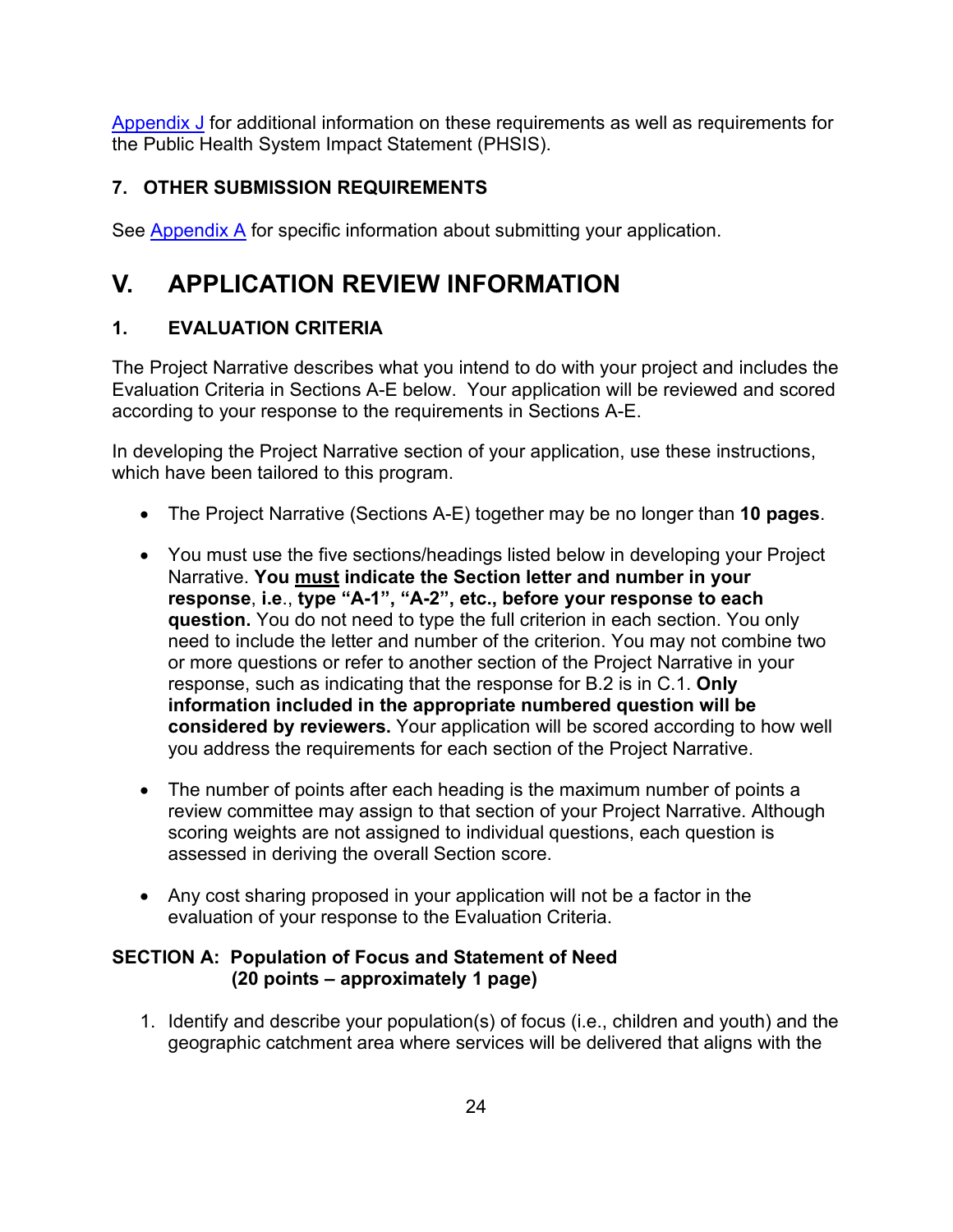intended population of focus of this program. Provide a demographic profile of the population of focus in the catchment area in terms of race, ethnicity, federally recognized tribe (if applicable), language, sex, gender identity, sexual orientation, age, and socioeconomic status.

2. Describe the types of trauma<sup>[4](#page-24-1)</sup> (e.g., community and/or historical) that children, youth, and their families in the catchment area have experienced. Document the need to increase the capacity to implement, sustain, and improve effective trauma-informed services in this area. Identify the source of all data.

#### <span id="page-24-0"></span>**SECTION B: Proposed Implementation Approach (30 points – approximately 5 pages not including Attachment 4 – Project Timeline)**

1. Describe the goals and measurable objectives (see Appendix  $E$ ) of the proposed project and align them with the Statement of Need described in A.2.

Complete the following table to document the total number of unduplicated individuals that will be served each year of the grant and over the total project period. You are expected to achieve the numbers that are proposed.

| Number of Unduplicated Individuals to be Served with Grant<br><b>Funds</b> |        |        |        |       |  |
|----------------------------------------------------------------------------|--------|--------|--------|-------|--|
| Year 1                                                                     | Year 2 | Year 3 | Year 4 | Total |  |
|                                                                            |        |        |        |       |  |

- 2. Describe how you will implement all the Required Activities in Section I and link local school system(s) with local trauma-informed support and mental health services system(s). In addition, provide examples of current practices the local trauma-informed support and mental health service system(s) have provided.
- 3. In **Attachment 4**, provide a chart or graph depicting a realistic timeline for the entire 4 years of the project period showing dates, key activities, and responsible staff. These key activities must include the requirements outlined in Section I [**NOTE**: Be sure to show that the project can be implemented, and service delivery can begin as soon as possible and no later than six months after grant award. **The timeline cannot be more than two pages and should be**

<span id="page-24-1"></span><sup>4</sup> [The National Child Traumatic Stress Network – Trauma Types](https://www.nctsn.org/what-is-child-trauma/trauma-types)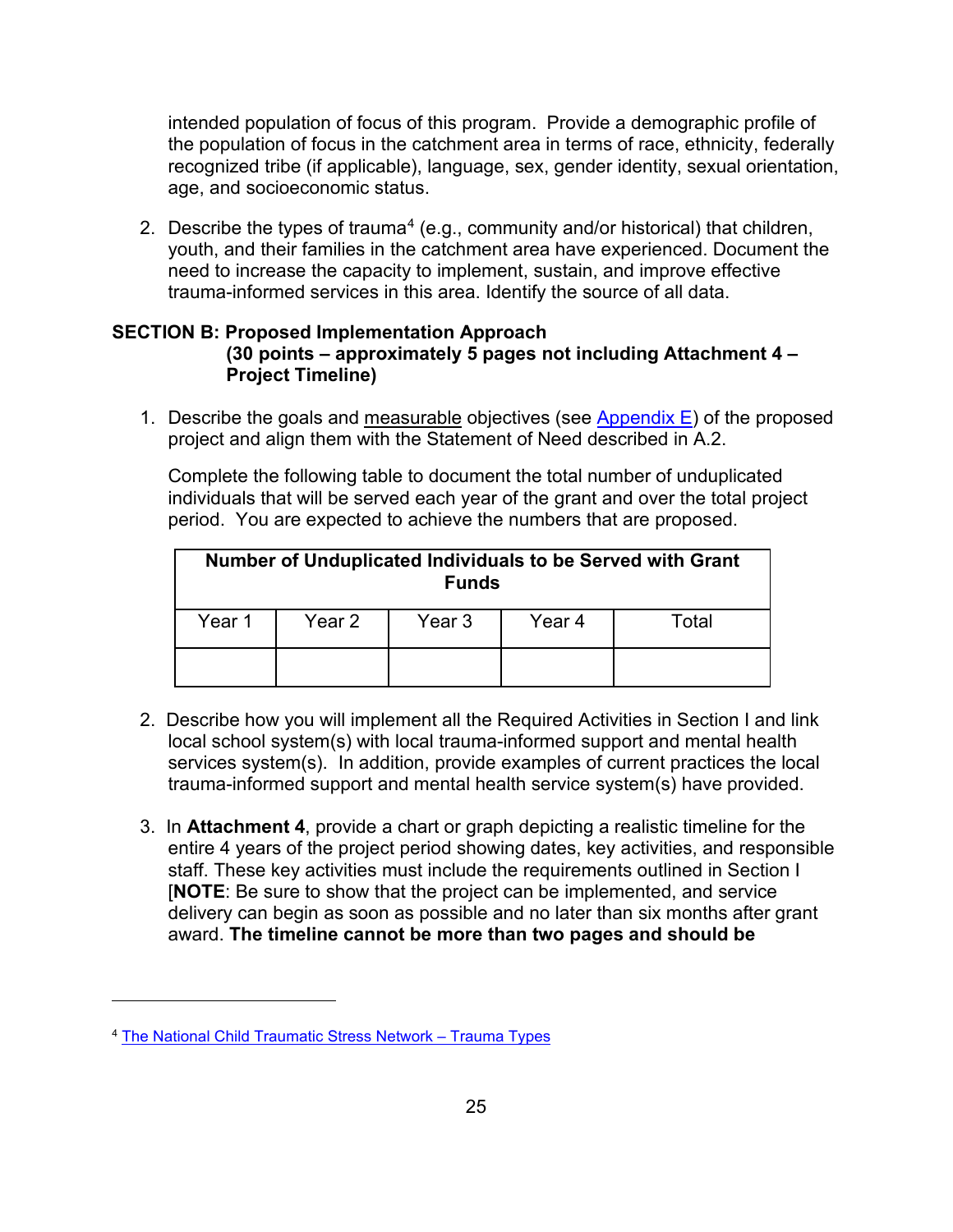**submitted in Attachment 4.** The recommendation of pages for this section does not include the timeline].

#### <span id="page-25-0"></span>**SECTION C: Proposed Evidence-Based Services/Practice (25 points approximately 2 pages)**

- 1. Identify the Evidence-Based Practice(s) (EBPs), evidence-informed, and/or culturally promising practices that will be used. Discuss how each intervention chosen is appropriate for your population(s) of focus, addresses the trauma experienced by the population as specified above, and the outcomes you propose to achieve. Describe any modifications that will be made to the EBP(s) and the reason the modifications are necessary. If you are not proposing any modifications, indicate so in your response.
- 2. Describe how you will monitor and ensure the implementation fidelity of all evidence-based, evidence-informed, and/or promising practices that will be implemented.

#### **SECTION D: Staff and Organizational Experience (15 points – approximately 1 page)**

- 1. Describe the experience of your organization with similar projects and/or providing services to the population(s) of focus for this NOFO. Identify other organization(s) that you will partner with in the proposed project. Describe their experience providing services to the population(s) of focus, and their specific roles and responsibilities for this project. Letters of Commitment from each partner must be included **Attachment 1** of your application.[5](#page-25-2)
- 2. Provide a complete list of staff positions for the project, including the Key Personnel (Project Director and Evaluator) and other significant personnel. Describe the role of each, their level of effort, and qualifications, to include their experience providing services to the population(s) of focus and familiarity with their culture(s) and language(s).

#### <span id="page-25-1"></span>**SECTION E: Data Collection and Performance Measurement (10 points – approximately 1 page)**

<span id="page-25-2"></span><sup>5</sup> Each LOC for each agency mut describe: (1) the collaborative partnership with the applicant;(2) how they are trauma-informed; (3) their ability to provide screening, referral and treatment support services to students and families; and (4) the specific activities, responsibilities, and designated staff that the agency will commit to the project.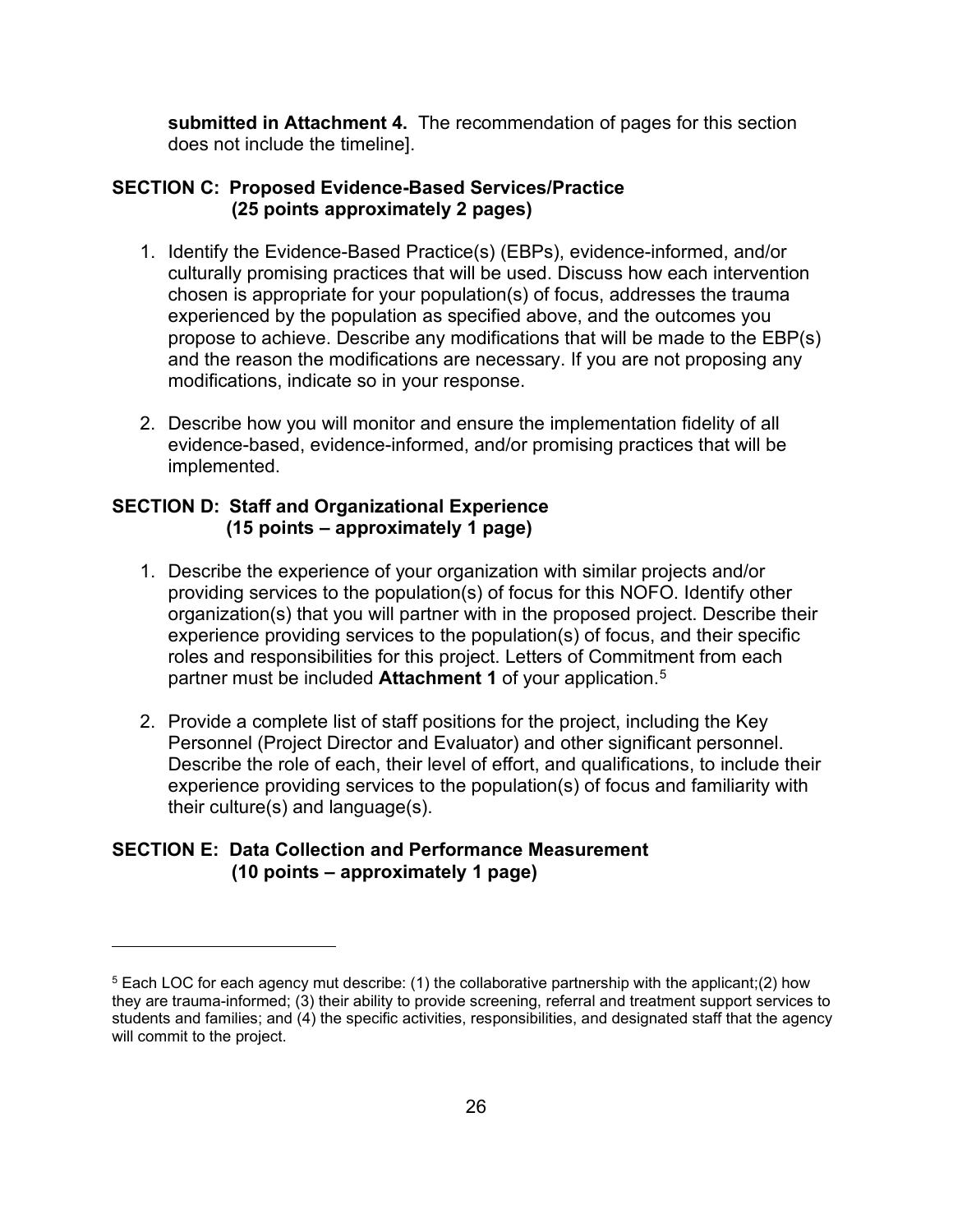1. Provide specific information about how you will collect the required data for this program and how such data will be utilized to manage, monitor, and enhance the program.

### <span id="page-26-0"></span>**2. BUDGET JUSTIFICATION, EXISTING RESOURCES, OTHER SUPPORT (other federal and non-federal sources)**

You must provide a narrative justification of the items included in your proposed budget, as well as a description of existing resources and other support you expect to receive for the proposed project. Other support is defined as funds or resources, whether federal, non-federal, or institutional, in direct support of activities through fellowships, gifts, prizes, in-kind contributions, or non-federal means. (This should correspond to Item #18 on your SF-424, Estimated Funding.) Other sources of funds may be used for unallowable costs, e.g., meals, sporting events, entertainment.

A link to a sample budget and narrative justification is included in [Appendix](#page-71-0)  $L -$  Sample Budget and Justification. **It is highly recommended that you use this sample budget format.** Your budget must reflect the funding limitations/restrictions specified in **[Section](#page-22-0)  [IV.5](#page-22-0)**. **Specifically identify the items associated with these costs in your budget**.

## <span id="page-26-1"></span>**3. REVIEW AND SELECTION PROCESS**

The Project Narratives of SAMHSA applications are peer-reviewed according to the evaluation criteria listed above.

Decisions to fund a grant are based on the strengths and weaknesses of the application as identified by peer reviewers. The results of the peer review are of an advisory nature.

The program office and approving official make the final determination for funding based on the following:

- When the individual award is over \$250,000, approval by the CMHS National Advisory Council;
- Availability of funds;
- At least one award will go to an Indian tribe or Tribal Educational Agency, a school operated by the Bureau of Indian Education, a Regional Corporation, or a Native Hawaiian Educational Organization, pending sufficient adequate application volume;
- Equitably distribute awards among the geographical regions of the United States and among tribal, urban, suburban, and rural populations;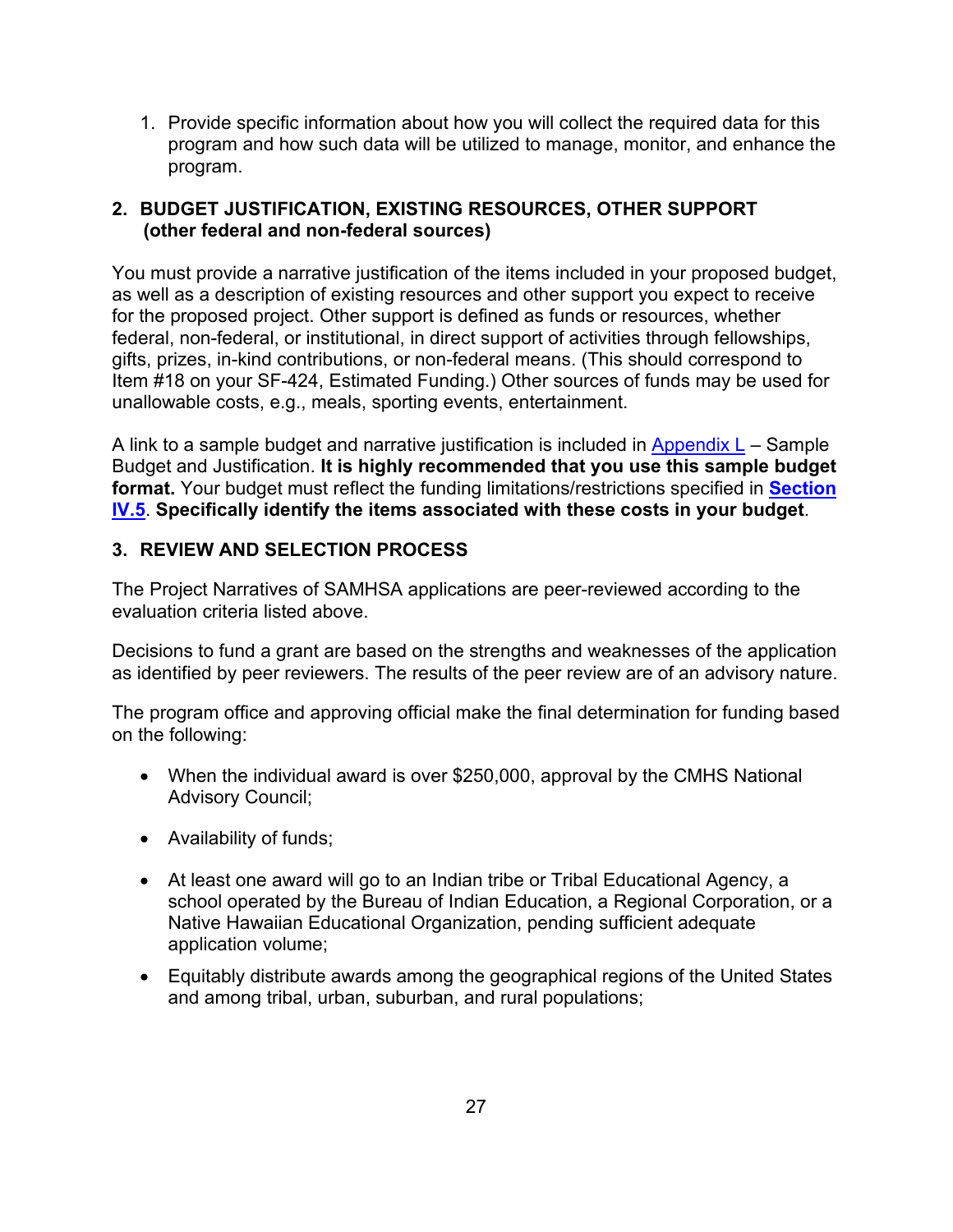- Submission of any required documentation that must be submitted prior to making an award; and
- SAMHSA is required to review and consider any information about your organization that is in the Federal Award Performance and Integrity Information System (FAPIIS). In accordance with 45 CFR 75.212, SAMHSA reserves the right not to make an award to an entity if that entity does not meet the minimum qualification standards as described in section 75.205(a)(2). If SAMHSA chooses not to award a fundable application in accordance with 45 CFR 75.205(a)(2), SAMHSA must report that determination to the designated integrity and performance system accessible through the System for Award Management (SAM) [currently, FAPIIS]. You may review and comment on any information about your organization that a federal awarding agency previously entered. SAMHSA will consider your comments, in addition to other information in FAPIIS in making a judgment about your organization's integrity, business ethics, and record of performance under federal awards when completing the review of risk posed as described in 45 CFR 75.205 HHS Awarding Agency Review of Risk by Applicants.

# <span id="page-27-0"></span>**VI. FEDERAL AWARD ADMINISTRATION INFORMATION**

## <span id="page-27-1"></span>**1. FEDERAL AWARD NOTICES**

You will receive an email from SAMHSA, via NIH's eRA Commons, that will describe the process for how you can view the general results of the review of your application, including the score that your application received.

If your application is approved for funding, a Notice of Award (NoA) will be emailed to the following: 1) the BO's email address identified in the Authorized Representative section email field on page 3 of the SF-424; and 2) the email associated with the Commons account for the Project Director (section 8 Item f on page 1 of the SF-424). Hard copies of the NoA will no longer be mailed via postal service. The NoA is the sole obligating document that allows you to receive federal funding for work on the grant project. Information about what is included in the NoA can be found at: [https://www.samhsa.gov/grants/grants-management/notice-award-noa.](https://www.samhsa.gov/grants/grants-management/notice-award-noa)

If your application is not funded, you will receive a notification from SAMHSA, via NIH's eRA Commons.

## <span id="page-27-2"></span>**2. ADMINISTRATIVE AND NATIONAL POLICY REQUIREMENTS**

If your application is funded, you must comply with all terms and conditions of the NoA. SAMHSA's standard terms and conditions are available on the SAMHSA website - . [https://www.samhsa.gov/grants/grants-management/notice-award-noa/standard-terms-](https://www.samhsa.gov/grants/grants-management/notice-award-noa/standard-terms-conditions)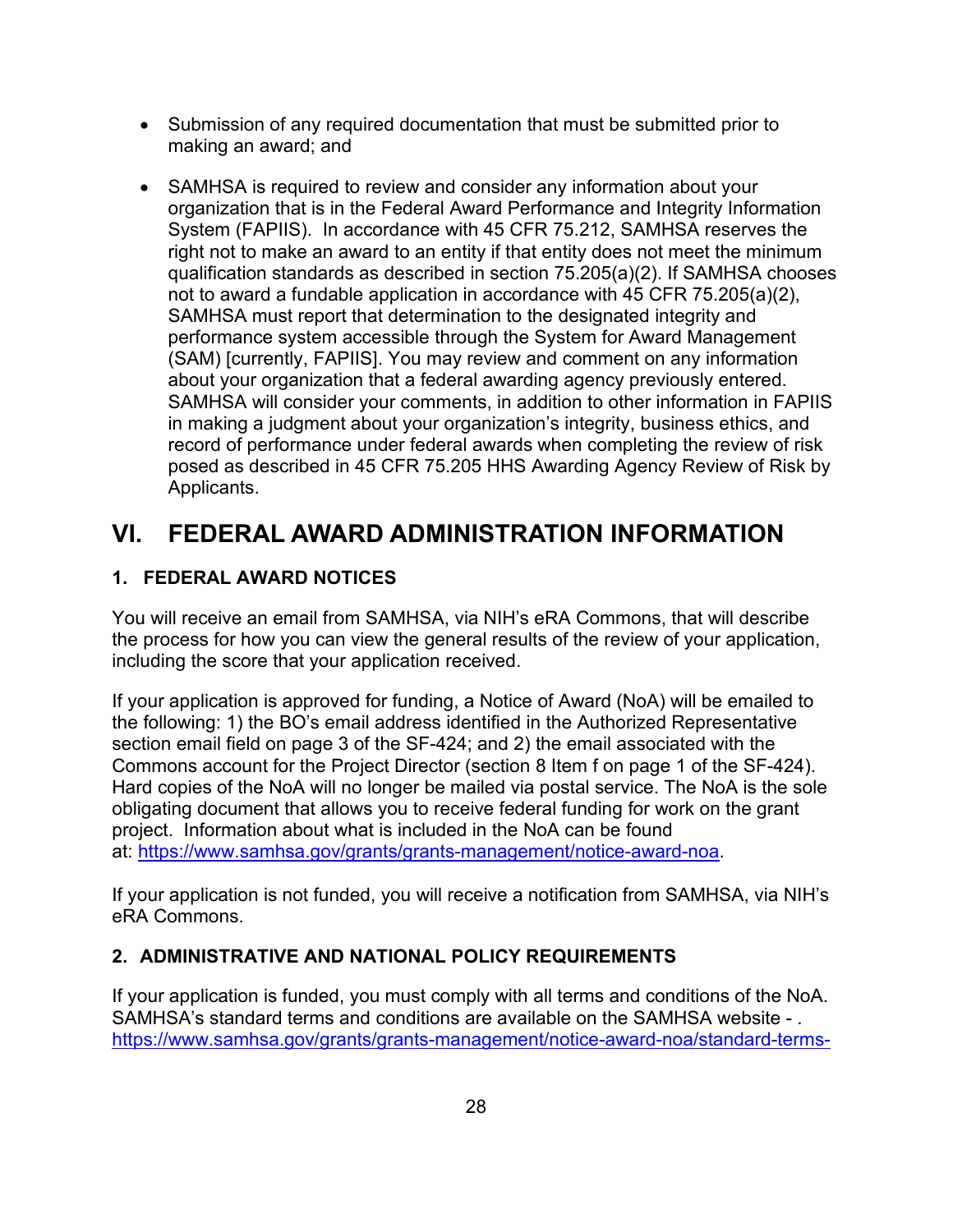[conditions.](https://www.samhsa.gov/grants/grants-management/notice-award-noa/standard-terms-conditions) See [Appendix K](#page-65-0) for specific information about administrative and national policy requirements.

## <span id="page-28-0"></span>**3. REPORTING REQUIREMENTS**

You will be required to submit an annual progress report on project performance within 90 days of the end of each budget period. Guidance about the performance report will be provided post award. Generally, the report must address:

- Progress achieved in the project which should include qualitative and quantitative data (GPRA) to demonstrate programmatic progress to include updates on required activities, successes, challenges, and changes or adjustments that have been made to their project since submission of the project proposal;
- Progress in addressing quality care of under-resourced populations related to the Disparity Impact Statement (DIS);
- Barriers encountered, including barriers serving sub-populations;
- Efforts to overcome these barriers;
- Evaluation activities for tracking DIS efforts; and
- A revised quality improvement plan if the DIS does not meet quality of care requirements as stated in the DIS.

In addition, within 6 months after award, submit the implementation, training, and sustainability plans; and the local interagency agreement among local education agencies, early childhood education programs; juvenile justice agencies; child welfare agencies, and other relevant agencies, authorities, or entities in the community.

A final performance report must be submitted within 120 days after the end of the final budget period. The final performance report must be cumulative and report on all grant activities during the entire project period.

## **Grants Management:**

Successful applicants must also comply with the following standard grants management reporting requirements at [https://www.samhsa.gov/grants/grants](https://www.samhsa.gov/grants/grants-management/reporting-requirements)[management/reporting-requirements,](https://www.samhsa.gov/grants/grants-management/reporting-requirements) unless otherwise noted in the NOFO or NoA.

## <span id="page-28-1"></span>**VII. AGENCY CONTACTS**

For program related and eligibility questions contact:

Nancy Kelly Center for Mental Health Services Substance Abuse and Mental Health Services Administration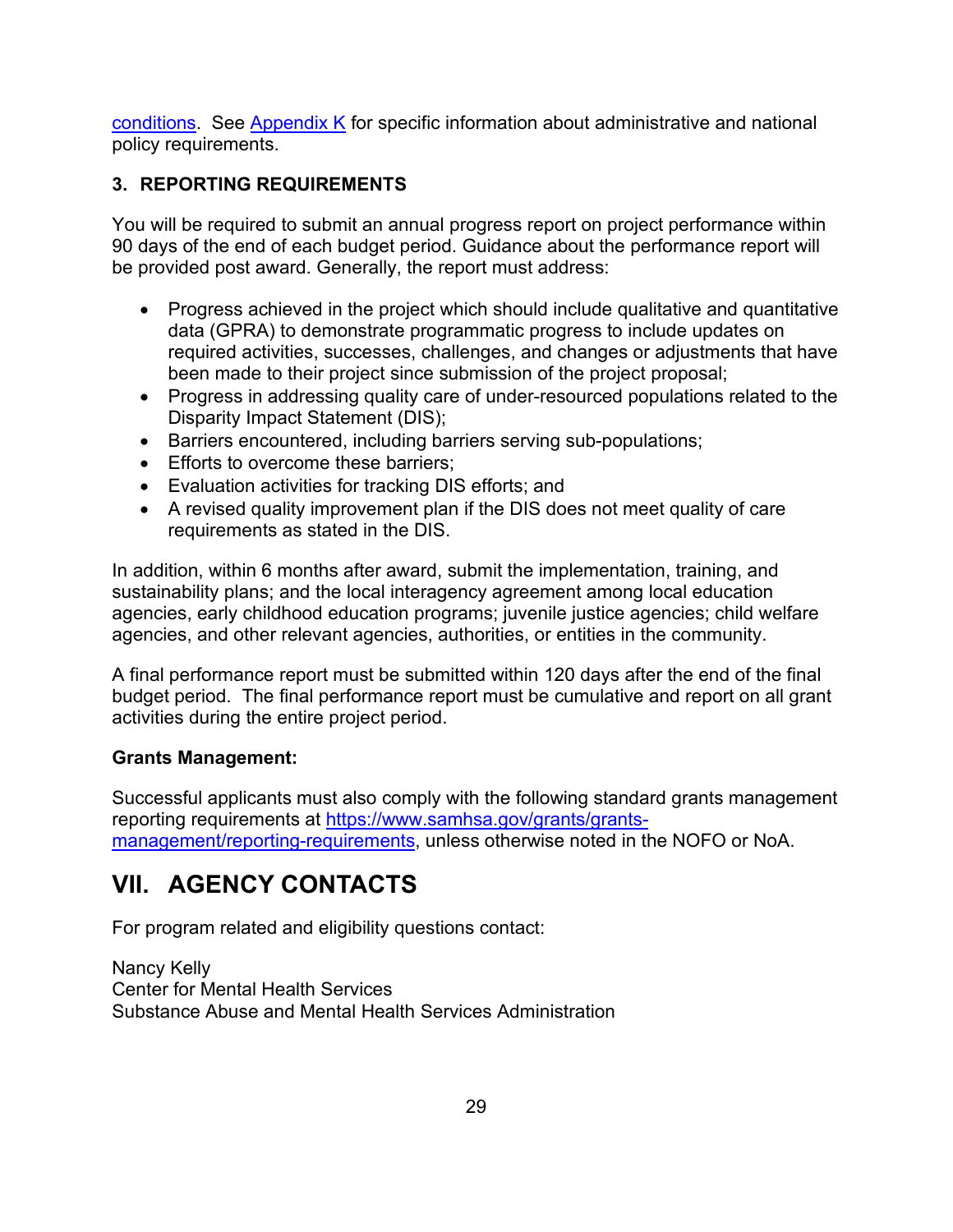(240) 276-1143 [Nancy.Kelly@samhsa.hhs.gov](mailto:Nancy.Kelly@samhsa.hhs.gov)

For fiscal/budget related questions contact:

Office of Financial Resources, Division of Grants Management Substance Abuse and Mental Health Services Administration (240) 276-1400 [FOACMHS@samhsa.hhs.gov](mailto:FOACMHS@samhsa.hhs.gov)

For grant review process and application status questions contact:

<span id="page-29-0"></span>Sherresa Bailey Office of Financial Resources, Division of Grant Review Substance Abuse and Mental Health Services Administration (240) 276-1359 [sherresa.bailey@samhsa.hhs.gov](mailto:sherresa.bailey@samhsa.hhs.gov)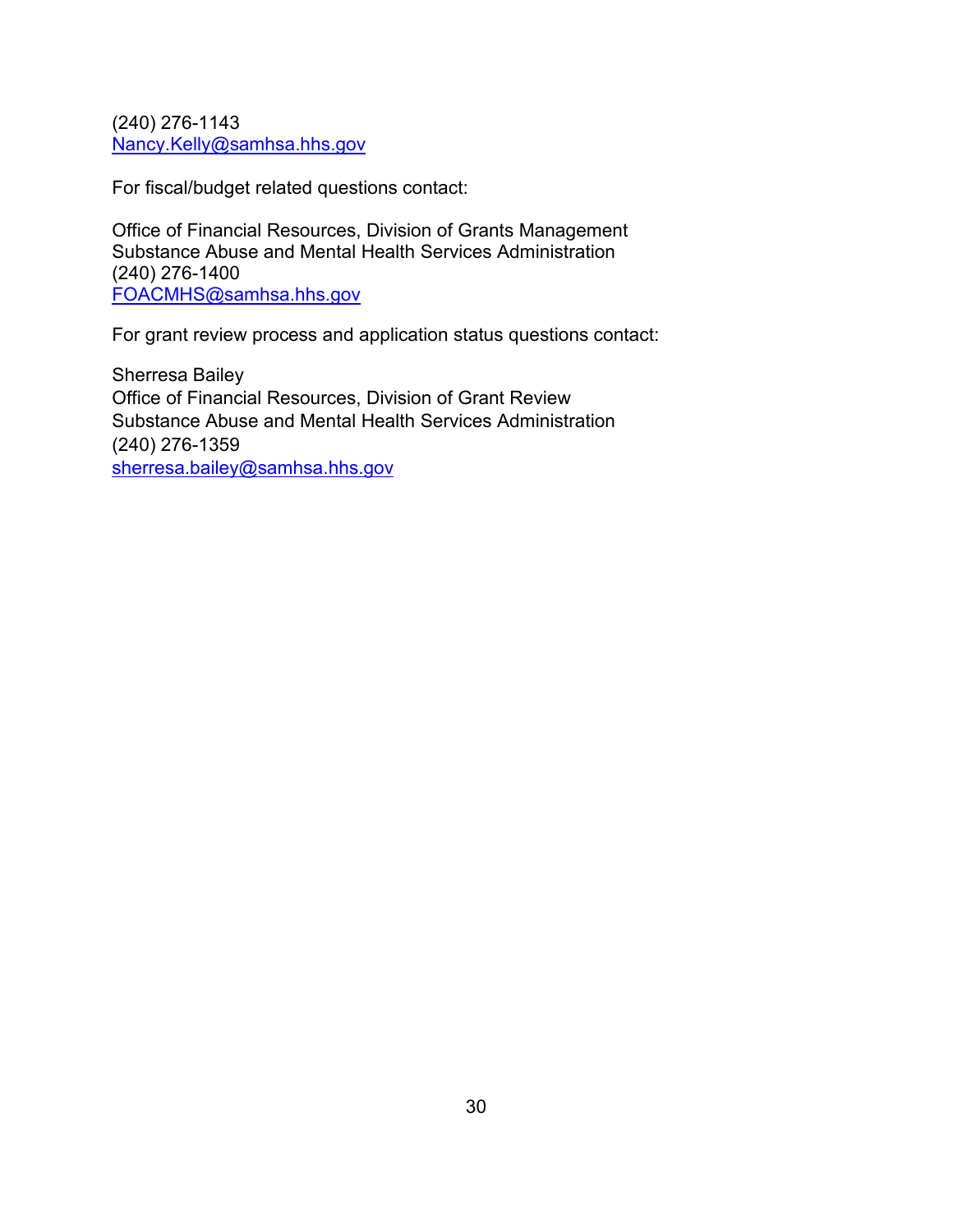# <span id="page-30-1"></span>**Appendix A – Application and Submission Requirements**

#### <span id="page-30-0"></span>**1. GET REGISTERED**

You are required to complete three **(3) registration processes:**

- 1.1) System for Award Management (SAM);
- 1.2) Grants.gov; and
- 1.3) eRA Commons.

**NOTE: Prior to April 4, 2022, there were four components of the registration process which included obtaining a Dun and Bradstreet Number (DUNS number). The DUNS number has been replaced by a new Unique Entity Identifier (UEI) which is assigned by SAM.**

If you have already completed registrations for SAM and Grants.gov, you need to ensure that your accounts are still active, and then register in **eRA Commons (see 1.3)**.

You must register in eRA Commons and receive a Commons Username in order to have access to electronic submission, receive notifications on the status of your application, and retrieve grant information.

#### **WARNING: If your organization is not registered and does not have an active eRA Commons PI/PD account by the deadline, the application will not be accepted. No exceptions will be made.**

#### **1.1 System for Award Management Registration**

You must register with the System for Award Management (SAM). You will be assigned a UEI as part of the registration process. If your organization is currently registered in SAM.gov, your UEI has already been assigned and is viewable in SAM.gov. This includes inactive registrations. The Unique Entity Identifier is currently located below the DUNS Number on your entity registration record. You must be signed in to your SAM.gov account to view entity records.

You must continue to maintain active SAM registration with current information during the period of time your organization has an active federal award or an application under consideration by an agency (unless you are an individual or federal agency that is exempted from those requirements under 2 CFR § 25.110(b) or (c), has an exception approved by the agency under 2 CFR § 25.110(d)). To create a SAM user account, Register/Update your account, and/or Search Records, go to [https://www.sam.gov](https://www.sam.gov/)**.** It takes 7-10 business days for a new SAM entity registration to become active.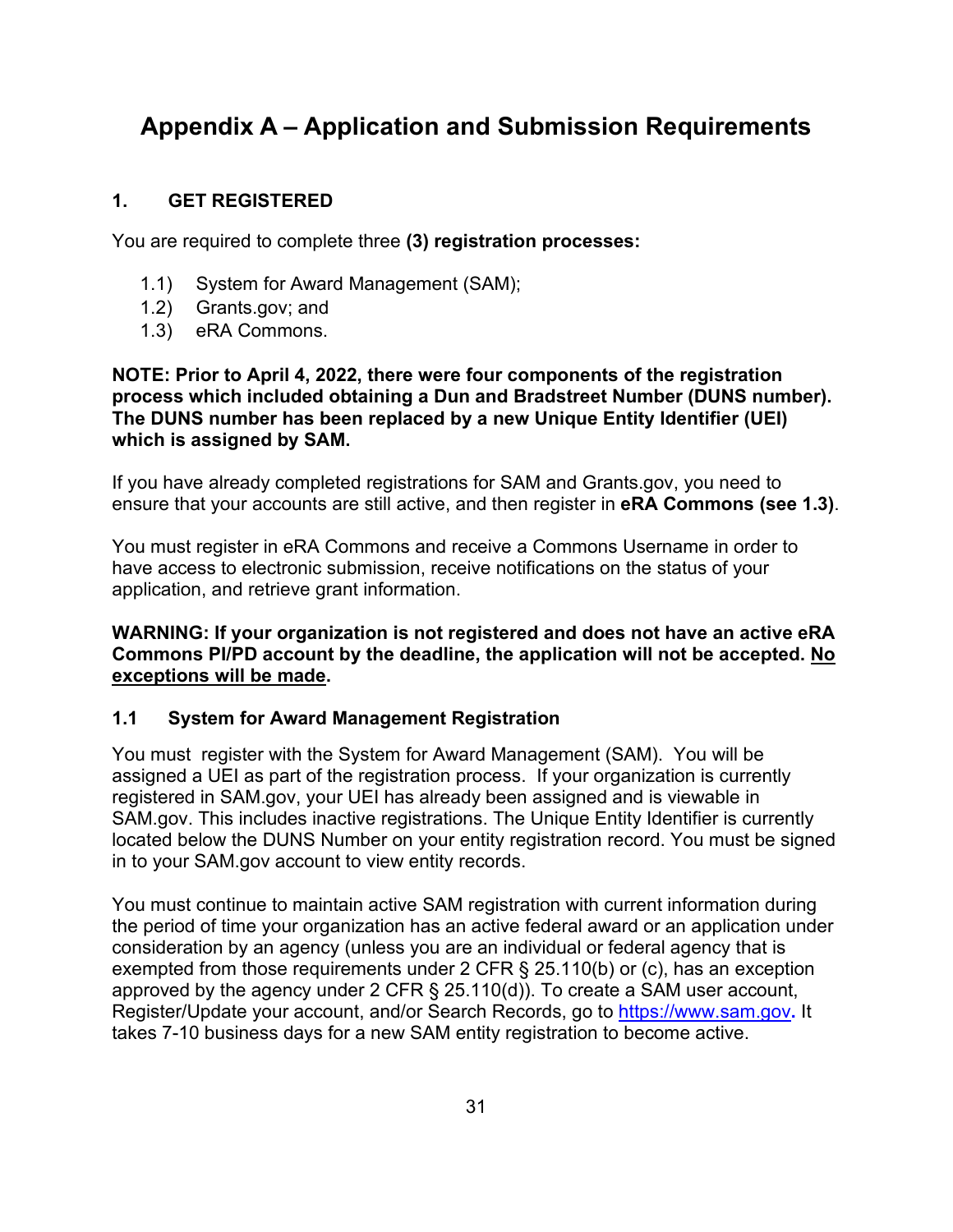It is important to initiate this process well before the application deadline. You will receive an email alerting you when your registration is active.

It is also highly recommended that you renew your account prior to the expiration date. **SAM information must be active and up-to-date and should be updated at least every 12 months to remain active (for both recipients and sub-recipients).** Once you update your record in SAM, **it will take 48 to 72 hours to complete the validation** processes. **Grants.gov rejects electronic submissions from applicants with expired registrations.** 

If your SAM account expires, the renewal process requires the same validation with IRS and DoD (Cage Code) as a new account requires.

## **1.2 Grants.gov Registration**

[Grants.gov](http://www.grants.gov/) is an online portal for submitting federal grant applications. It requires a onetime registration to submit applications. eRA Commons registration is separate but can be done concurrently. You can register to obtain a Grants.gov username and password at [http://www.grants.gov/web/grants/register.html.](http://www.grants.gov/web/grants/register.html)

If you have already completed Grants.gov registration and ensured your Grants.gov and SAM accounts are up-to-date and/or renewed, go to the eRA Commons registration steps noted below. If this is your first time submitting an application through Grants.gov, registration information can be found at the Grants.gov **"**[Applicants](http://www.grants.gov/web/grants/applicants.html)**"** tab**.** 

The person submitting your application must be properly registered with Grants.gov as the Authorized Organization Representative (AOR) for the specific UEI number cited on the SF-424 (first page). See the Organization Registration User Guide for details at the following Grants.gov link: [http://www.grants.gov/web/grants/applicants/organization](http://www.grants.gov/web/grants/applicants/organization-registration.html)[registration.html.](http://www.grants.gov/web/grants/applicants/organization-registration.html)

#### **1.3 eRA Commons Registration**

eRA Commons is an online data platform managed by NIH that allows applicants, award recipients, and federal staff to securely share, manage, and process grantrelated information. It is strongly recommended that you start the eRA Commons registration process **at least six (6) weeks** prior to the application due date. Organizations applying for SAMHSA funding must register in eRA Commons. This is a one-time registration separate from Grants.gov registration. Note: Grants.gov and eRA Commons Registration may occur concurrently. In addition to the organization registration, the BO named in the Authorized Representative section field on page 4 of the SF-424 and the Project Director details entered in the Applicant Information item f on page 2 of the SF-424 (Name and contact information of the person to be contacted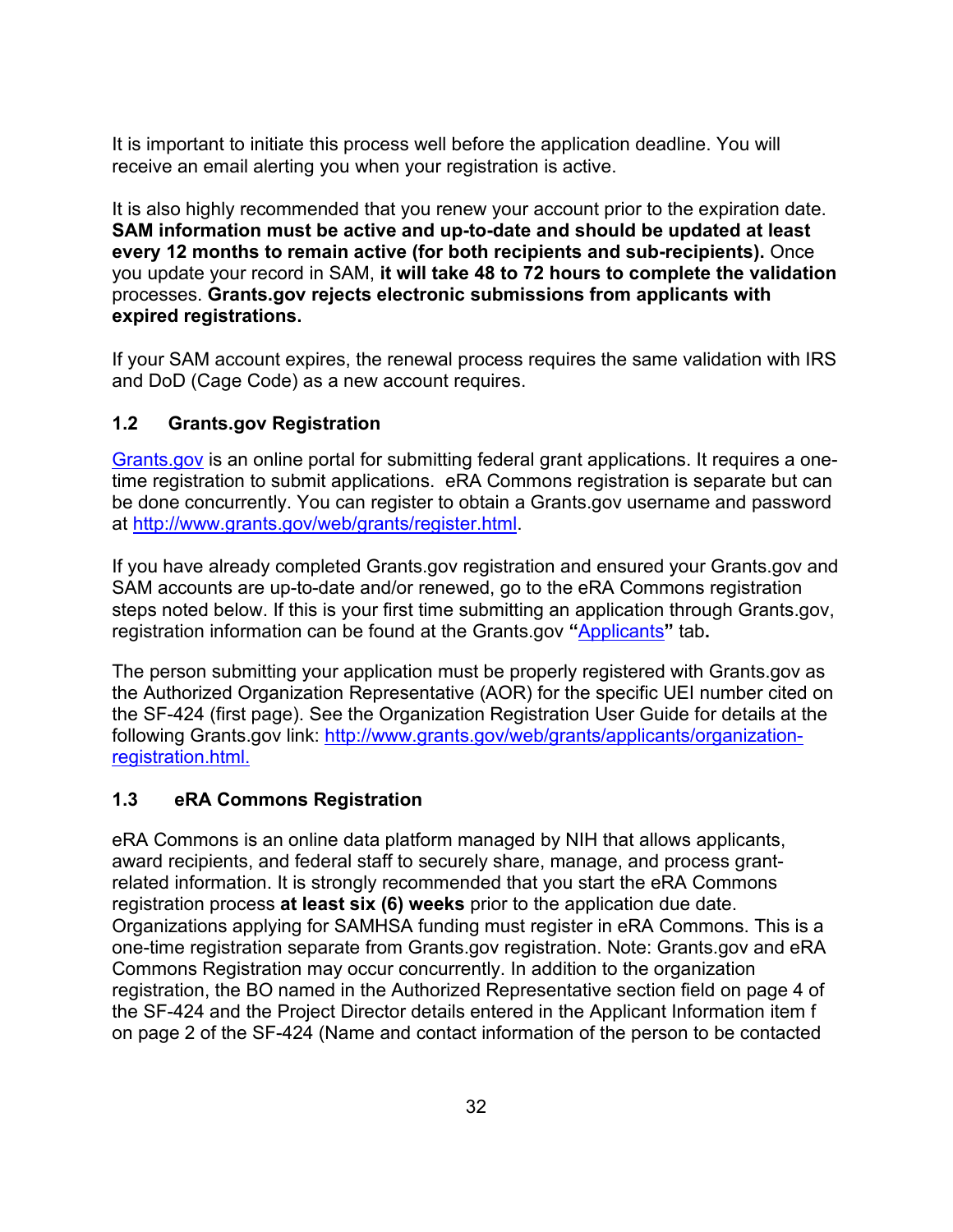on matters involving this application) must have accounts in eRA Commons and receive a Commons ID in order to have access to electronic submission and retrieval of application/grant information. **If your organization is not registered and does not have an active eRA Commons PI account by the deadline, the application will not be accepted.** 

For organizations registering with eRA Commons for the first time, the BO named in the Authorized Representative section of the SF-424 must complete the online Institution [Registration Form.](https://public.era.nih.gov/commons/public/registration/registrationInstructions.jsp) Instructions on how to complete the online Institution Registration Form is provided on the eRA Commons Online Registration Page.

[Note: You must have a valid and verifiable UEI number to complete the eRA Commons registration.]

After the BO named as the Authorized Representative completes the online Institution Registration Form and clicks Submit, the eRA Commons will send an e-mail notification from [era-notify@mail.nih.gov](mailto:era-notify@mail.nih.gov) with the link to confirm the email address. Once the e-mail address is verified, the registration request will be reviewed and confirmed via email. If your request is denied, the representative will receive an email detailing the reason for the denial. If the request is approved, the BO will receive an email with a Commons User ID for the Signing Official account ('SO') role. The representative will receive a separate email pertaining to this SO account containing a temporary password to be used for the first-time log in. The representative will need to log into Commons with the temporary password, at which time the system will provide prompts to change the temporary password to one of their choosing. Once the BO/SO signs the registration request, the organization will be active in Commons. The BO/SO can then create additional accounts for the organization as needed. Organizations can have multiple user accounts with the SO role, and any user with the SO role will be able to create and maintain additional accounts for the organization's staff, including accounts for those designated as Project Director/Principal Investigator (PD/PI) and other Signing Officials.

**Important**: The eRA Commons requires organizations to identify at least one BO/SO, who is the BO entered in the Authorized Representative section on the SF-424, and a PD/PI in order to submit an application. The primary BO/SO must create the account for the PD/PI listed as the person to contact regarding the application on page 2 of the SF-424 assigning that person the 'PI' role in Commons. Note that you must also enter the PD/PI's Commons Username into the 'Applicant Identifier' field of the SF-424 document (Line 4).

You can find additional information about the eRA Commons registration process at [https://era.nih.gov/reg\\_accounts/register\\_commons.cfm.](https://era.nih.gov/reg_accounts/register_commons.cfm)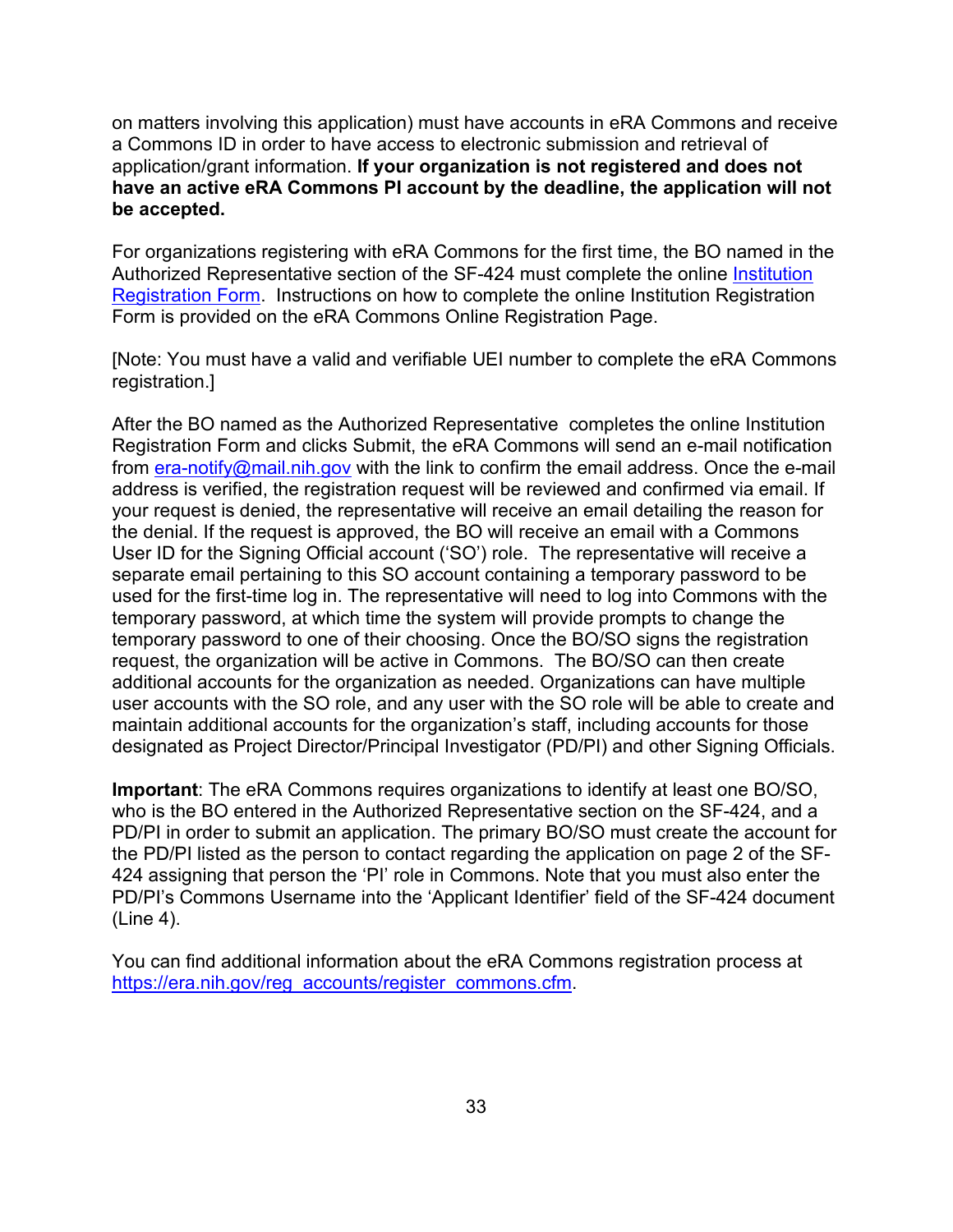## <span id="page-33-0"></span>**2. WRITE AND COMPLETE APPLICATION**

**SAMHSA strongly encourages you to sign up for Grants.gov email notifications regarding this NOFO. If the NOFO is cancelled or modified, individuals who sign up with Grants.gov for updates will be automatically notified.** 

## <span id="page-33-1"></span>**2.1 Obtaining Paper Copies of Application Materials**

If your organization has difficulty accessing high-speed internet and cannot download the required documents, you may request a paper copy of the application materials. Call the Division of Grant Review at 240-276-1199 for additional information on obtaining paper copies.

## <span id="page-33-2"></span>**2.2 Required Application Components**

After downloading and retrieving the required application components and completing the registration processes, it is time to write and complete your application. All files uploaded with the Grants.gov application **MUST** be in **Adobe PDF** file format. Directions for creating PDF files can be found on the Grants.gov website. See [Appendix](#page-41-0)  [B](#page-41-0) **for all** application formatting and validation requirements**.** 

## *Standard Application Components*

Applications must include the following required application components listed in the table below. This table consists of a full list of standard application components, a description of each required component, and where you can find each document.

| # | <b>Standard Application</b><br><b>Components</b>       | <b>Description</b>                                                                                                                                                                                                                                                                                                                                                                                                                                                                                                                                                                                                                         | <b>Where to Find</b><br><b>Document</b> |
|---|--------------------------------------------------------|--------------------------------------------------------------------------------------------------------------------------------------------------------------------------------------------------------------------------------------------------------------------------------------------------------------------------------------------------------------------------------------------------------------------------------------------------------------------------------------------------------------------------------------------------------------------------------------------------------------------------------------------|-----------------------------------------|
|   | SF-424 (Application for<br>Federal Assistance)<br>Form | This form must be completed by applicants for all<br>SAMHSA grants.<br>The names and contact information for Project<br>Director (PD) and Business Official (BO) are required<br>for SAMHSA applications, and are to be entered on<br>the $SF-424$ form.<br>The PD must have an eRA Commons<br>$\bullet$<br>account: the PD's Commons Username<br>must be entered in field 4. Applicant<br><b>Identifier</b> ; and the PD's name, phone<br>number and email address must be entered<br>in Section 8. APPLICANT INFORMATION:<br>item f. Name and contact information of<br>person to be contacted on matters<br>involving this application. | Grants.gov/forms                        |
|   |                                                        | The BO name, title, email address and<br>$\bullet$<br>phone number must be entered in the                                                                                                                                                                                                                                                                                                                                                                                                                                                                                                                                                  |                                         |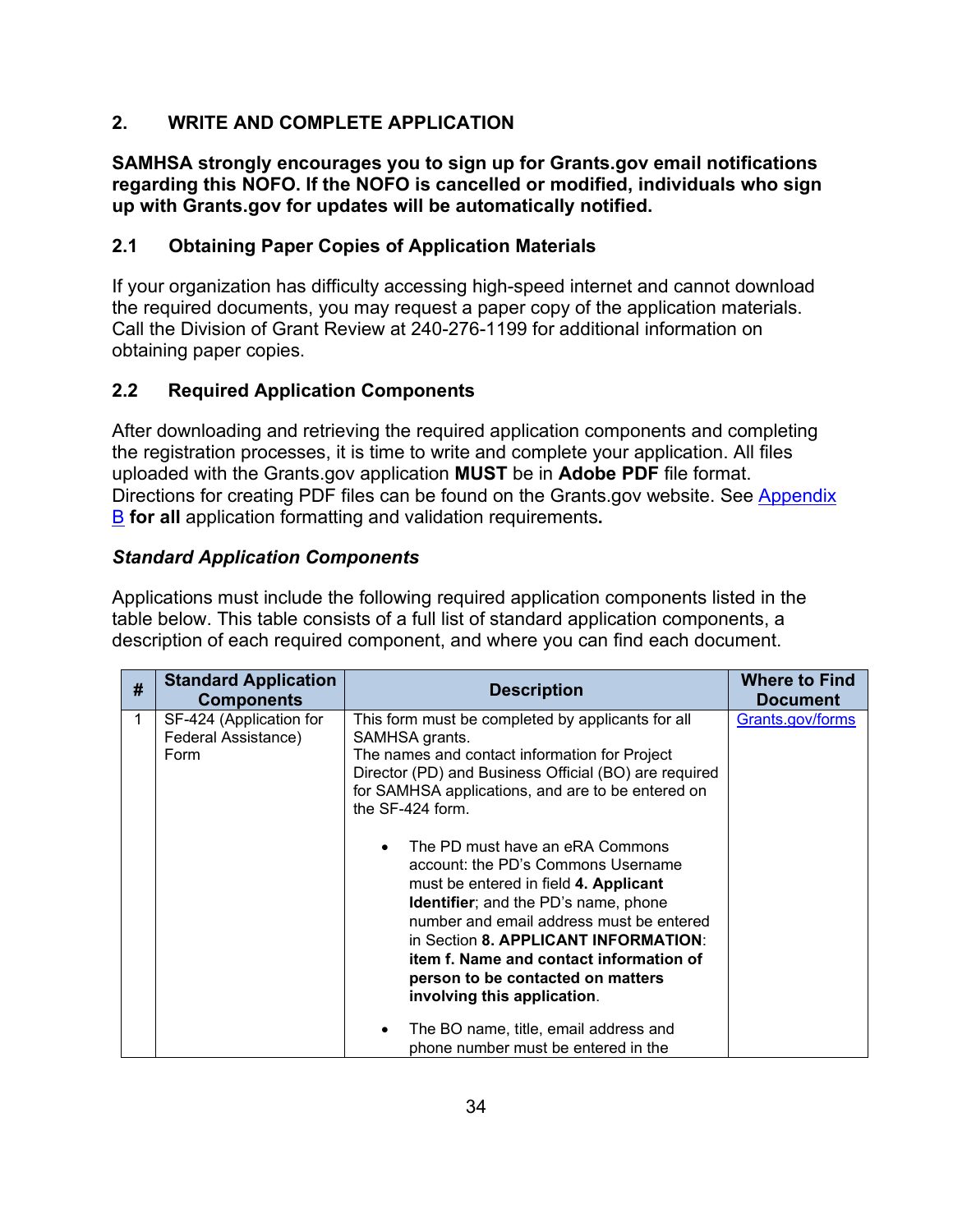| #              | <b>Standard Application</b><br><b>Components</b>                                | <b>Description</b>                                                                                                                                                                                                                                                                                                                                                                                                                                                                                                                                                  | <b>Where to Find</b><br><b>Document</b> |
|----------------|---------------------------------------------------------------------------------|---------------------------------------------------------------------------------------------------------------------------------------------------------------------------------------------------------------------------------------------------------------------------------------------------------------------------------------------------------------------------------------------------------------------------------------------------------------------------------------------------------------------------------------------------------------------|-----------------------------------------|
|                |                                                                                 | <b>Authorized Representative section fields</b><br>on page four of the SF 424. The<br>organization mailing address is required in<br>section 8. APPLICANT INFORMATION item<br>d. Address.                                                                                                                                                                                                                                                                                                                                                                           |                                         |
|                |                                                                                 | All SAMHSA Notices of Award (NoAs) will be<br>emailed by SAMHSA via NIH's eRA Commons to the<br>Project Director/Principal Investigator (PD/PI), and<br>the Signing Official/Business Official (SO/BO).                                                                                                                                                                                                                                                                                                                                                             |                                         |
| $\overline{2}$ | SF-424 A (Budget<br>Information - Non-<br><b>Construction Programs)</b><br>Form | Use SF-424A. Fill out Sections A, B, D and E of the<br>SF-424A. Section C should only be completed if<br>applicable. It is highly recommended that you use<br>the budget template.                                                                                                                                                                                                                                                                                                                                                                                  | Grants.gov/forms                        |
| 3              | Project/Performance<br>Site Location(s) Form                                    | The purpose of this form is to collect location<br>information on the site(s) where work funded under<br>this grant announcement will be performed.                                                                                                                                                                                                                                                                                                                                                                                                                 | Grants.gov/forms                        |
| 4              | Project Abstract<br>Summary                                                     | It is recommended the abstract is no more than one<br>page. It should include the project name,<br>population(s) to be served (demographics and<br>clinical characteristics), strategies/interventions,<br>project goals and measurable objectives, including<br>the number of people to be served annually and<br>throughout the lifetime of the project, etc. In the first<br>five lines or less of your abstract, write a summary of<br>your project that can be used, if your project is<br>funded, in publications, reports to Congress, or press<br>releases. |                                         |
| 5              | <b>Project Narrative</b><br>Attachment                                          | The Project Narrative is your response to the<br>Evaluation Criteria found at Section V.1 of this<br>NOFO. It cannot be longer than 10 pages. You must<br>attach the Project Narrative file (Adobe PDF format<br>only) inside the Project Narrative Attachment Form.                                                                                                                                                                                                                                                                                                |                                         |
| 6              | <b>Budget Justification and</b><br>Narrative Attachment                         | You must include a detailed Budget Narrative in<br>addition to Budget Form SF-424A. In preparing the<br>budget, adhere to any existing federal grantor<br>agency guidelines which prescribe how and whether<br>budgeted amounts should be separately shown for<br>different functions or activities within the program.<br>The budget justification and narrative must be<br>submitted as file "BNF" when you submit your<br>application into Grants.gov.                                                                                                           | <b>SAMHSA</b><br>Website                |
| 7              | SF-424 B (Assurances<br>for Non-Construction)<br>Form                           | You must read the list of assurances provided on the<br>SAMHSA website and check the box marked 'I<br>Agree' before signing the first page (SF-424) of the<br>application.                                                                                                                                                                                                                                                                                                                                                                                          | <b>SAMHSA</b><br>Website                |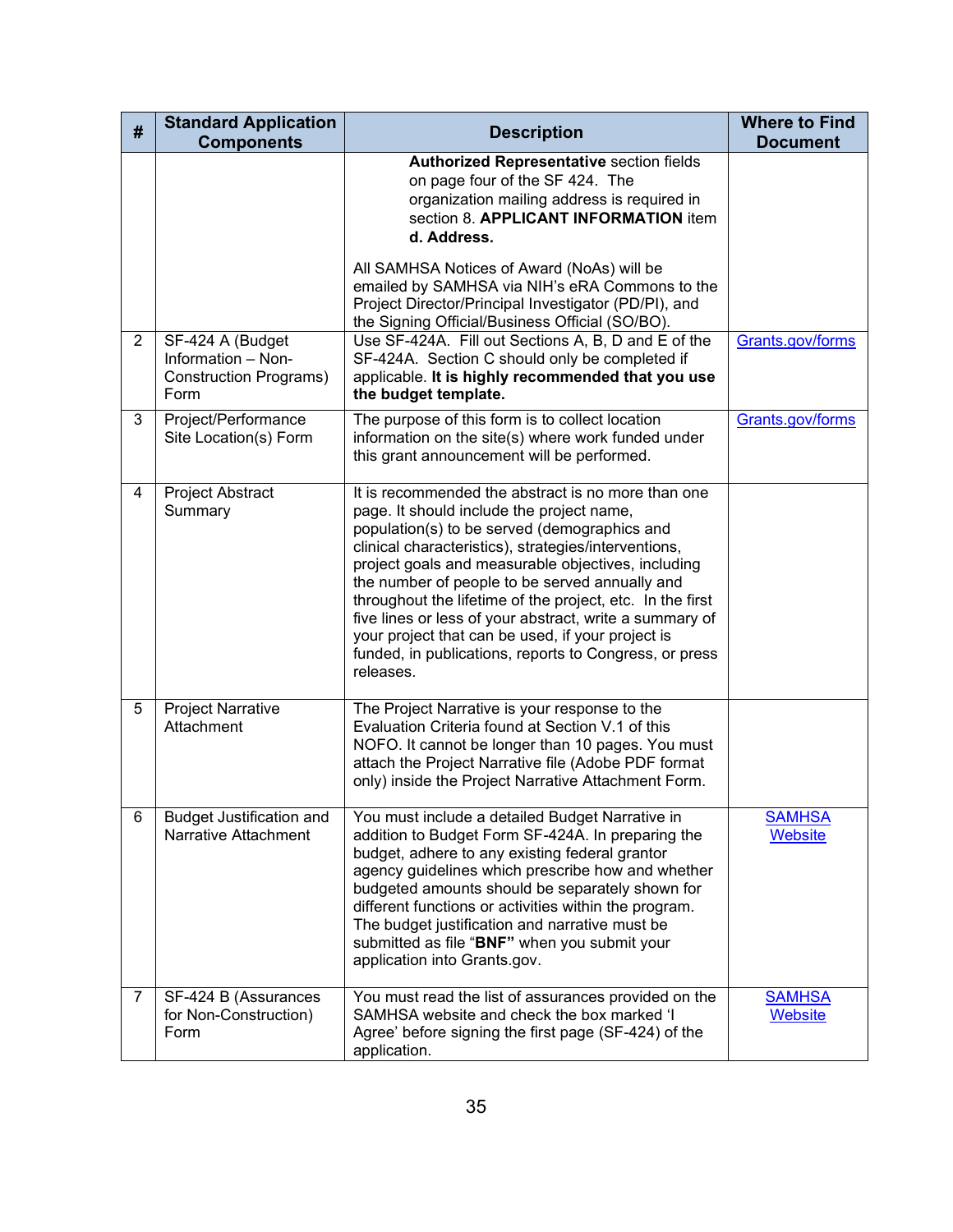| #      | <b>Standard Application</b><br><b>Components</b>   | <b>Description</b>                                                                                                                                                                                                                                                                                                  | <b>Where to Find</b><br><b>Document</b> |
|--------|----------------------------------------------------|---------------------------------------------------------------------------------------------------------------------------------------------------------------------------------------------------------------------------------------------------------------------------------------------------------------------|-----------------------------------------|
| G<br>8 | Disclosure of Lobbying<br>Activities (SF-LLL) Form | Federal law prohibits the use of appropriated funds<br>for publicity or propaganda purposes or for the<br>preparation, distribution, or use of the information<br>designed to support or defeat legislation pending<br>before Congress or state legislatures. You must sign<br>and submit this form, if applicable. | Grants.gov/forms                        |
| 9      | <b>Other Attachments Form</b>                      | Refer to the Supporting Documents below. Use the<br>Other Attachments Form to attach all required<br>additional/supporting documents listed in the table<br>below.                                                                                                                                                  |                                         |

## *Supporting Documents*

In addition to the Standard Application Components listed above, the following supporting documents are necessary for the review of your application. Supporting documents must be attached to your application. **For each of the following application components, attach each document (Adobe PDF format only) using the Other Attachments Form in ASSIST, Workspace, or other S2S provider.** 

| #              | <b>Supporting</b><br><b>Documents</b>                                                              | <b>Description</b>                                                                                                                                                                         | <b>Where to</b><br><b>Find</b><br><b>Document</b> |
|----------------|----------------------------------------------------------------------------------------------------|--------------------------------------------------------------------------------------------------------------------------------------------------------------------------------------------|---------------------------------------------------|
| 1              | HHS 690 Form                                                                                       | Every grant applicant must have a completed HHS 690<br>form (PDF   291 KB) on file with the Department of<br>Health and Human Services.                                                    | <b>SAMHSA</b><br>Website                          |
| $\overline{2}$ | <b>Biographical Sketches</b><br>and Job Descriptions<br>(Attachment 5)                             | See Appendix G of this document for additional<br>instructions for completing these sections. Formatting<br>requirements outlined in Appendix B are not applicable<br>for these documents. | <b>Appendix G</b> of<br>this document.            |
| 3              | Confidentiality and<br><b>SAMHSA Participant</b><br>Protection/Human<br>Subjects (Attachment<br>7) | See the NOFO or requirements related to<br>confidentiality, participant protection, and the protection<br>of human subject's regulations.                                                  | NOFO: See<br><b>Appendix D</b>                    |
| 4              | <b>Additional Documents</b><br>in the NOFO                                                         | The NOFO will indicate the attachments you need to<br>include in your application.                                                                                                         | NOFO:<br>Section IV.                              |

## **2.3 Additional Documents for Submission (SAMHSA Website)**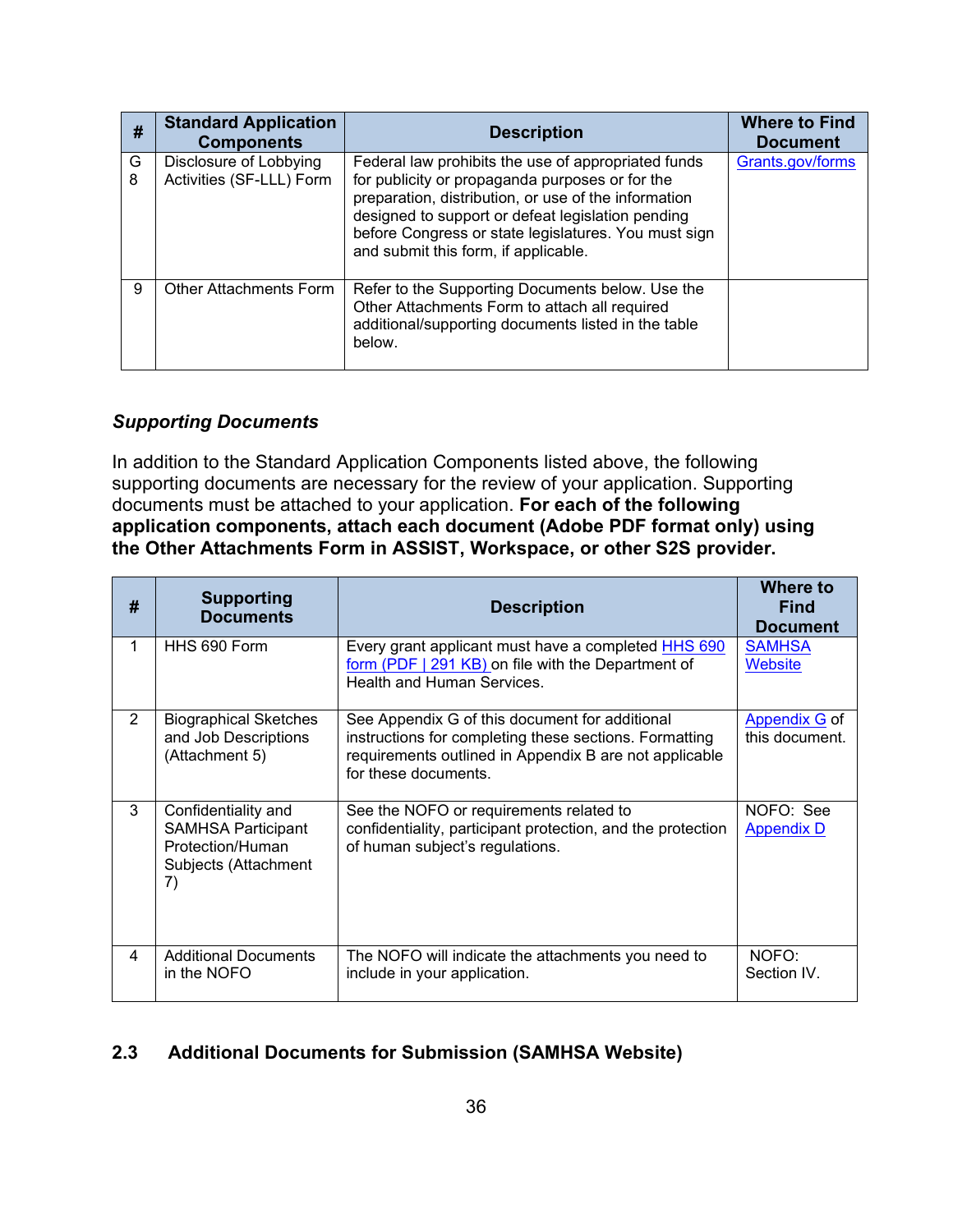You will find additional materials you will need to complete your application on the SAMHSA website at [http://www.samhsa.gov/grants/applying/forms-resources.](http://www.samhsa.gov/grants/applying/forms-resources)

## **3. SUBMIT APPLICATION**

## **3.1 Electronic Submission (eRA ASSIST, Grants.gov Workspace, or other S2S provider)**

After completing all required registration and application requirements, SAMHSA requires applicants to **electronically submit** using eRA ASSIST, Grants.gov Workspace, or another system to system (S2S) provider. Information on each of these options is below:

- **1) ASSIST** The Application Submission System and Interface for Submission Tracking (ASSIST) is an NIH sponsored online interface used to prepare applications using the SF424 form set, submit electronically through Grants.gov to SAMHSA and other participating agencies, and track grant applications. [Note: ASSIST requires an eRA Commons ID to access the system]
- **2) Grants.gov Workspace** You can use the shared, online environment of the Grants.gov Workspace to collaboratively work on different forms within the application.

The specific actions you need to take to submit your application will vary by submission method as listed above. The steps to submit your application are as follows:

To submit to Grants.gov using ASSIST: [eRA Modules, User Guides, and](https://era.nih.gov/modules_user-guides_documentation.cfm)  [Documentation | Electronic Research Administration \(eRA\)](https://era.nih.gov/modules_user-guides_documentation.cfm)

To submit to Grants.gov using the Grants.gov Workspace:

<http://www.grants.gov/web/grants/applicants/workspace-overview.html>

Regardless of the option you use, your application will be subject to the same registration requirements, completed with the same data items, routed through Grants.gov, validated against the same agency business rules, assembled in a consistent format for review consideration, and tracked in eRA Commons. All applications that are successfully submitted must be validated by Grants.gov before proceeding to the NIH eRA Commons system and validations.

## **3.2 Waiver from Electronic Submission**

SAMHSA will not accept paper applications except under very special circumstances. If you need special consideration, SAMHSA must approve the waiver of this requirement in advance.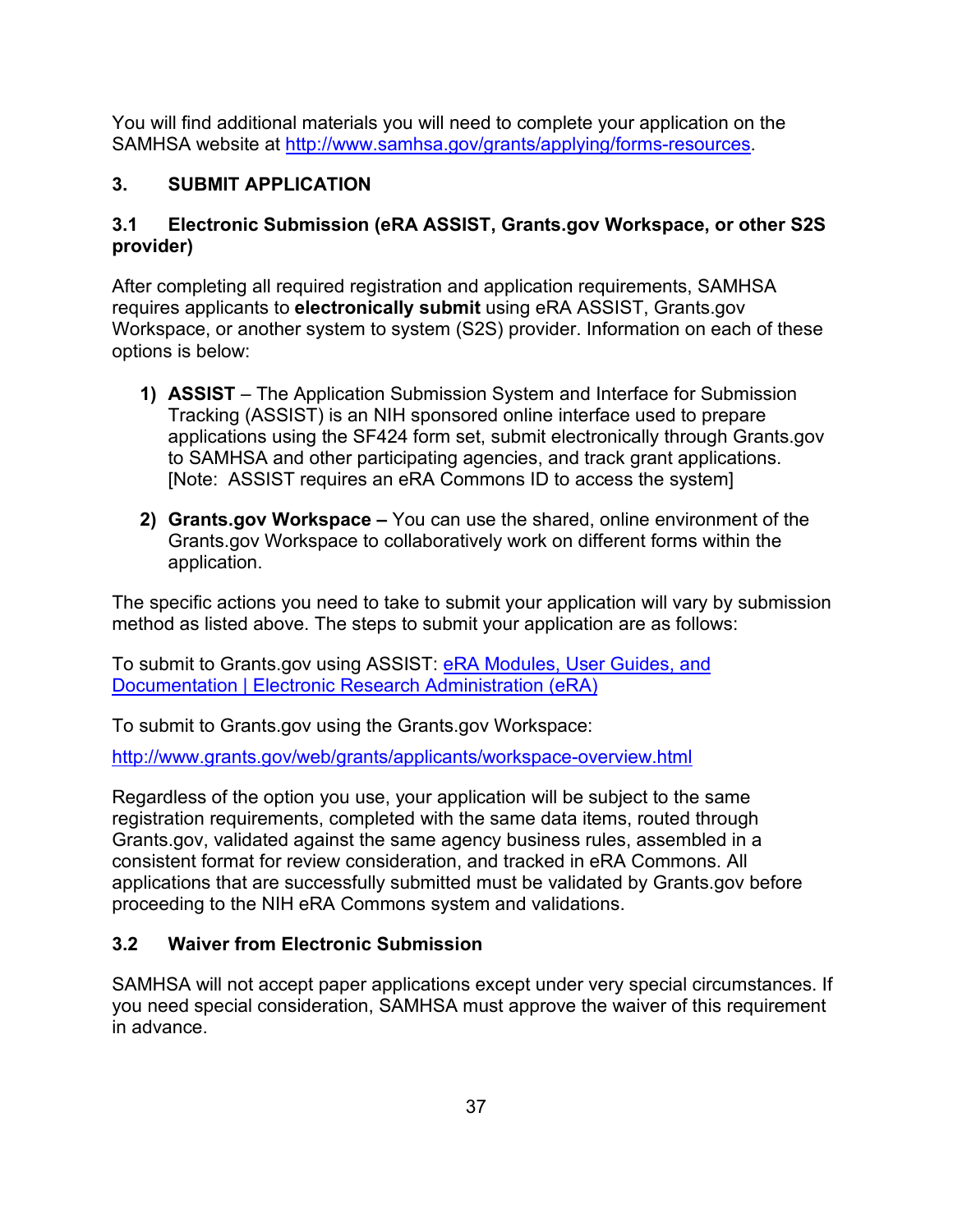If you do not have the technology to apply online, or your physical location has no Internet connection, you may request a waiver of electronic submission. **You must send a written request to the Division of Grant Review at least 15 calendar days before the application due date.**

Direct any questions regarding the submission waiver process to the Division of Grant Review at 240-276-1199.

## **3.3 Deadline**

On-time submission requires that electronic applications be error-free and made available to SAMHSA for processing from the NIH eRA system on or before the application due date and time. Applications must be submitted to and validated successfully by Grants.gov and eRA Commons no later than 11:59 PM Eastern Time on the application due date. Applications submitted in Grants.gov after the application due date will not be considered for review.

**You are strongly encouraged to allocate additional time prior to the submission deadline to submit your application and to correct errors identified in the validation process. You are also encouraged to check the status of your application submission to determine if the application is complete and error-free.** 

### **3.4 Resources for Assistance**

If you encounter problems when submitting your application in Grants.gov, you must attempt to resolve them by contacting the Grants.gov Service Desk at the following:

- By e-mail: support@grants.gov
- By phone: (toll-free) 1-800-518-4726 (1-800-518-GRANTS). The Grants.gov Contact Center is available 24 hours a day, 7 days a week, excluding federal holidays.

### **Make sure you receive a case/ticket/reference number that documents the issues/problems with Grants.gov.**

Additional support is also available from the NIH eRA Service desk at:

- By e-mail:<http://grants.nih.gov/support/index.html>
- By phone: 301-402-7469 or (toll-free) 1-866-504-9552. (press menu option 6 for SAMHSA). The NIH eRA Service desk is available Monday – Friday, 7 a.m. to 8 p.m. Eastern Time, excluding federal holidays.

If you experience problems accessing or using ASSIST (see below), you can: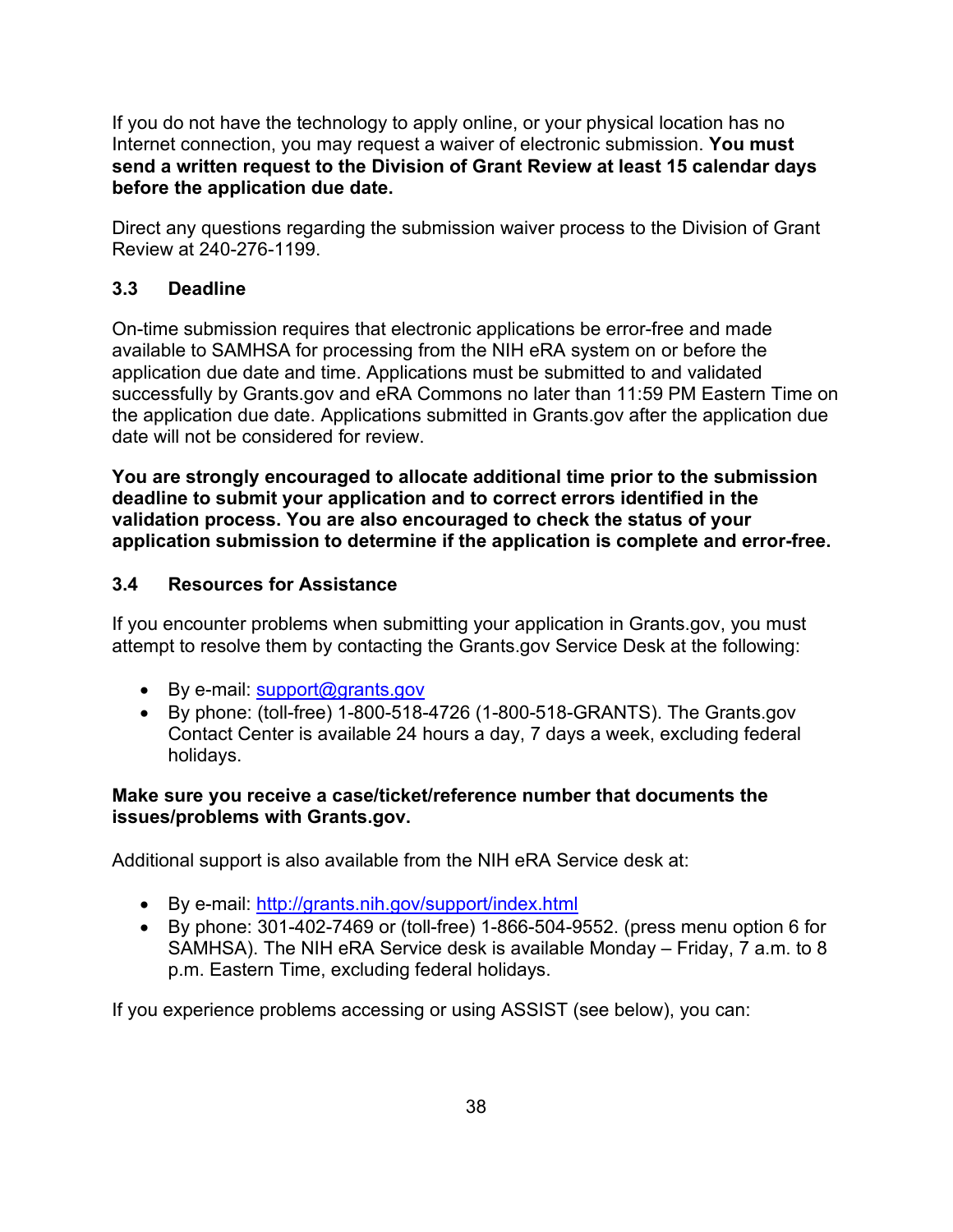- Access the ASSIST Online Help Site at: <https://era.nih.gov/erahelp/assist/>
- Or contact the NIH eRA Service Desk

SAMHSA highly recommends that you submit your application 24-72 hours before the submission deadline. Many submission issues can be fixed within that time and you can attempt to re-submit.

## **4. AFTER SUBMISSION**

### **4.1 System Validations and Tracking**

After you complete and comply with all registration and application requirements and submit your application, the application will be validated by Grants.gov. You will receive a notification that your application is being processed. You will receive two additional emails from Grants.gov within the next 24-48 hours (one notification email will confirm receipt of the application in Grants.gov, and the other notification email will indicate that the application was either successfully validated by the Grants.gov system or rejected due to errors). It is important that you retain this Grants.gov tracking number. **Receipt of the Grants.gov tracking number is the only indication that Grants.gov has successfully received and validated your application.** If you do not receive a Grants.gov tracking number, you may want to contact the Grants.gov help desk for assistance (see Resources for Assistance in Section 3.4).

If Grants.gov identifies any errors and rejects your application with a "Rejected with Errors" status, you must address all errors and resubmit. If no problem is found, Grants.gov will allow the eRA system to retrieve the application and check it against its own agency business rules (eRA Commons Validations). If you use ASSIST to complete your application, you can validate your application and fix errors before submission.

After you successfully submit your application through Grants.gov, your application will go through eRA Commons validations. If no errors are found, the application will be assembled in eRA Commons. At this point, you can view your application in eRA commons. It will then be forwarded to SAMHSA as the receiving institution for further review.

If errors are found during eRA Commons validation, you will receive a System Error and/or Warning notification regarding the problems found in the application (see 4.2 below). You must take action to make the required corrections and resubmit the application through Grants.gov before the application due date and time. Do not assume that if your application passes the grants.gov validations that it will successfully pass eRA validations and will be received by SAMHSA. You must check your application status in eRA Commons to ensure that no errors were identified. It is critical that you allow for sufficient time to resubmit the application if errors are detected.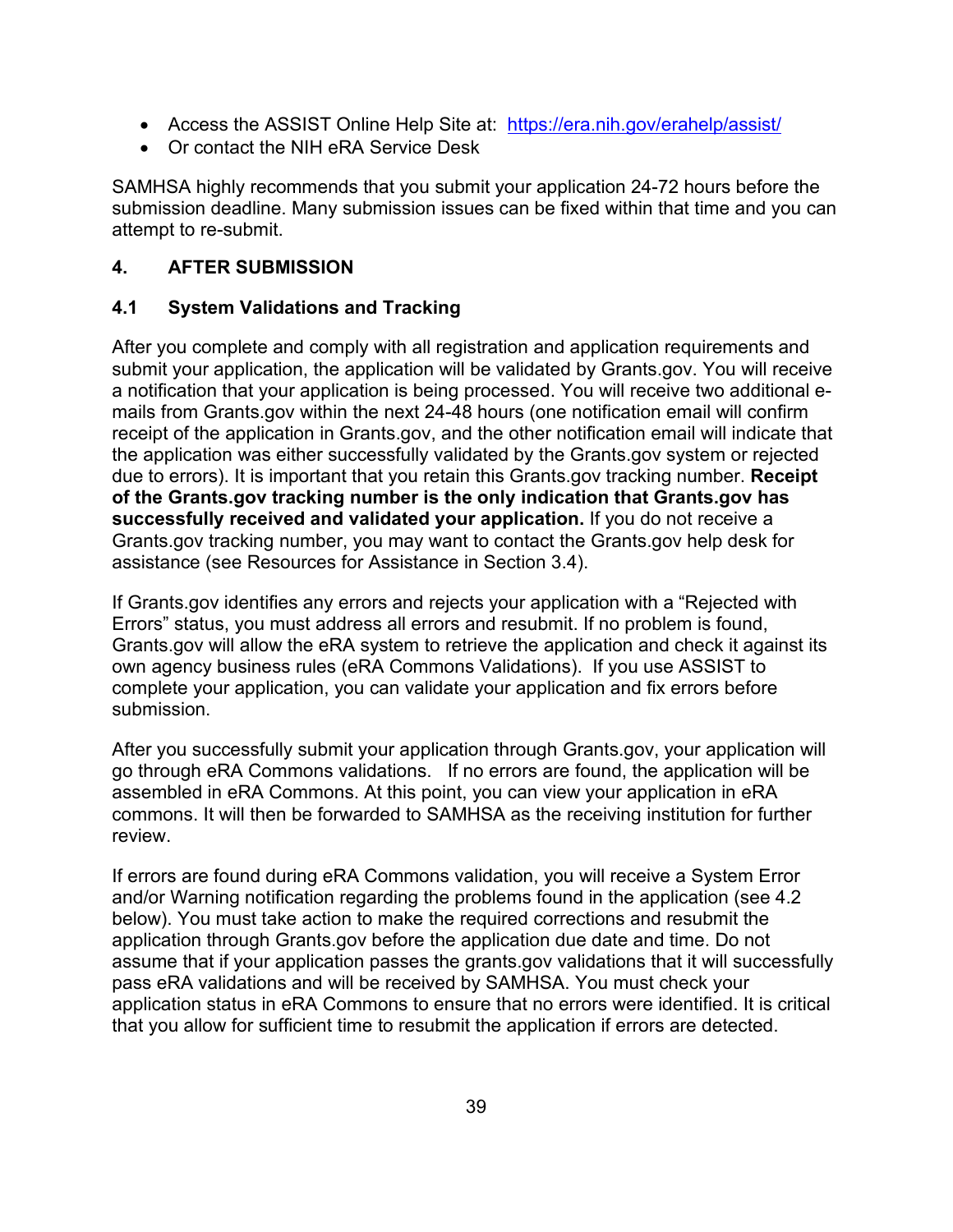**You are responsible for viewing and tracking your applications in the eRA Commons after submission through Grants.gov to ensure accurate and successful submission.** Once you can access your application in the eRA Commons, be sure to review it carefully as this is what reviewers will see.

## **4.2 eRA Commons: Warning vs. Error Notifications**

You may receive a System Warning and/or Error notification after submitting an application. Take note that there is a distinction between System Errors and System Warnings.

**Warnings** – If you receive a Warning notification after the application is submitted, you are not required to resubmit the application. The reason for the Warning will be identified in the notification. It is at your discretion to choose to resubmit, but if the application was successfully received, it does not require any additional action.

**Errors** – If you receive an **Error notification after the applications is submitted**, you must correct and resubmit the application. The word Error is used to characterize any condition which causes the application to be deemed unacceptable for further consideration.

## **4.3 System or Technical Issues**

If you encounter a system error that prevents you from completing the application submission process on time, the BO from your organization will receive an email notification from eRA Commons. SAMHSA highly recommends contacting the eRA Service Desk and submitting a web ticket to document your good faith attempt to submit your application and determining next steps. See Section 3.4 for more information on contacting the eRA Service Desk.

## <span id="page-39-0"></span>**4.4 Resubmitting a Changed/Corrected Application**

If SAMHSA does not receive your application by the application due date as a result of a failure in the SAM, Grants.gov, or NIH's eRA Commons systems, you must contact the Division of Grant Review within **one business day after the official due date at:**  [dgr.applications@samhsa.hhs.gov](mailto:dgr.applications@samhsa.hhs.gov) and provide the following:

• A case number or email from SAM, Grants.gov, and/or NIH's eRA system that allows SAMHSA to obtain documentation from the respective entity for the cause of the error.

SAMHSA will consider the documentation to determine **if** you followed Grants.gov and NIH's eRA requirements and instructions, met the deadlines for processing paperwork within the recommended time limits, met NOFO requirements for submission of electronic applications, and made no errors that caused submission through Grants.gov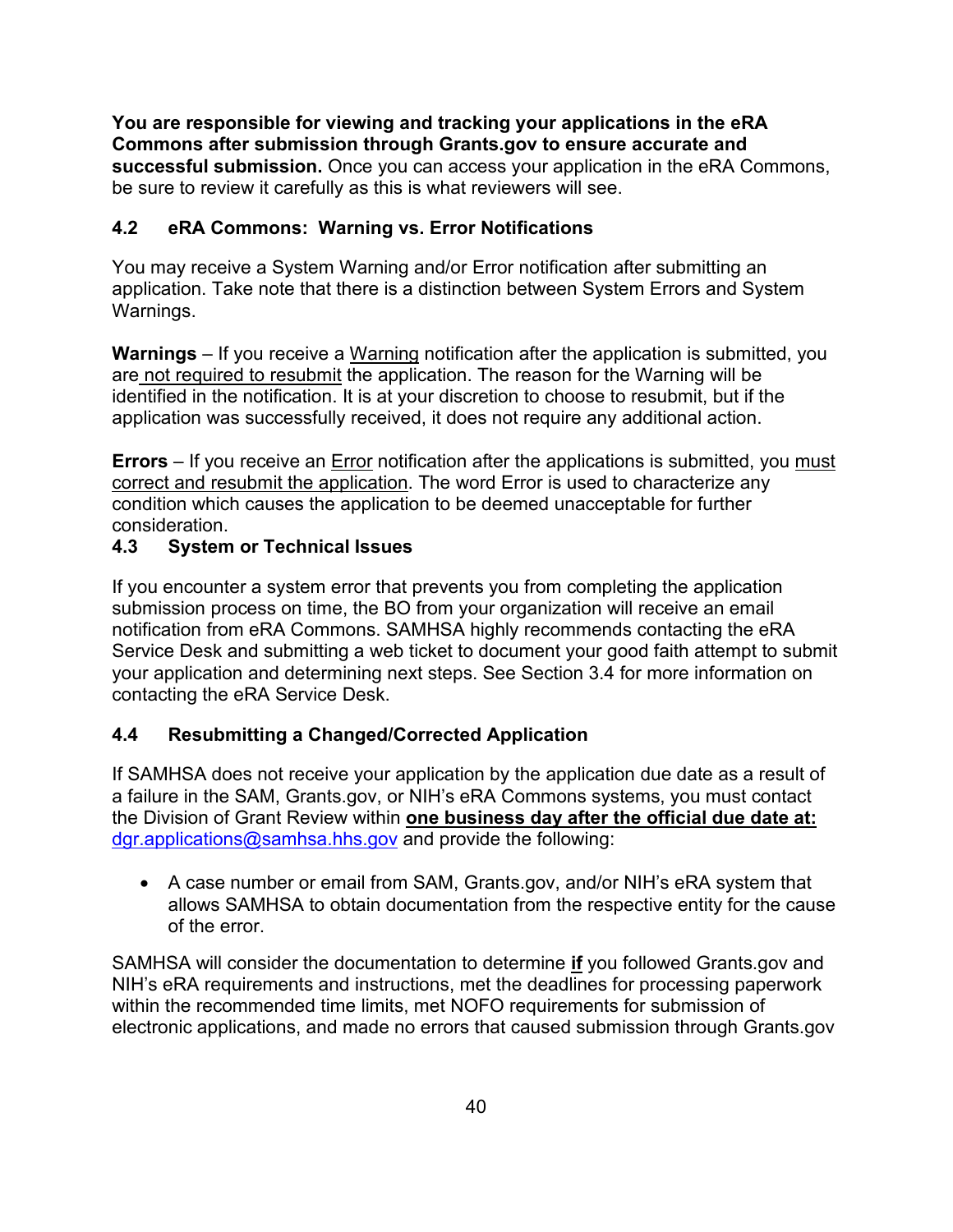or NIH's eRA to fail. No exceptions for submission are allowed when user error is involved. Note that system errors are extremely rare.

[Note: When resubmitting an application after revisions have been made, ensure that the **Project Title is identical to the Project Title in the originally submitted application** (i.e., no extra spacing) as the Project Title is a free-text form field.] In addition, check the Changed/Corrected Application box in #1.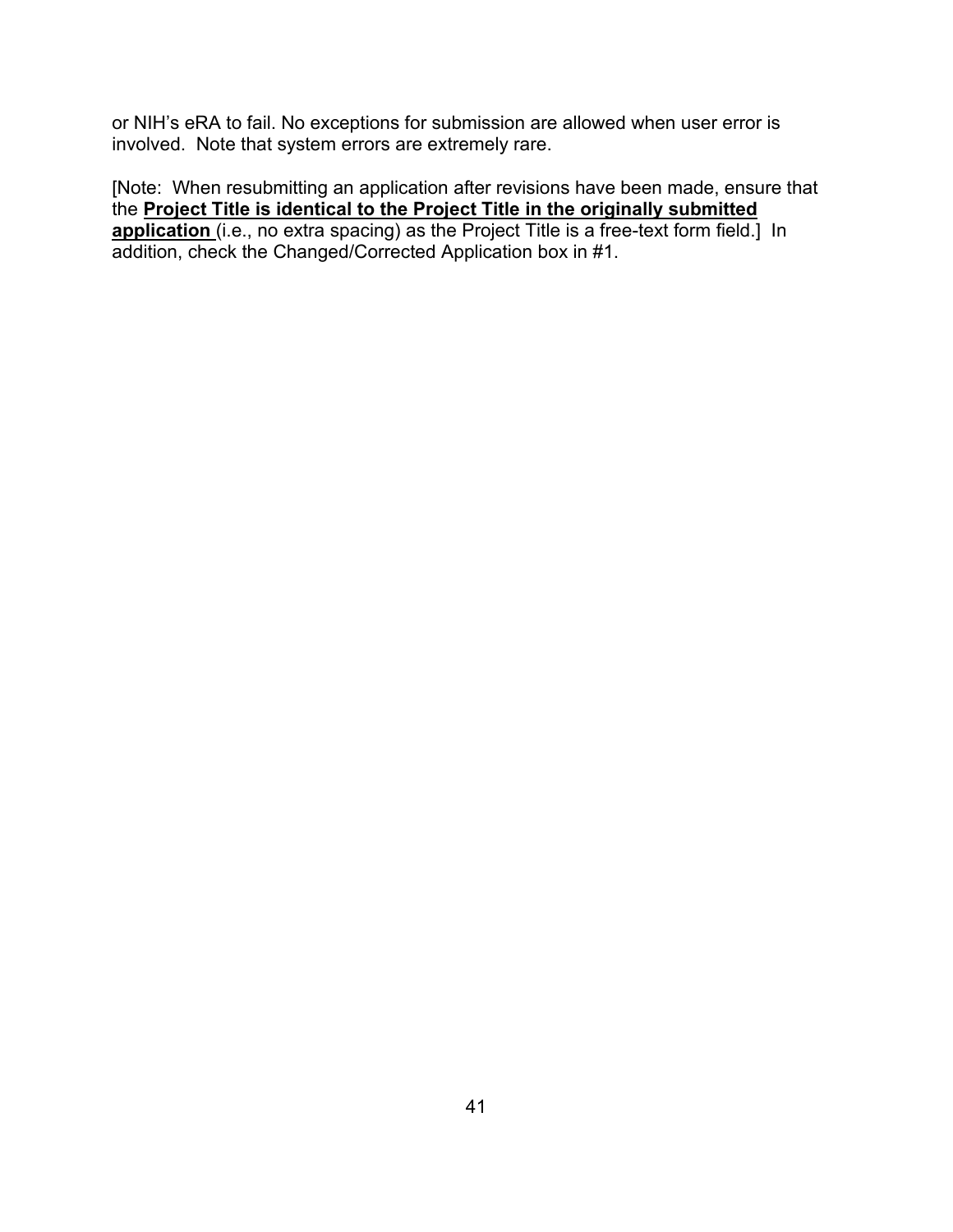# **Appendix B - Formatting Requirements and System Validation**

### **1. SAMHSA FORMATTING REQUIREMENTS**

SAMHSA's goal is to review all applications submitted for grant funding. However, this goal must be balanced against SAMHSA's obligation to ensure equitable treatment of applications. For this reason, SAMHSA has established certain formatting requirements for its applications. See below for a list of formatting requirements required by SAMHSA:

- Text must be legible. Pages must be typed in black, single-spaced, using a font of Times New Roman 12, with all margins (left, right, top, bottom) at least one inch each. You may use Times New Roman 10 only for charts or tables.
- **You must submit your application and all attached documents in Adobe PDF format, or your application will not be forwarded to eRA Commons and will not be reviewed. See Section 3 below for more details on PDF requirements.**
- To ensure equity among applications, the 10-page limit for the Project Narrative cannot be exceeded. If an application exceeds the 10-page limit, the application will not be reviewed.
- Black print should be used throughout your application, including charts and graphs (no color).
- If you are submitting more than one application under the same announcement number, you must ensure that the Project Title in Field 15 of the SF-424 is unique for each submission.

## **2. GRANTS.GOV FORMATTING AND VALIDATION REQUIREMENTS**

- Grants.gov allows the following list of UTF-8 characters when naming your attachments: A-Z, a-z, 0-9, underscore, hyphen, space, and period. Other UTF-8 characters should not be used as they will not be accepted by NIH's eRA Commons, as indicated in item #9 in the table below.
- Scanned images must be scanned at 150-200 dpi/ppi resolution and saved as a PDF file. Using a higher resolution setting or different file type will result in a larger file size, which could result in rejection of your application.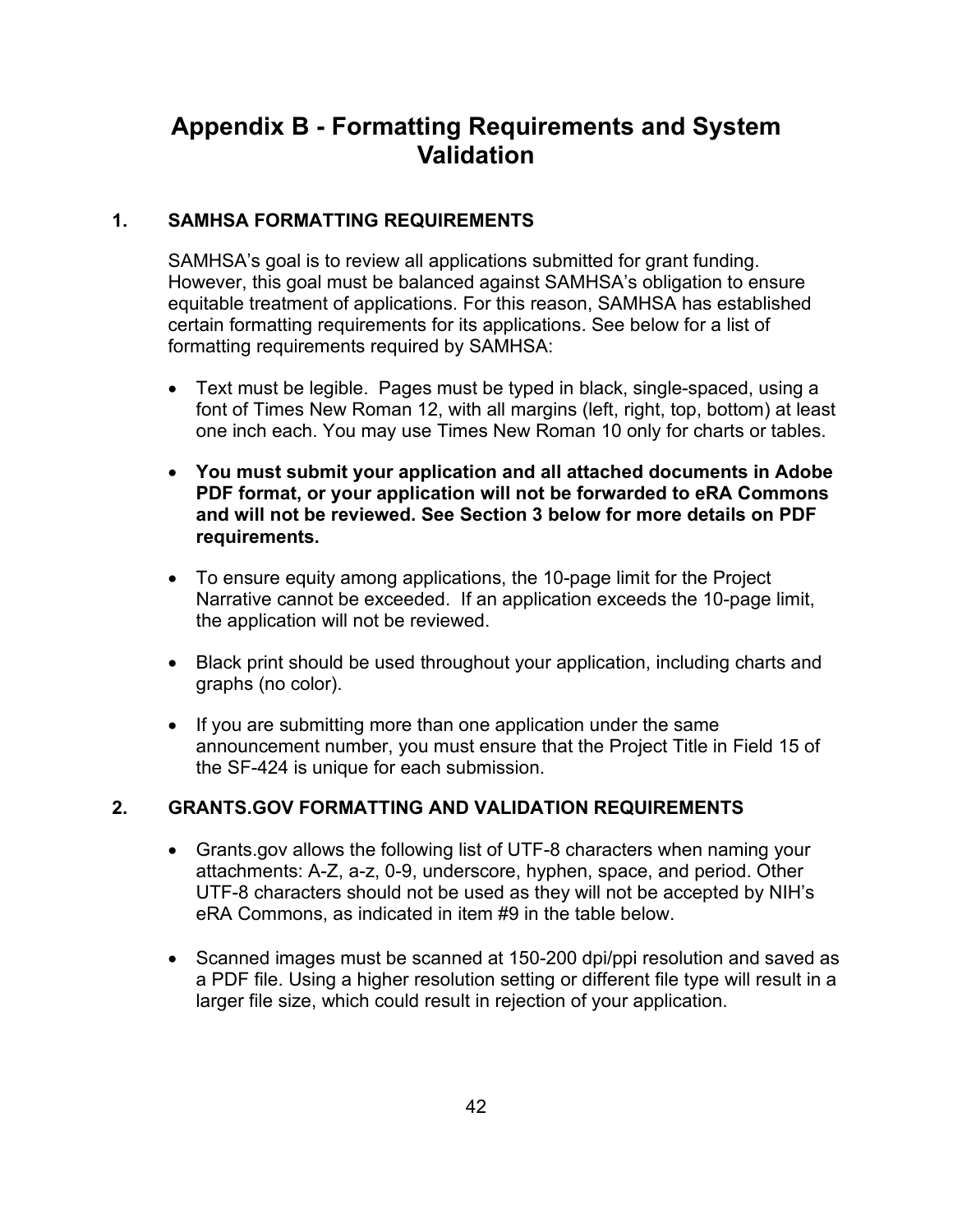• Any files uploaded or attached to the Grants.gov application must be PDF file format and must contain a valid file format extension in the filename. In addition, the use of compressed file formats such as ZIP, RAR or Adobe Portfolio will not be accepted.

## **3. eRA COMMONS FORMATTING AND VALIDATION REQUIREMENTS**

The following are formatting requirements and system validations required by eRA Commons and will result in errors if not met. The application must be 'error free' to be processed through the eRA Commons. There may be additional validations which will result in Warnings but these will not prevent the application from processing through the submission process. (See Appendix A, Section 4.2)

### **ASSIST File Formatting Requirements**

The eRA system contains file formatting requirements for uploading documents in ASSIST. The only accepted file type for submission is PDF and each file may be no larger than 6 MB. Fillable forms must be 'flattened' and saved as a PDF prior to upload. Adobe Portfolio file types will not be accepted.

### Files for Upload to ASSIST must be:

- **Ø PDF Format**
- $\boxtimes$  Under 6MB in File Size
- $\boxtimes$  8.5 x 11 Page Size
- Flat *(No Fillable/Editable Fields)*

### Files must **NOT** contain:

- **E** Password-Protection
- Live hyperlinks *(only plain text URLs)*
- **EX Bookmarks or Signature Boxes**
- A filename exceeding 50 Characters *(including spaces)*

### **Flatten Fillable Forms Prior to Upload in ASSIST**

A completed fillable form (an electronic document that can be filled out and edited digitally—also called fillable, dynamic, or interactive forms) should not only be saved as a PDF; it must also be flattened to remove the interactive fields so that the final answers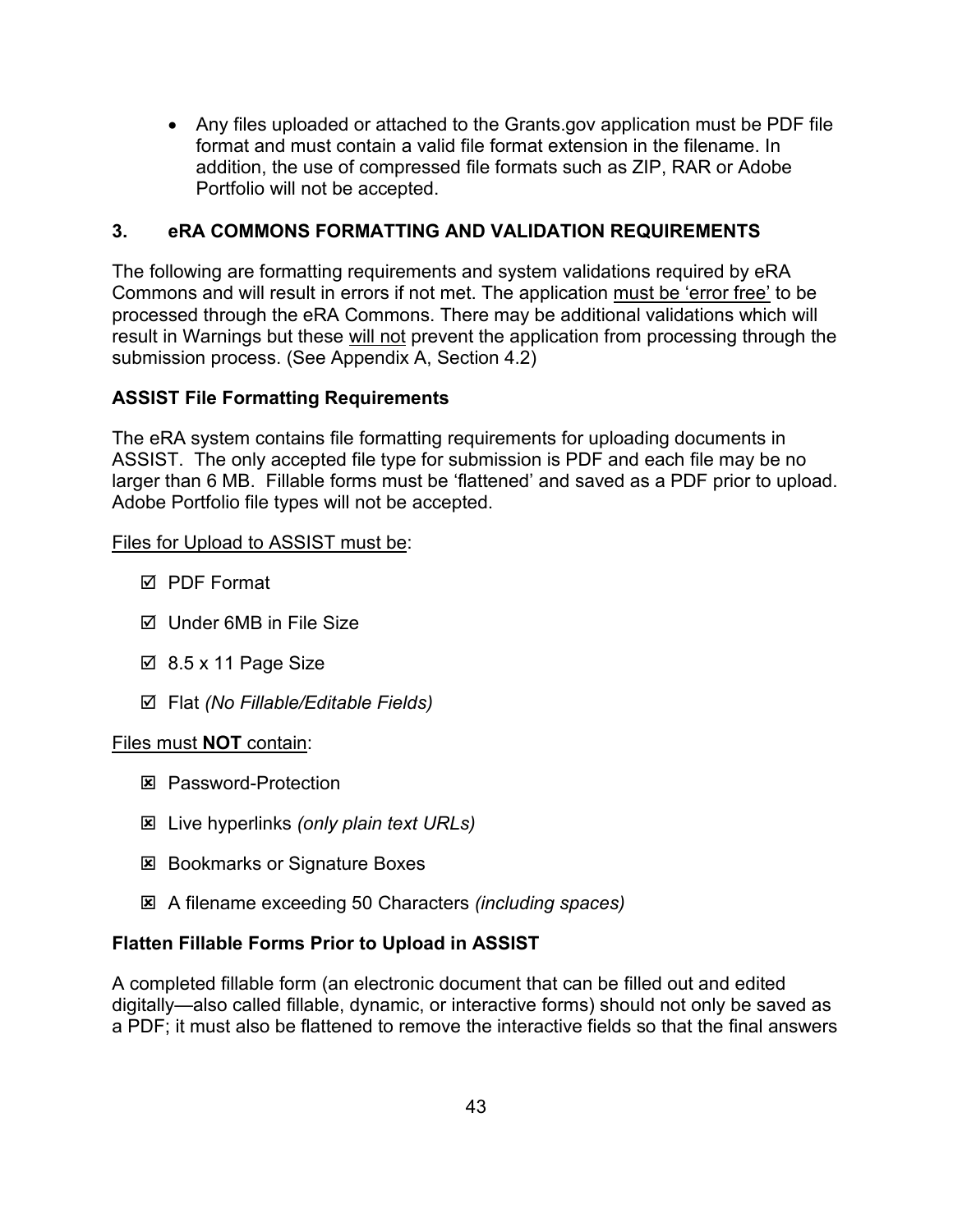are saved. Flattening a form is not the same as "locking" it; locking a form restricts access to editing, printing, and copying the document.

Flattening a PDF document:

- **Keeps form values permanent.** When an interactive PDF is uploaded or emailed, every field remains open to accidental or deliberate revision. Flattening the form ensures that only the completed version of the form is visible.
- **Removes values on drop down lists.** A flattened document will show only the selected text or value, no other values and options are shown and there is no indication that options were present.
- **Simplifies the PDF.** Interactive forms are larger than normal files, which may prevent upload for submission. Flattening reduces the file size which makes it easier to render and view.

To flatten a file, follow the steps below.

- 1. Ensure that the form is completed and the information is correct. Go to the print settings by selecting **File > Print**.
- 2. On the pull-down menu of printer options, choose Adobe PDF or Microsoft Print to PDF, then click OK.
- 3. After clicking **OK,** a pop-up will open with options to save the PDF. Be sure to select a specific location to save the document where it can easily be found and give it a unique file name. Use a file name that clearly differentiates the completed form from the original fillable form. File names cannot exceed 50 characters.
- 4. The flattened form should appear in the new location with the new file name. Open it to check once more for any changes and to confirm that the conversion worked.

If you do not adhere to these requirements, you will receive an email notification from [era-notify@mail.nih.gov](mailto:era-notify@mail.nih.gov) to take action and adhere to the requirements so that your application can be processed successfully. It is highly recommended that you submit your application 24-72 hours before the submission deadline to allow for sufficient time to correct errors and resubmit the application. If you experience any system validation or technical issues after hours on the application due date, contact the eRA Service Desk and submit a Web ticket to document your good faith attempt to submit your application.

## **eRA Commons Validation Table**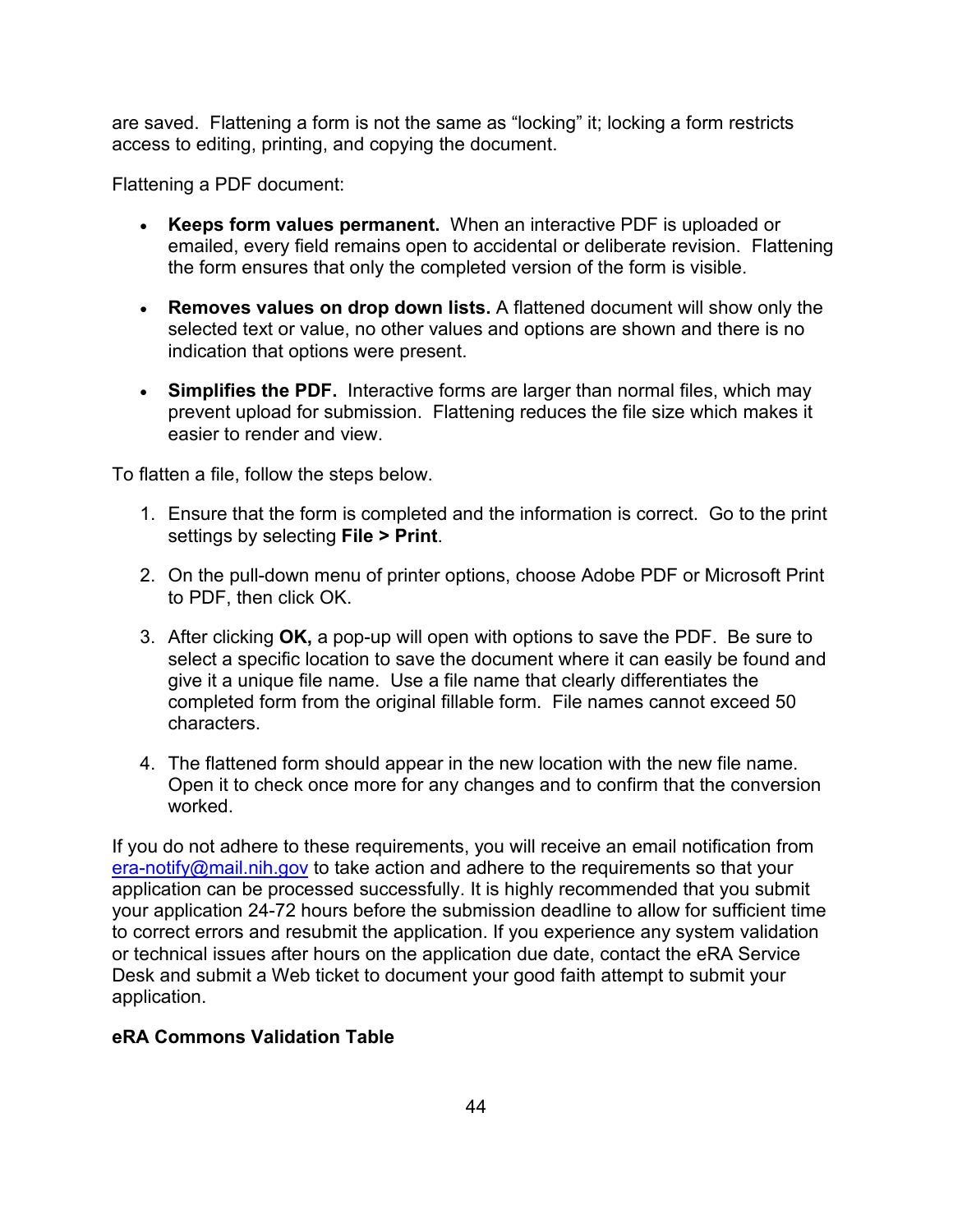The following table shows formatting requirements and system validations required by eRA Commons and will result in errors if not met.

| eRA Validations                                                                                                                                                                                                | eRA Error Messages                                                                                                                                                                                                                                                                                     |
|----------------------------------------------------------------------------------------------------------------------------------------------------------------------------------------------------------------|--------------------------------------------------------------------------------------------------------------------------------------------------------------------------------------------------------------------------------------------------------------------------------------------------------|
| #1: Applicant Identifier (Item 4 on the SF-424):                                                                                                                                                               |                                                                                                                                                                                                                                                                                                        |
| The PD/PI Credentials must be provided                                                                                                                                                                         | The Commons Username must be provided in the<br>Applicant Identifier field for the PD/PI.                                                                                                                                                                                                              |
| Username provided must be a valid Commons<br>account                                                                                                                                                           | The Commons Username provided in the Applicant<br>Identifier is not a recognized Commons account.                                                                                                                                                                                                      |
| Username must be affiliated with the<br>organization submitting the application and or<br>have the PI role                                                                                                     | The Commons account provided in the Applicant<br>Identifier field for the PD/PI is either not affiliated<br>with the applicant organization or does not hold the<br>PI role. Check with your Commons Account<br>Administrator to make sure your account affiliation<br>and roles are set-up correctly. |
| #2. The UEI number provided must include<br>valid characters (9 or 13 numbers with or<br>without dashes)                                                                                                       | The UEI number provided has invalid characters<br>(other than 9 or 13 numbers) after stripping of<br>dashes                                                                                                                                                                                            |
| #3. The documentation (forms) required for the<br>NOFO must be submitted                                                                                                                                       | The format of the application does not match the<br>format of the NOFO. Contact the eRA Service<br>Desk for assistance.                                                                                                                                                                                |
| #4 If a change or correction is made to address<br>an error, "Changed/Corrected" must be<br>selected. (Item #1 on the SF-424). Refer to<br>Appendix A II-4.4 for more information on<br>resubmission criteria. | This application has been identified as a duplicate<br>of a previous submission. The 'Type of<br>Submission' should be set to Changed/Corrected if<br>you are addressing errors/warnings.                                                                                                              |
| #5. The application cannot exceed 1.2GB.                                                                                                                                                                       | The application did not follow the agency-specific<br>size limit of 1.2 GB. Resize the application to be<br>no larger than 1.2 GB before submitting.                                                                                                                                                   |
| #6. The correct Notice of Funding Opportunity<br>(NOFO) number must be provided                                                                                                                                | The Funding Opportunity Announcement number<br>does not exist.                                                                                                                                                                                                                                         |
| #7. All documents and attachments must be<br>submitted in PDF format.                                                                                                                                          | "The <attachment> attachment is not in PDF<br/>format. All attachments must be provided to the<br/>agency in PDF format with a .pdf extension. Help<br/>with PDF attachments can be found at<br/>http://grants.nih.gov/grants/ElectronicReceipt/pdf g<br/>uidelines.htm."</attachment>                 |
| #8. All attachments must comply with the<br>following formatting requirements:                                                                                                                                 |                                                                                                                                                                                                                                                                                                        |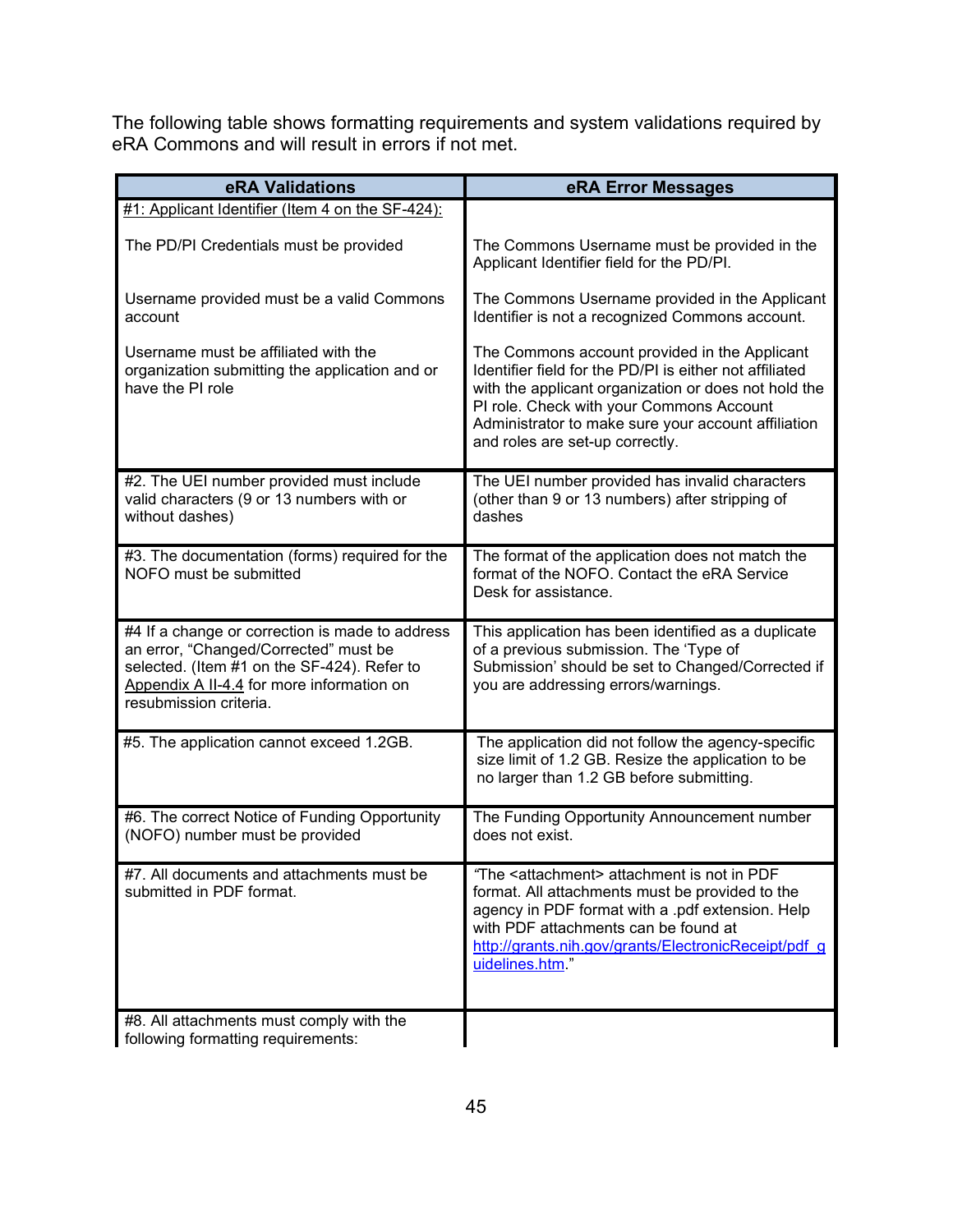| eRA Validations                                                                                                                                                                                                                                                                                                                                                                     | eRA Error Messages                                                                                                                                                                                                                                                                                                                    |
|-------------------------------------------------------------------------------------------------------------------------------------------------------------------------------------------------------------------------------------------------------------------------------------------------------------------------------------------------------------------------------------|---------------------------------------------------------------------------------------------------------------------------------------------------------------------------------------------------------------------------------------------------------------------------------------------------------------------------------------|
| PDF attachments cannot be empty (0 bytes).                                                                                                                                                                                                                                                                                                                                          | The {attachment} attachment was empty. PDF<br>attachments cannot be empty, password protected<br>or encrypted.                                                                                                                                                                                                                        |
| All PDF attachments cannot have Meta data<br>missing, cannot be encrypted, password<br>protected or secured documents.                                                                                                                                                                                                                                                              | The <attachment> attachment contained formatting<br/>or features not currently supported by NIH:<br/><condition returned="">.</condition></attachment>                                                                                                                                                                                |
| The size of PDF attachments cannot be larger<br>than 8.5 x 11 inches (horizontally or vertically).<br>[Note: It is recommended that you limit the size<br>of attachments to 35 MB.]                                                                                                                                                                                                 | Filename <file> cannot be larger than U.S.<br/>standard letter paper size of 8.5 x 11 inches. See<br/>the PDF guidelines at<br/>http://grants.nih.gov/grants/ElectronicReceipt/pdf<br/>guidelines.htm</file>                                                                                                                          |
| PDF attachments must have a valid file name.<br>Valid file names must include the following<br>UTF-8 characters: A-Z, a-z, 0-9, underscore (),<br>hyphen (-), space, period.                                                                                                                                                                                                        | The <attachment> attachment filename is invalid.<br/>Valid filenames may only include the following<br/>characters: A-Z, a-z, 0-9, underscore (), hyphen<br/>(-), space, or period. No special characters<br/>(including brackets) can be part of the filename.</attachment>                                                          |
| #9. The email addresses for the Contact Person<br>(SF-424 Section F) and the Authorized<br>Representative (SF-424 below Section 21) must<br>contain a ' $@$ ', with at least 1 and at most 64<br>chars preceding and following the $\langle \omega \rangle$ . Control<br>characters (ASCII 0 through 31 and 127),<br>spaces and special chars $\lt$ > ()[] \, ; : are not<br>valid. | The submitted e-mail address for the person to be<br>contacted {email address}, is invalid. Must contain<br>a $\langle \text{Q}\rangle$ , with at least 1 and at most 64 chars<br>preceding and following the '@'. Control characters<br>(ASCII 0 through 31 and 127), spaces and special<br>chars $\lt$ > ()[] \, ; : are not valid. |
| #10. Congressional district code of applicant<br>(after truncating) must be valid. (SF-424, item<br>16 a and $b$ )                                                                                                                                                                                                                                                                  | Congressional district < Congressional District> is<br>invalid. To locate your district, visit<br>http://www.house.gov/                                                                                                                                                                                                               |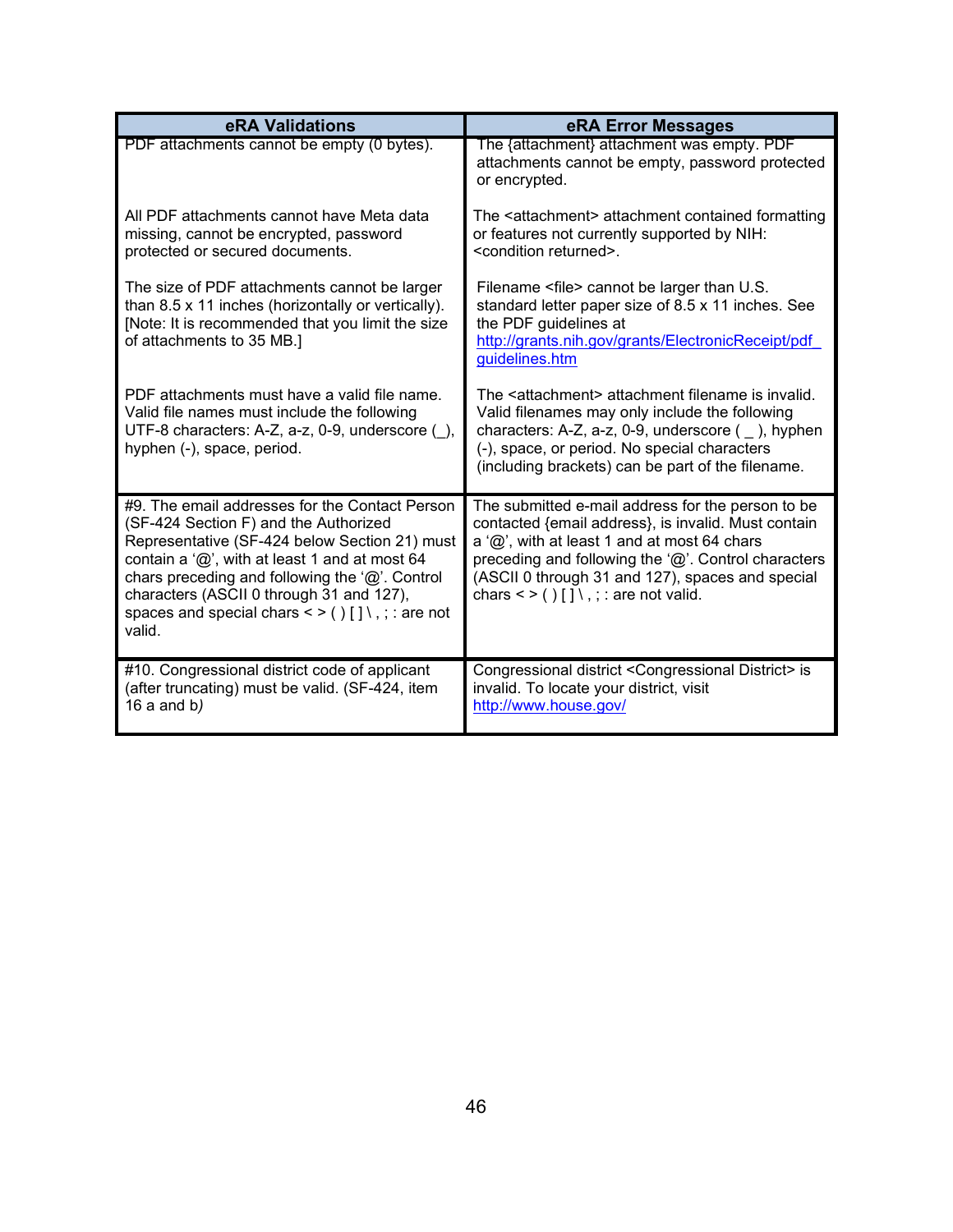| <b>Budget Errors</b>                                                                                                                                                                               |                                                                                                                                                                                                                               |  |  |
|----------------------------------------------------------------------------------------------------------------------------------------------------------------------------------------------------|-------------------------------------------------------------------------------------------------------------------------------------------------------------------------------------------------------------------------------|--|--|
| eRA Validations                                                                                                                                                                                    | eRA Error Messages                                                                                                                                                                                                            |  |  |
| SF424-A: Section A - Budget Summary<br>The total fields at the end of rows or at the<br>bottom of columns must equal the sum of the<br>elements for that row or column                             | Ensure that the sum of Grant Program Function or<br>Activity (a) elements entered equals the total<br>amounts in the Total field                                                                                              |  |  |
| SF424-A: Section B - Budget Categories<br>The Total in Section B (Column 5 - Row k) must<br>equal the Total in Section A - Budget<br>Summary: (Row 5, Column g).                                   | Ensure that the TOTALS Total (row k, column 5)<br>equals the Budget Summary Totals in section A,<br>row 5 column g.                                                                                                           |  |  |
| SF424-A: Section D - Forecasted Cash Needs<br>The Federal Total for the 1st Year (Line 13)<br>must equal the Total in Section A (Row 5,<br>Column g)                                               | Ensure that the Federal Total for 1st year, in<br>Section D- Forecasted Needs equals the Section<br>A, New or Revised Budget Federal Totals (e-5)<br>amount.                                                                  |  |  |
| The Non-Federal Total for 1st Year sum must<br>equal Estimated Unobligated Funds Non-<br>Federal Totals in Section A (d-5) + New or<br>Revised Budget Non-Federal Totals (f-5)                     | Ensure that the Non-Federal Total for 1st year<br>equals the sum of Estimated Unobligated Funds<br>Non-Federal Totals (d-5) and New or Revised<br>Budget Non-Federal Totals (f-5) on Section A.                               |  |  |
| The Total for 1st Year TOTAL in Section D must<br>equal the Totals Total (Column 5, Row G) in<br>Section A                                                                                         | Ensure that the Forecasted Cash Needs: 15.<br>TOTAL equals to SECTION A - Budget Summary:<br>5. Totals Total (g).                                                                                                             |  |  |
| SF424-A: Section E - Budget Estimates of<br>Federal Funds Needed for Balance of The<br>Project                                                                                                     |                                                                                                                                                                                                                               |  |  |
| The number of budget years/periods must<br>match the span of the project. The number of<br>years in the project period in Block 17 on the<br>SF-424 must align with the future funding<br>periods. | Ensure that the project period years on the SF 424<br>block 17 matches the provided budget periods in<br>the SF-424A. Enter data for the first budget period<br>in Section D and enter future budget periods in<br>Section E. |  |  |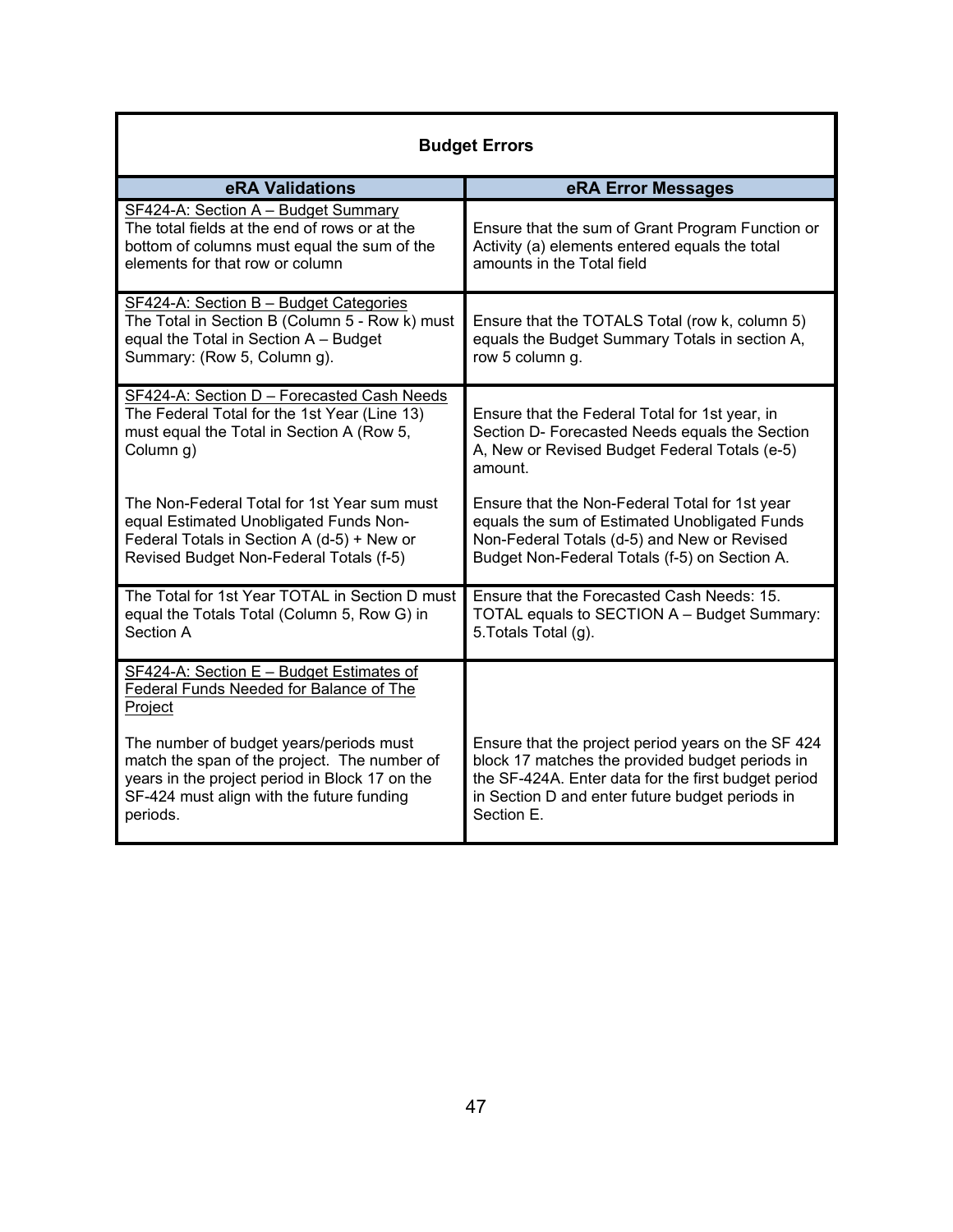# **Appendix C – General Eligibility Information**

Determining whether you are eligible to apply for and receive a SAMHSA grant is very important. If you are not legally eligible for a specific funding opportunity, you would spend considerable time and money completing the application process when you cannot receive the grant.

There are many types of organizations generally eligible to apply for SAMHSA funding opportunities. However, eligibility is strictly tied to the statutory authority governing this grant. Please be sure to double check the NOFO for eligibility. Eligibility for this NOFO may include the following:

### Government Organizations

State governments and territories County governments City or township governments Special district governments Native American tribal governments (federally recognized) Native American tribal governments (other than federally recognized) State-Recognized Tribes

#### **Other Tribal Entities**

Tribal organizations Consortia of tribes or tribal organizations Urban Indian Organizations

### Education Organizations

Independent school districts Public and state-controlled institutions of higher education Private institutions of higher education Education agencies/authorities serving children and youth residing in federally recognized American Indian/Alaska Native (AI/AN) tribes

### Nonprofit Organizations

Nonprofits having a 501(c)(3) status with the Internal Revenue Service (IRS), other than institutions of higher education Nonprofits that do not have a 501(c)(3) status with the IRS, other than institutions of higher education, including entities with 501(c)(4) status (civic leagues, social welfare organizations, and local associations of employees) and 501(c)(5) status (labor organizations).

### **Please note: For-profit organizations and foreign entities are not eligible to apply for SAMHSA grants.**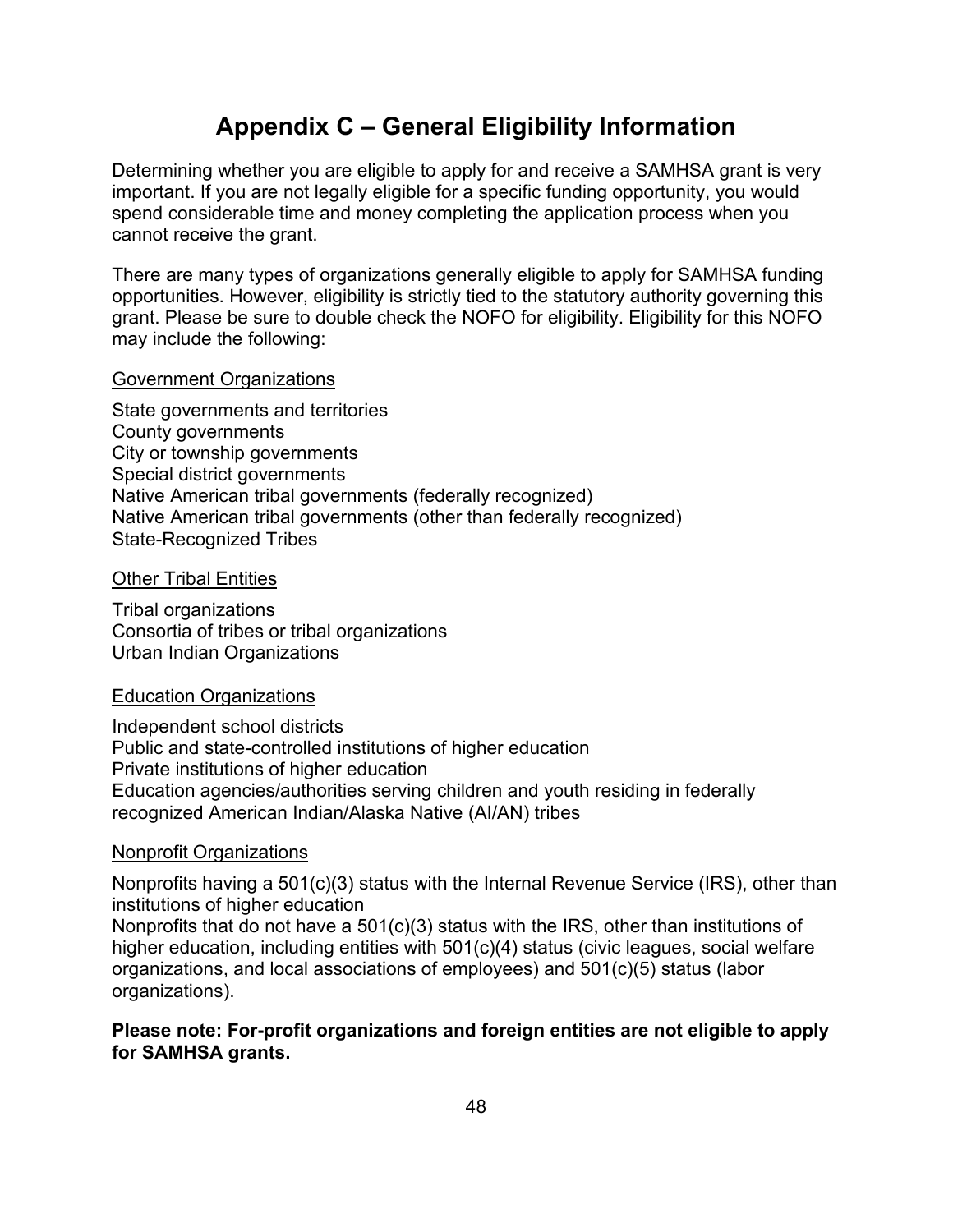# **Appendix D – Confidentiality and SAMHSA Participant Protection/Human Subjects Guidelines**

## **CONFIDENTIALITY AND PARTICIPANT PROTECTION:**

It is important to have safeguards protecting individuals from risks associated with their participation in SAMHSA projects. **As part of Attachment 7 of the application, all applicants (including those who plan to obtain Institutional Review Board (IRB) approval) must address the elements below.** If some elements are not applicable to the proposed project, explain why the element(s) is not applicable. In addition to addressing these elements, you will need to determine if the section below titled "Protection of Human Subjects Regulations" applies to your project. If so, you must submit the required documentation as described below.

## **1. Protect Clients and Staff from Potential Risks**

- Identify and describe the foreseeable physical, medical, psychological, social, and legal risks or potential adverse effects **participants** may be exposed to because of the project.
- Identify and describe the foreseeable physical, medical, psychological, social, and legal risks or potential adverse effects **staff** may be exposed to as a result, of the project.
- Describe the procedures you will follow to minimize or protect participants and staff against potential risks, including risks to confidentiality.
- Identify your plan to provide guidance and assistance in the event there are adverse effects to participants and/or staff.

## **2. Fair Selection of Participants**

- Explain how you will recruit and select participants.
- Identify any individuals in the geographic catchment area where services will be delivered who will be excluded from participating in the project and explain the reasons for this exclusion.

## **3. Absence of Coercion**

• If you plan to compensate participants, state how participants will be awarded incentives (e.g., gift cards, bus passes, gifts, etc.) If you have included funding for incentives in your budget, you **must** address this item. (A recipient or treatment or prevention provider may provide up to \$30 non-cash incentive to individuals to participate in required data collection follow up. This amount may be paid for participation in each required follow-up interview.)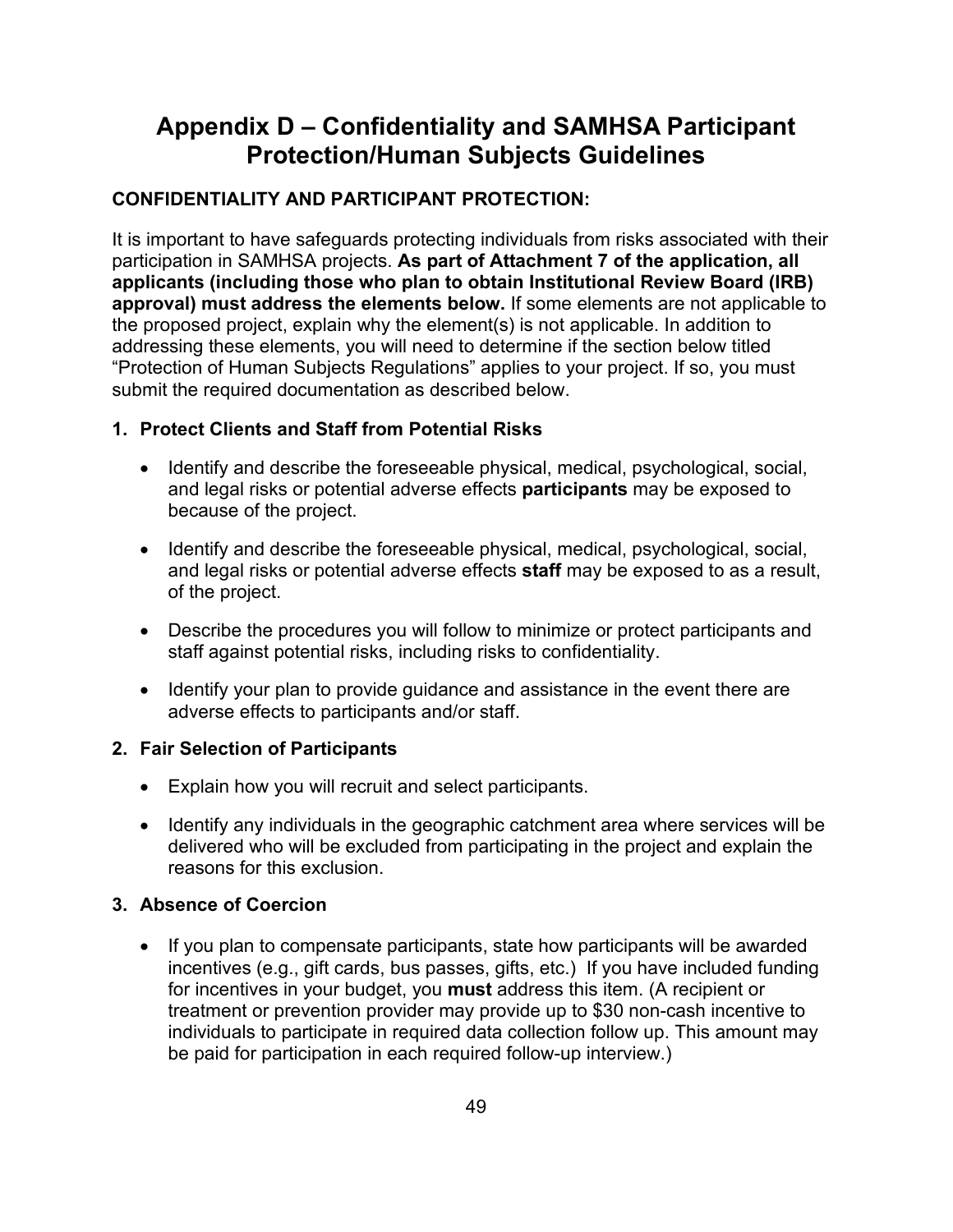- Provide justification that the use of incentives is appropriate, judicious, and conservative and that incentives do not provide an "undue inducement" that removes the voluntary nature of participation.
- Describe how you will inform participants that they may receive services even if they chose to not participate in or complete the data collection component of the project.

## **4. Data Collection**

- Identify from whom you will collect data (e.g., participants, family members, teachers, others).
- Describe the data collection procedures and specify the sources for obtaining data (e.g., school records, interviews, psychological assessments, questionnaires, observation, or other sources). Identify what type of specimens (e.g., urine, blood) will be used, if any. State if the specimens will be used for purposes other than evaluation.
- In **Attachment 2**, "Data Collection Instruments/Interview Protocols," you **must** provide copies of all available data collection instruments and interview protocols that you plan to use (unless you are providing the web link to the instrument(s)/protocol(s)).

## **5. Privacy and Confidentiality**

- Explain how you will ensure privacy and confidentiality. Describe:
	- o Where data will be stored,
	- o Who will have access to the data collected, and
	- $\circ$  How the identity of participants will be kept private, for example, using a coding system on data records, limiting access to records, or storing identifiers separately from data.
- **NOTE:** Recipients must maintain the confidentiality of alcohol and drug abuse client records according to the provisions of **Title 42 of the Code of Federal Regulations, Part II, Subpart B.**

## **6. Adequate Consent Procedures**

- Include, as appropriate, sample consent forms that provide for:
	- 1. informed consent for participation in service intervention;
	- 2. informed consent for participation in the data collection component of the project; and
	- 3. informed consent for the exchange (releasing or requesting) of confidential information.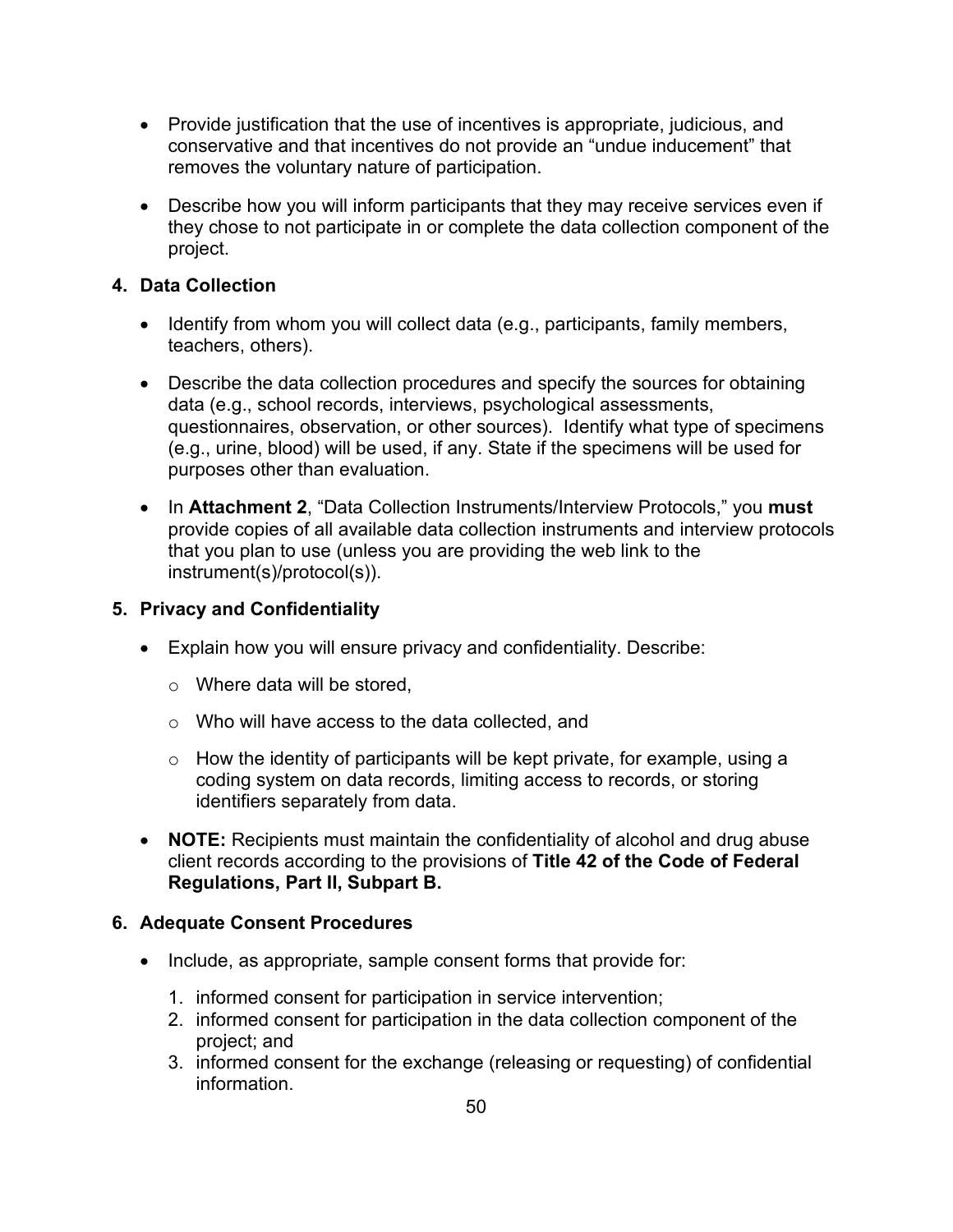- The sample forms must be included in **Attachment 3, "Sample Consent Forms"**, of your application. If needed, give English translations.
- Explain how you will obtain consent for youth, the elderly, people with limited reading skills, and people who do not use English as their first language. Describe how the consent will be documented. For example: Will you read the consent forms? Will you ask prospective participants questions to be sure they understand the forms? Will you give them copies of what they sign?

**NOTE:** The consent forms should never imply that the participant waives or appears to waive any legal rights. The forms should also not imply that individuals cannot end involvement with the project or that your project or its agents will be released from liability for negligence.

### **7. Risk/Benefit Discussion**

• Discuss why the risks you have identified in **Element 1. Protect Clients and Staff from Potential Risks** are reasonable compared to the anticipated benefits to participants involved in the project.

### **PROTECTION OF HUMAN SUBJECTS REGULATIONS**

SAMHSA expects that most recipients funded under this announcement will not have to comply with the Protection of Human Subjects Regulations (45 CFR 46), which requires Institutional Review Board (IRB) approval. However, in some instances, the applicant's proposed project may meet the regulation's criteria for research involving human subjects. Although IRB approval is not required at the time of award, you are required to provide the documentation below prior to enrolling participants into your project.

In addition to the elements above, applicants whose projects must comply with the Human Subjects Regulations must:

- Describe the process for obtaining IRB approval for your project.
- Provide documentation that an Assurance of Compliance is on file with the Office for Human Research Protections (OHRP).
- Provide documentation that IRB approval has been obtained for your project prior to enrolling participants.

General information about Human Subjects Regulations can be obtained through OHRP at<http://www.hhs.gov/ohrp> or (240) 453-6900. SAMHSA–specific questions should be directed to the program contact listed in Section VII of this announcement.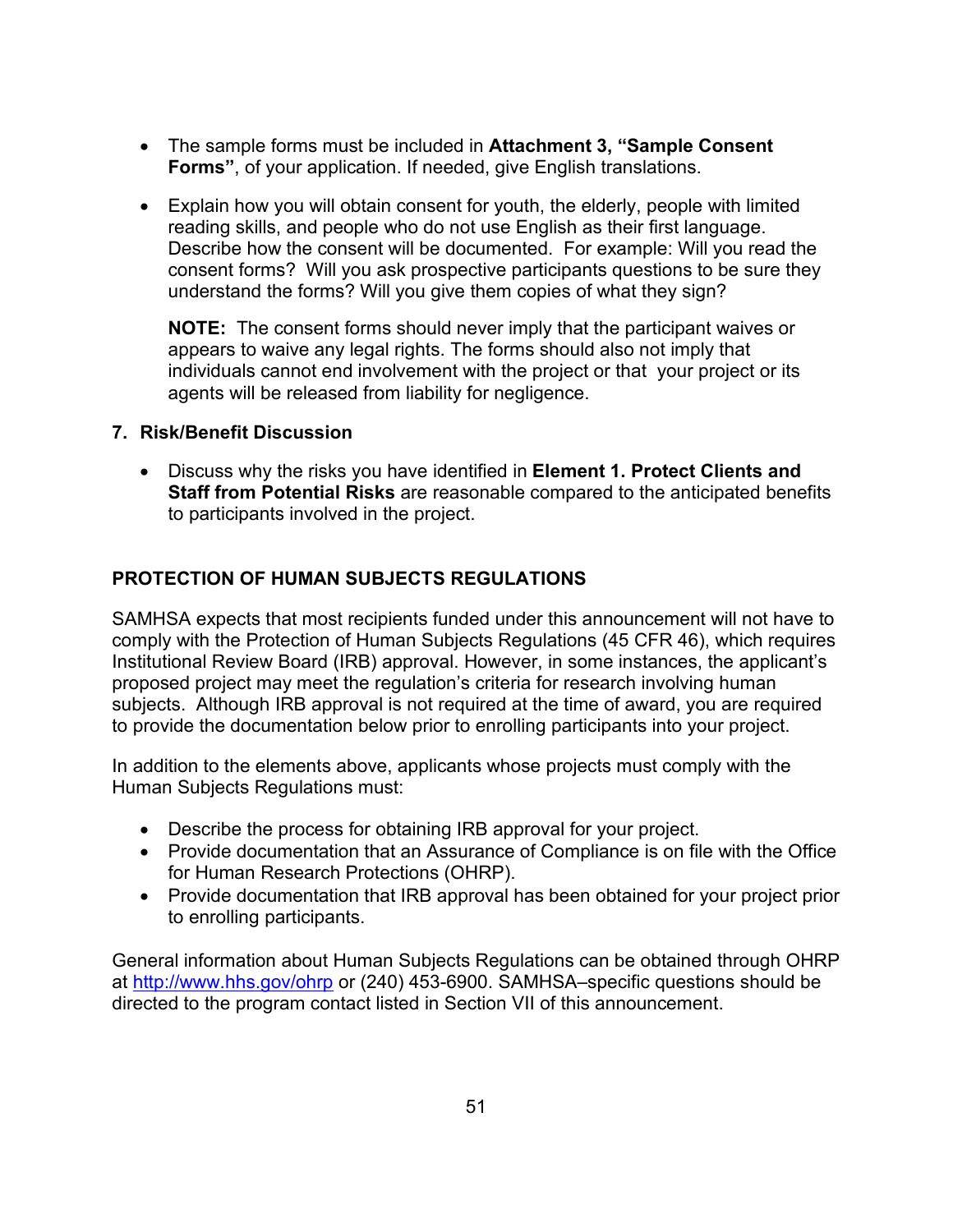# **Appendix E – Developing Goals and Measurable Objectives**

To be able to effectively evaluate your project, it is critical that you develop realistic goals and measurable objectives. This appendix provides information on developing goals and objectives for use in your Project Narrative. It also provides examples of wellwritten goals and measurable objectives.

## **GOALS**

**Definition** − a goal is a broad statement about the long-term expectation of what should happen because of your program (the desired result). It serves as the foundation for developing your program objectives. Goals should align with the statement of need that is described. Goals should only be one sentence.

The characteristics of effective goals include:

- Goals address outcomes, not how outcomes will be achieved.
- Goals describe the behavior or condition in the community expected to change.
- Goals describe who will be affected by the project.
- Goals lead clearly to one or more measurable results.
- Goals are concise.

### **Examples**

| <b>Unclear Goal</b>                                                                                                                                                                                                                                                                                                                                      | <b>Critique</b>                                                                                                  | <b>Improved Goal</b>                                                                                                                                                                           |
|----------------------------------------------------------------------------------------------------------------------------------------------------------------------------------------------------------------------------------------------------------------------------------------------------------------------------------------------------------|------------------------------------------------------------------------------------------------------------------|------------------------------------------------------------------------------------------------------------------------------------------------------------------------------------------------|
| Increase the substance abuse and<br>HIV/AIDS prevention capacity of the<br>local school district                                                                                                                                                                                                                                                         | This goal could be<br>improved by<br>specifying an<br>expected program<br>effect in reducing a<br>health problem | Increase the capacity of the local<br>school district to reduce high-risk<br>behaviors of students that may<br>contribute to substance abuse<br>and/or HIV/AIDS                                |
| Decrease the prevalence of marijuana,<br>alcohol, and prescription drug use<br>among youth in the community by<br>increasing the number of schools that<br>implement effective policies,<br>environmental change, intensive<br>training of teachers, and educational<br>approaches to address high-risk<br>behaviors, peer pressure, and tobacco<br>use. | This goal is not<br>concise                                                                                      | Decrease youth substance use in<br>the community by implementing<br>evidence-based programs within the<br>school district that address<br>behaviors that may lead to the<br>initiation of use. |

### **OBJECTIVES**

**Definition** – Objectives describe the results to be achieved and the manner in which they will be achieved. Multiple objectives are generally needed to address a single goal.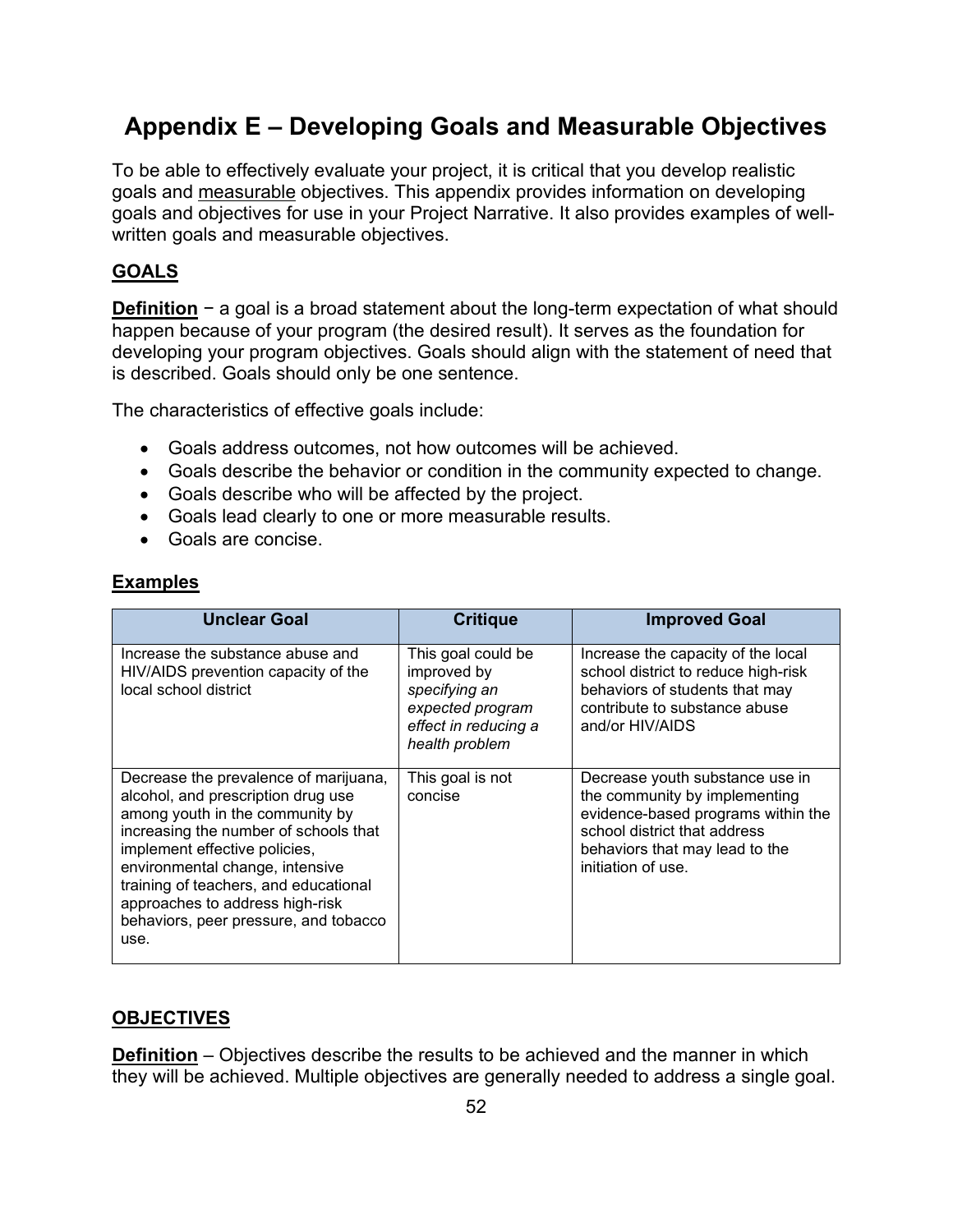Well-written objectives help set program priorities and targets for progress and accountability. It is recommended that you avoid verbs that may have vague meanings to describe the intended outcomes, like "understand" or "know" because it may prove difficult to measure them. Instead, use verbs that document action, such as: "By the end of 2020, 75% of program participants will be *placed* in permanent housing. To be effective, objectives should be clear and leave no room for interpretation.

### **SMART** is a helpful acronym for developing objectives that are *specific, measurable, achievable, realistic, and time-bound***:**

#### *Specific* –

Includes the "who" and "what" of program activities. Use only one action verb to avoid issues with measuring success. For example, "Outreach workers will administer the HIV risk assessment tool to at least 100 injection drug users in the population of focus" is a more specific objective than "Outreach workers will use their skills to reach out to drug users on the street."

#### *Measurable* –

How much change is expected. It must be possible to count or otherwise quantify an activity or its results. It also means that the source of and mechanism for collecting measurement data can be identified and that collection of the data is feasible for your program. A baseline measurement is required to document change (e.g., to measure the percentage of increase or decrease). If you plan to use a specific measurement instrument, it is recommended that you incorporate its use into the objective. Example: By 9/20 increase by 10% the number of  $8<sup>th</sup>$ ,  $9<sup>th</sup>$ , and 10<sup>th</sup> grade students who disapprove of marijuana use as measured by the annual school youth survey.

#### *Achievable –*

Objectives should be attainable within a given time frame and with available program resources. For example, "The new part-time nutritionist will meet with seven teenage mothers each week to design a complete dietary plan" is a more achievable objective than "Teenage mothers will learn about proper nutrition."

### *Realistic –*

Objectives should be within the scope of the project and propose reasonable programmatic steps that can be implemented within a specific time frame. For example, "Two ex-gang members will make one school presentation each week for two months to raise community awareness about the presence of gangs" is a more realistic objective than "Gang-related violence in the community will be eliminated."

### *Time-bound* –

Provide a time frame indicating when the objective will be measured or a time by when the objective will be met. For example, "Five new peer educators will be recruited by the second quarter of the first funding year" is a better objective than "New peer educators will be hired."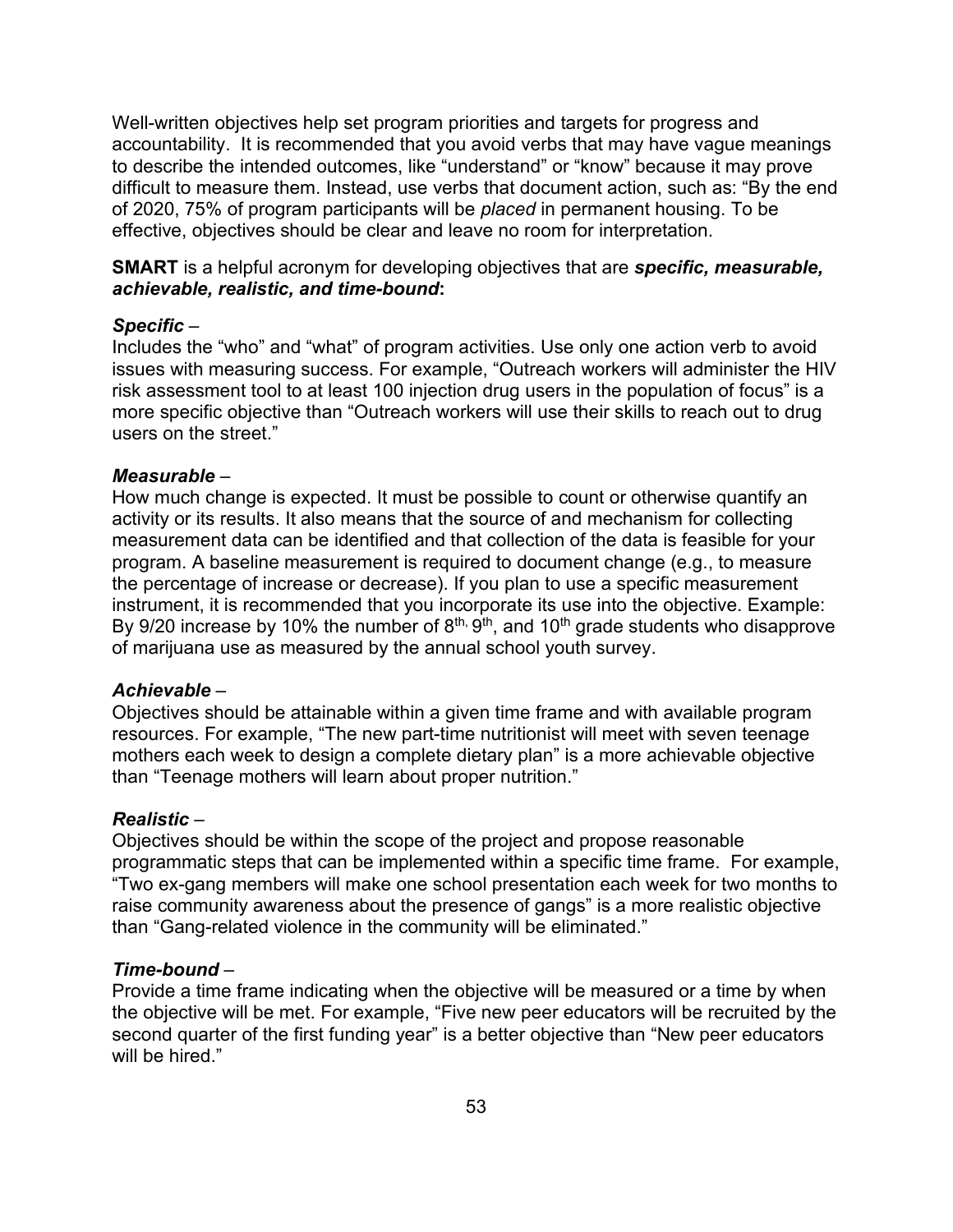## **Examples:**

| <b>Non-SMART Objective</b>                                                                                             | <b>Critique</b>                                                                                                                                                                                                                                                                                 | <b>SMART Objective</b>                                                                                                                                                                                                                                  |  |
|------------------------------------------------------------------------------------------------------------------------|-------------------------------------------------------------------------------------------------------------------------------------------------------------------------------------------------------------------------------------------------------------------------------------------------|---------------------------------------------------------------------------------------------------------------------------------------------------------------------------------------------------------------------------------------------------------|--|
| Teachers will be trained on<br>the selected evidence-<br>based substance abuse<br>prevention curriculum.               | The objective is not SMART<br>because it is not specific,<br>measurable, or time-bound. It<br>can be made SMART by<br>specifically indicating who is<br>responsible for training the<br>teachers, how many will be<br>trained, who they are, and by<br>when the trainings will be<br>conducted. | By June 1, 2020, LEA supervisory<br>staff will have trained 75% of<br>health education teachers in the<br><b>local school district</b> on the<br>selected, evidence-based<br>substance abuse prevention<br>curriculum.                                  |  |
| 90% of youth will participate<br>in classes on assertive<br>communication skills.                                      | This objective is not SMART<br>because it is not specific or time-<br>bound. It can be made SMART<br>by indicating who will conduct<br>the activity, by when, and who<br>will participate in the lessons on<br>assertive communication skills.                                                  | By the end of the 2020 school<br>year, district health educators will<br>have conducted classes on<br>assertive communication skills for<br>90% of youth in the middle school<br>receiving the substance abuse<br>and HIV prevention curriculum.        |  |
| Train individuals in the<br>community on the<br>prevention of prescription<br>drug/opioid overdose-<br>related deaths. | This objective is not SMART as it<br>is not specific, measurable or<br>time-bound. It can be made<br>SMART by specifically indicating<br>who is responsible for the<br>training, how many people will be<br>trained, who they are, and by<br>when the training will be<br>conducted.            | By the end of year two of the<br>project, the Health Department<br>will have trained 75% of EMS staff<br>in the County Government on the<br>selected curriculum addressing the<br>prevention of prescription<br>drug/opioid overdose-related<br>deaths. |  |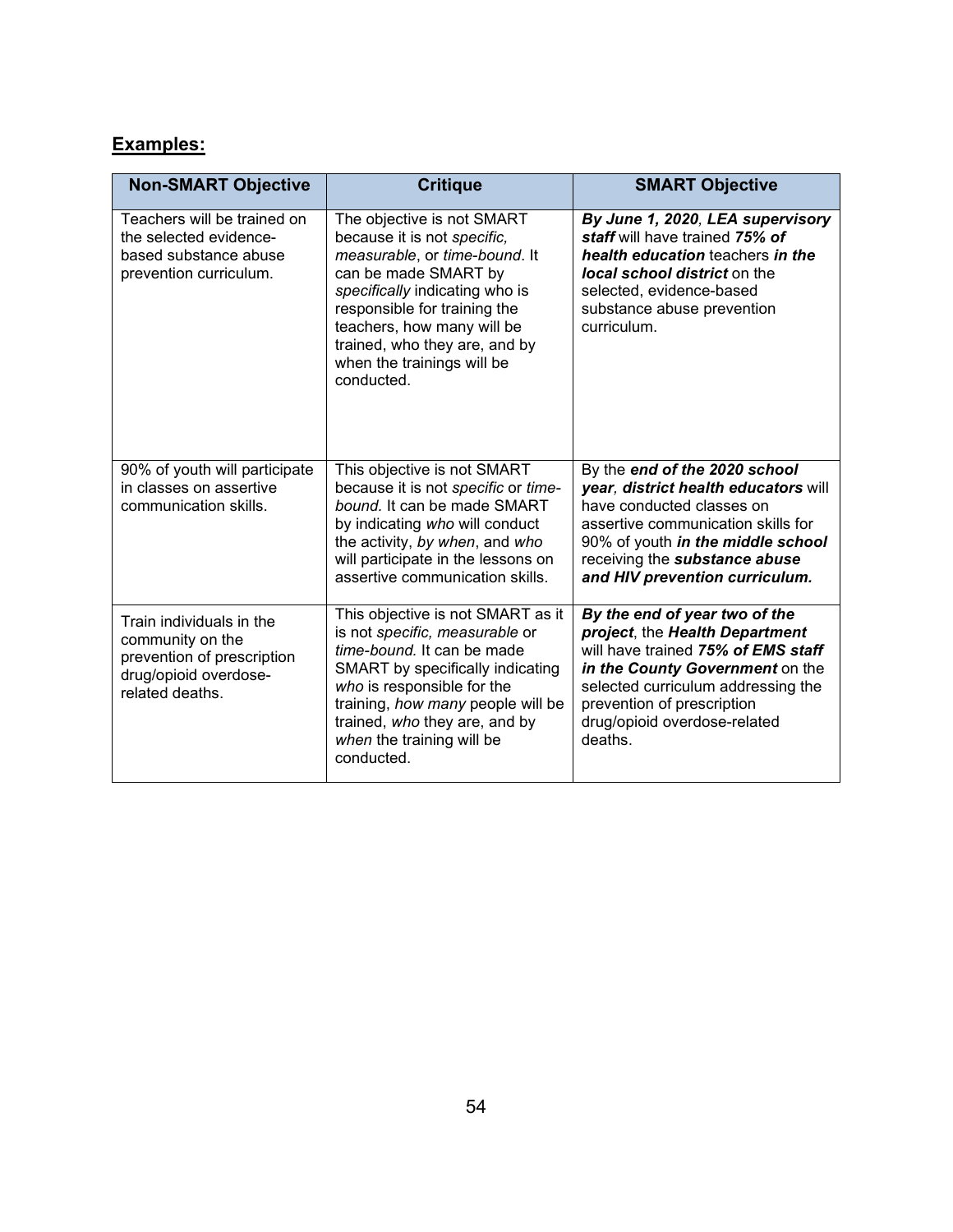# **Appendix F – Developing the Plan for Data Collection and Performance Measurement**

Information in this Appendix should be taken into consideration when developing a response for criteria in Section E of the Project Narrative.

## **Data Collection:**

In describing your plan for data collection, consider addressing the following points:

- What electronic data collection software that will be used?
- How often data will be collected?
- The organizational processes that will be implemented to ensure the accurate and timely collection and input of data.
- The staff that will be responsible for collecting and recording the data.
- The data source/data collection instruments that will be used to collect the data.
- How well the data collection methods will take into consideration the language, norms, and values of the population(s) of focus.
- How will the data be kept secure.
- If applicable, how will the data collection procedures ensure that confidentiality is protected, and that informed consent is obtained. and
- If applicable, how data will be collected from partners, sub-awardees.

It is not necessary to provide information related to data collection and performance measurement in a table, but the following samples may give you some ideas about how to display the information.

### **Table 1** *[provides an example of how information for the required performance measures could be displayed]*

| <b>Performance Measures</b> | <b>Data</b><br><b>Source</b> | <b>Data Collection</b><br><b>Frequency</b> | <b>Responsible</b><br><b>Staff for Data</b><br><b>Collection</b> | <b>Method of Data</b><br><b>Analysis</b> |
|-----------------------------|------------------------------|--------------------------------------------|------------------------------------------------------------------|------------------------------------------|
|                             |                              |                                            |                                                                  |                                          |

**Table 2** *[provides an example of how information could be displayed for the data that will be collected to measure the objectives that are included in B.1]*

| <b>Objective</b> | <b>Data Source</b> | <b>Data Collection</b><br><b>Frequency</b> | <b>Responsible Staff for</b><br><b>Data Collection</b> | <b>Method of Data</b><br><b>Analysis</b> |
|------------------|--------------------|--------------------------------------------|--------------------------------------------------------|------------------------------------------|
| Objective 1.a    |                    |                                            |                                                        |                                          |
| Objective 1.b    |                    |                                            |                                                        |                                          |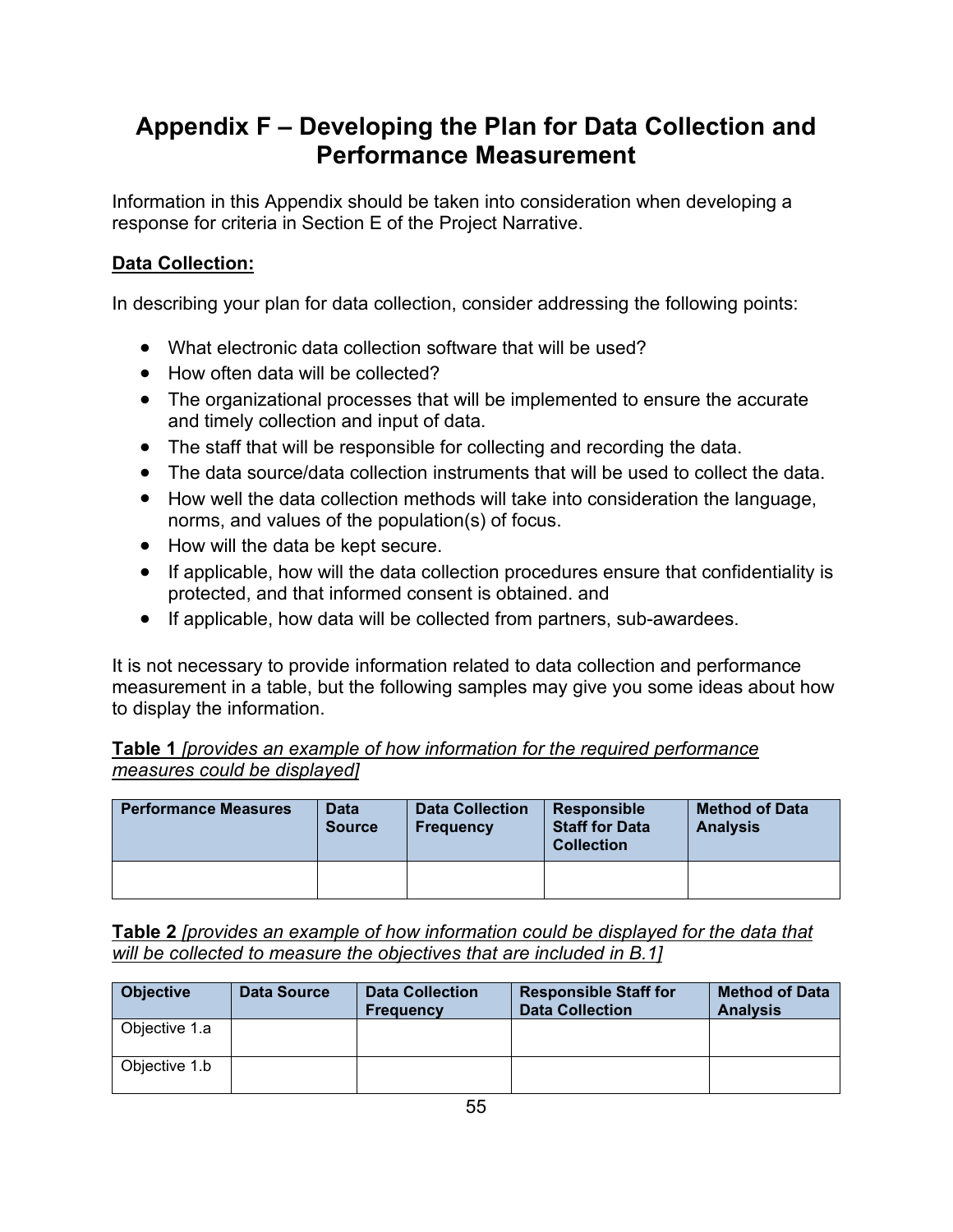## **Data Management**

Points to consider:

- How data will be protected, including information about who will have access to data.
- How will data be stored.
- The staff member who will be responsible for tracking the performance measures and measurable objectives.
- Who will be responsible for conducting the data analysis, including the role of the Evaluator?
- What data analysis methods will be used.
- Who will be responsible for completing the reports?
- How will the data be reported to staff, stakeholders, SAMHSA, Advisory Board, and other relevant project partners.

### **Data Monitoring**

Points to consider:

- How frequently performance data will be reviewed.
- How you will use this data to monitor and evaluate activities and processes and to assess the progress that has been made achieving the goals and objectives?
- Who will be responsible for monitoring the data?

## **How Data Will Be Used to Enhance the Project/Quality Improvement (QI):**

Points to consider:

- If applicable, the QI model that will be used.
- How will the QI process be used to track progress?
- The staff members who will be responsible for overseeing these processes.
- How you will implement any needed changes in project implementation and/or project management.
	- o What decision-making processes will be used.
	- o When and by whom will decisions be made concerning project improvement.
	- o What are the thresholds for determining that changes need to be made?
- Will the Advisory Board have a role in the QI process?
- How will the changes be communicated to staff and/or partners/sub-awardees?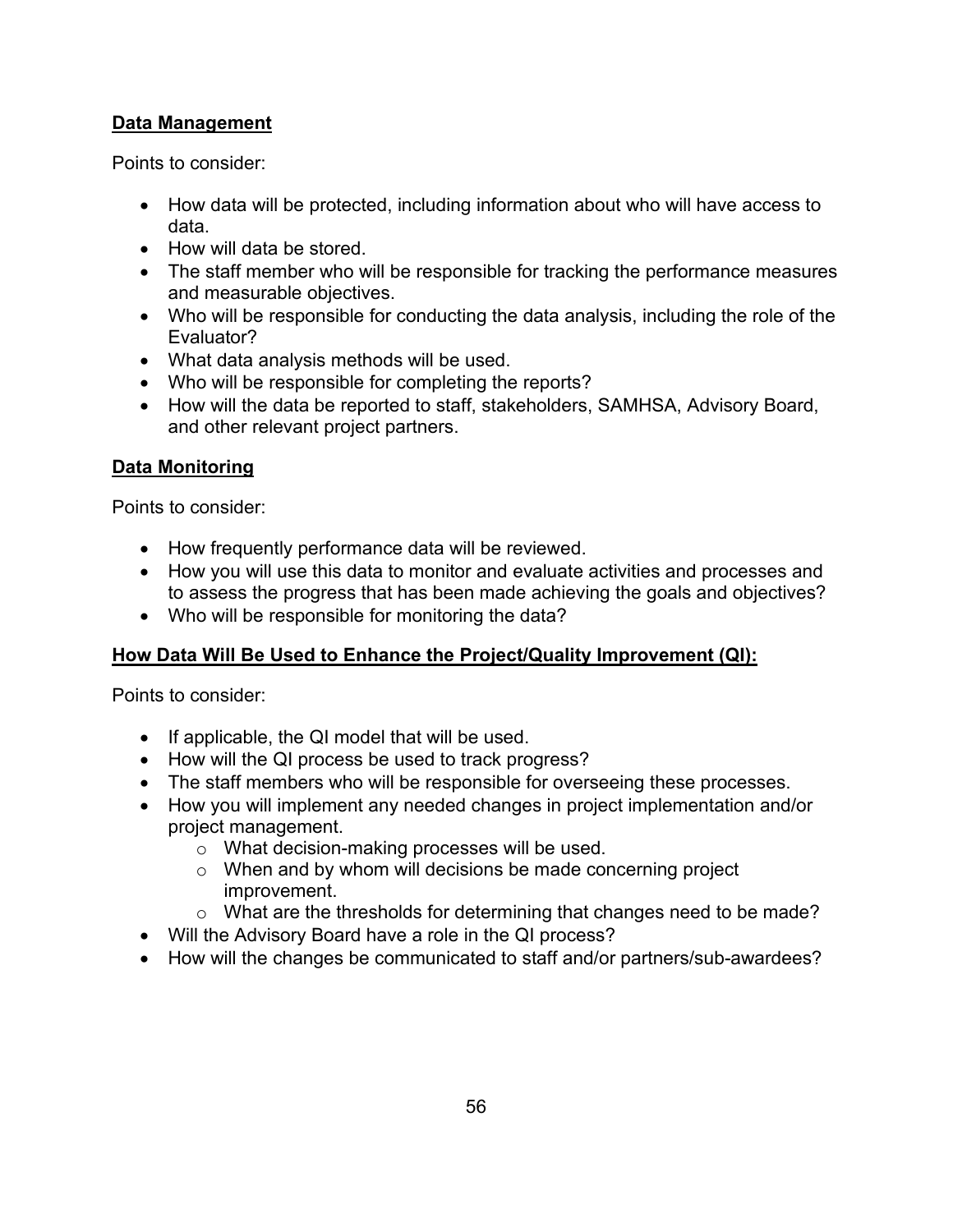# **Appendix G – Biographical Sketches and Position Descriptions**

Include position descriptions and biographical sketches for all project staff as supporting documentation to the application. The formatting requirements outlined in Appendix B are not applicable for these documents.

## **Biographical Sketch**

Existing curricula vitae of project staff members may be used if they are updated and contain all items of information requested below. You may add any information items listed below to complete existing documents. For development of new curricula vitae include items below in the most suitable format:

- 1. Name of staff member
- 2. Educational background: school(s), location, dates attended, degrees earned (specify year), major field of study
- 3. Professional experience
- 4. Recent relevant publications

## **Position Description**

- 1. Title of position
- 2. Description of duties and responsibilities
- 3. Qualifications for position
- 4. Supervisory relationships
- 5. Skills and knowledge required
- 6. Amount of travel and any other special conditions or requirements
- 7. Salary range
- 8. Hours per day or week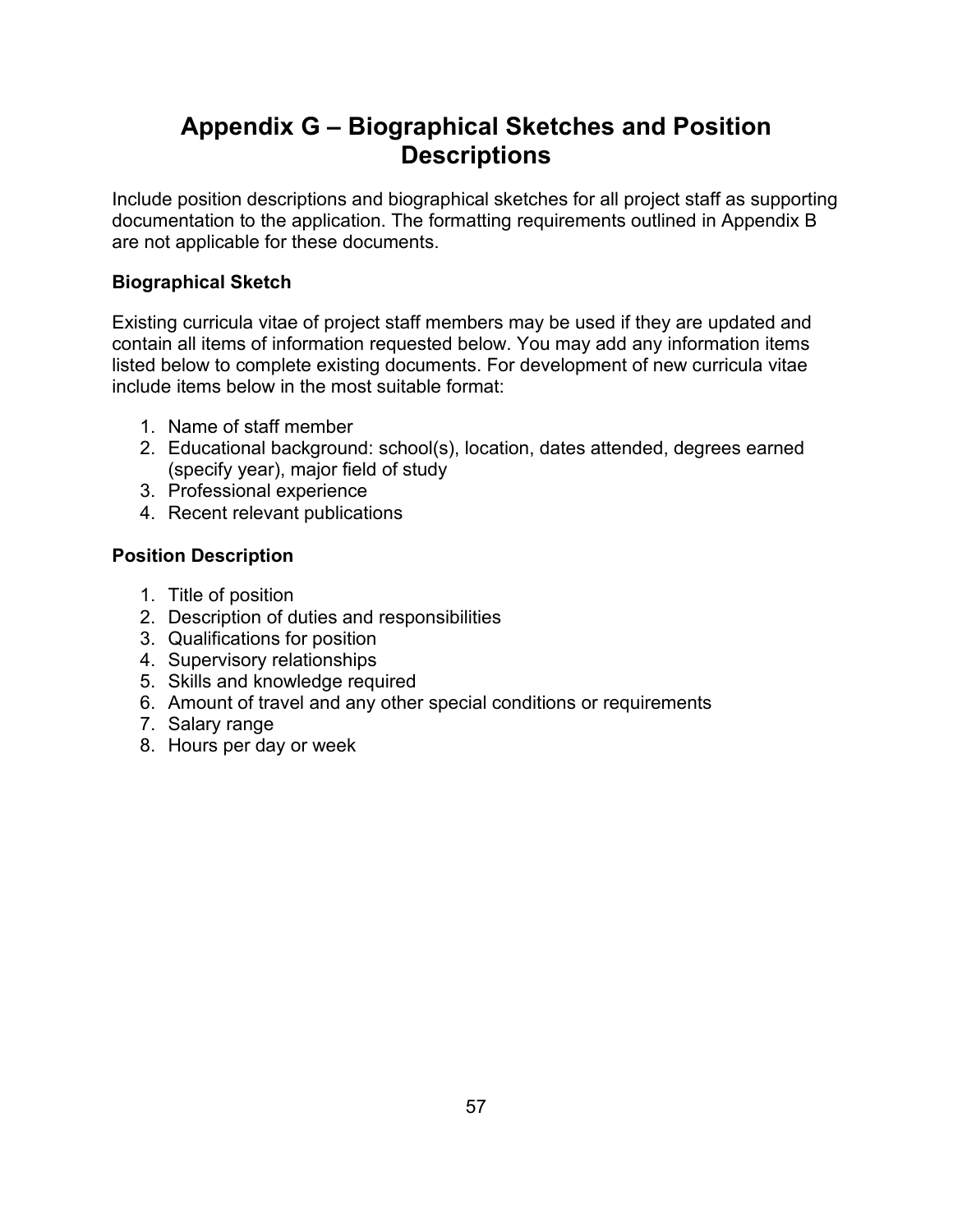# **Appendix H – Addressing Behavioral Health Disparities**

SAMHSA expects recipients to submit a Behavioral Disparity Impact Statement (DIS) within 60 days of receiving the grant award. The DIS is a data-driven, quality improvement effort to ensure under-resourced populations are addressed in the grant. The DIS is built on the required GPRA data such that no additional data collection is required. It is expected that the DIS will be no more than two pages in length.

The DIS consists of three components:

- (1) Number of individuals to be served during the grant period and identify underresourced population(s) (i.e., racial, ethnic, sexual, and gender minority groups) vulnerable to behavioral health disparities.
- (2) A quality improvement plan to address under-resourced population differences based on the GPRA data on access, use and outcomes of service activities.
- (3) Methods for the development of policies and procedures to ensure adherence to the [Behavioral Health Implementation Guide for the](https://www.minorityhealth.hhs.gov/minority-mental-health/clas/?utm_medium=email&utm_source=govdelivery) National Standards for [Culturally and Linguistically Appropriate Services \(CLAS\) in Health and](https://www.minorityhealth.hhs.gov/minority-mental-health/clas/?utm_medium=email&utm_source=govdelivery)  [Health Care.](https://www.minorityhealth.hhs.gov/minority-mental-health/clas/?utm_medium=email&utm_source=govdelivery)

As part of SAMHSA's Disparity Impact Statement requirements, include the number of unduplicated individuals to be served by under-resourced populations in the grant implementation area provided in a table that covers the entire grant period. The underresourced population(s) should be identified in a narrative that includes a description of the population and a rationale for how the determination was made. Include demographic data and an environmental scan of the population(s) of focus. For data about your population(s) of focus, refer to

[https://www.census.gov/about/partners/cic.html.](https://www.census.gov/about/partners/cic.html) Indicate what the disparity(ies) is and how your services and activities will be monitored and implemented to close the gap(s). In addition, describe how you will evaluate and disseminate the findings to your stakeholders.

Examples of a DIS are available on the SAMHSA website at [http://www.samhsa.gov/grants/grants-management/disparity-impact-statement.](http://www.samhsa.gov/grants/grants-management/disparity-impact-statement)

### **Definition of Health Disparities**

Healthy People 2030 defines a health disparity as a "particular type of health difference that is closely linked with social, economic, and/or environmental disadvantage. Health disparities adversely affect groups of people who have systematically experienced greater obstacles to health based on their racial or ethnic group; religion; socioeconomic status; gender; age; disability; mental health; cognitive, sensory, or physical disability; sexual orientation or gender identity; geographic location; or other characteristics historically linked to discrimination or exclusion."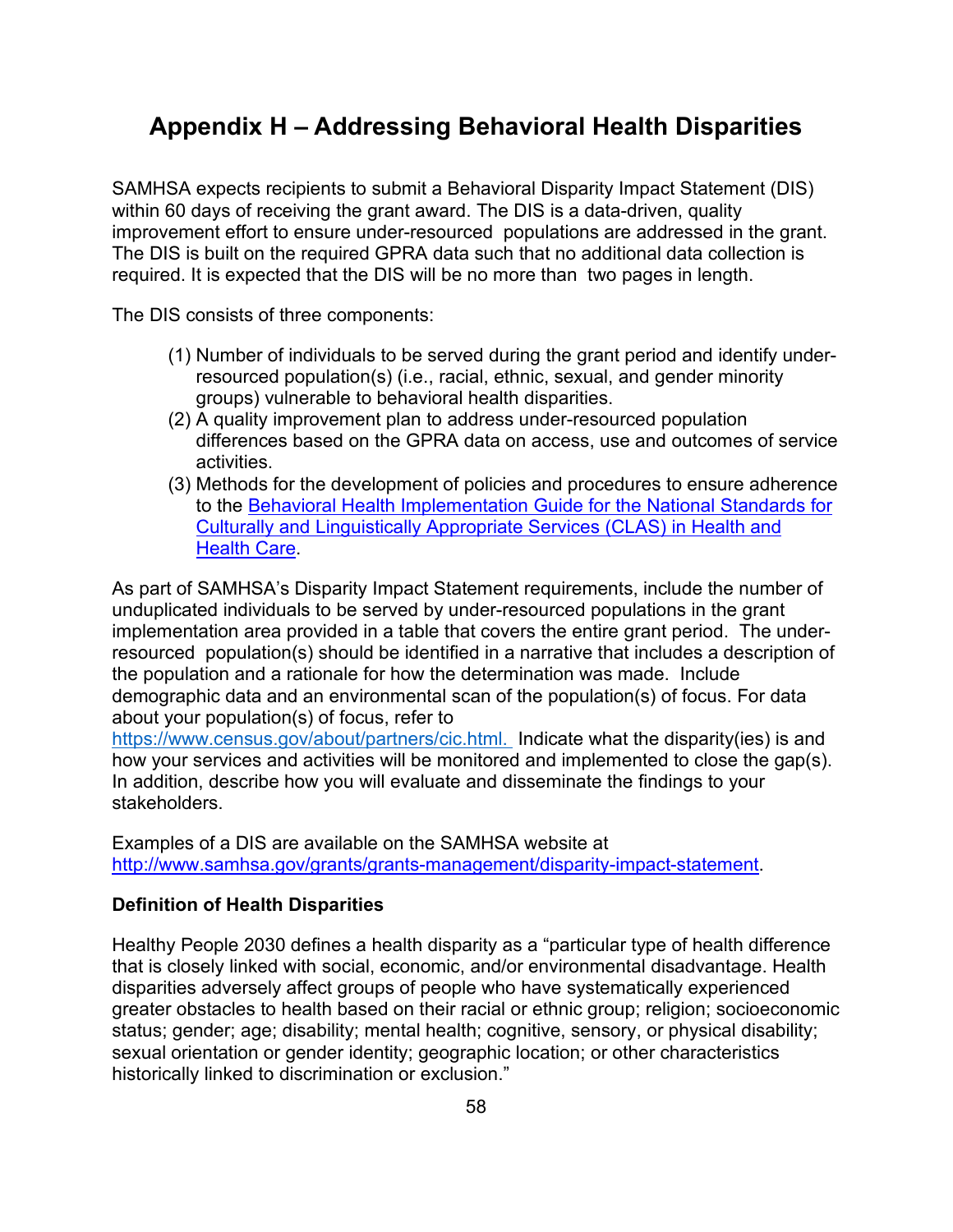### **Social Determinants of Health (SDOH)**

[SDOH](https://www.cdc.gov/socialdeterminants/index.htm) are the conditions in the environment where people are born, live, work, play, worship, and age that affect a wide range of health, functioning, and quality-of-life outcomes and risks. SDOH can be grouped into 5 domains:

- Economic Stability
- Education Access and Quality
- Health Care Access and Quality
- Neighborhood and Built Environment
- Social and Community Context

For more information about SDOH Z codes and how SDOH are being used to narrow the health disparities gaps, see [https://www.cms.gov/files/document/zcodes](https://www.cms.gov/files/document/zcodes-infographic.pdf)[infographic.pdf;](https://www.cms.gov/files/document/zcodes-infographic.pdf) [https://www.cms.gov/files/document/cms-omh-january2020-zcode-data](https://www.cms.gov/files/document/cms-omh-january2020-zcode-data-highlightpdf.pdf)[highlightpdf.pdf;](https://www.cms.gov/files/document/cms-omh-january2020-zcode-data-highlightpdf.pdf) and [https://www.ncbi.nlm.nih.gov/pmc/articles/PMC6207437/pdf/18-](https://www.ncbi.nlm.nih.gov/pmc/articles/PMC6207437/pdf/18-095.pdf) [095.pdf](https://www.ncbi.nlm.nih.gov/pmc/articles/PMC6207437/pdf/18-095.pdf)

### **Definition of Health Equity**

Health equity involves ensuring that everyone has a fair and just opportunity to be as healthy as possible. Behavioral health equity is the right to access quality health care for all populations regardless of the individual's race, ethnicity, gender, socioeconomic status, sexual orientation, or geographical location. This includes access to prevention, treatment, and recovery services for mental and substance use disorders.

### **Under-resourced populations**

SAMHSA grant applicants are routinely asked to define the population they intend to serve given the focus of a particular grant program (e.g., adults with opioid use disorders at risk of overdose; adults with serious mental illness [SMI]; adolescents engaged in underage drinking; populations at risk for contracting HIV/AIDS, etc.). Within these populations of focus are *under-resourced populations* that may have unequal access to, use of, or outcomes from provided services. These disparities may be the result of differences in race, ethnicity, language, culture, and/or socioeconomic factors specific to that under-resourced population. For instance, Latino adults with opioid use disorder may be at heightened risk for overdoses due to lack of in-language prevention campaigns and treatment; African Americans with an SMI may more likely terminate treatment prematurely due to lack of providers with whom they can develop a therapeutic relationship; Native American youth may have an increased incidence of underage drinking due to coping patterns related to historical trauma; and African American women may be at greater risk for contracting HIV/AIDS due to lack of access to education on risky sexual behaviors in urban low-income communities, etc. While these factors might not be pervasive among the general population served by a recipient, they may be predominant among under-resourced populations or groups vulnerable to disparities. It is imperative that recipients understand who is being served,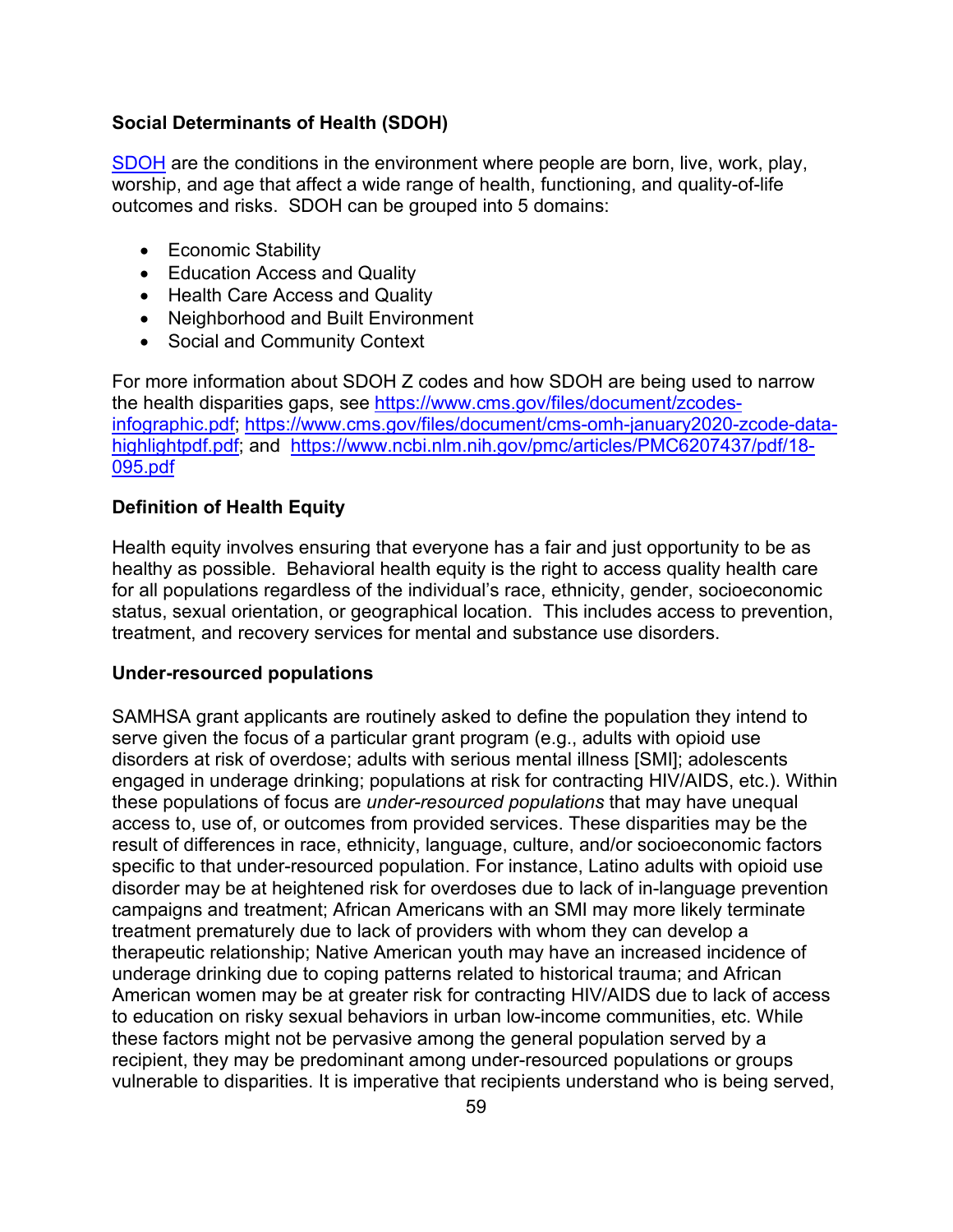who is under-resourced , and who is not being served within their community in order to provide outreach and care that will yield positive outcomes, per the focus of the grant. For organizations to attend to the potentially disparate impact of their grant efforts, recipients are asked to address access, use and outcomes, disaggregated by underresourced populations. Under-resourced populations can be defined by the following factors:

- By race
- By ethnicity
- By gender identity (including transgender populations)
- By sexual orientation (including lesbian, gay and bisexual populations)

Access refers to which populations/under-resourced populations are being served/reached by the grant program. Use refers to what interventions/services are received by the various populations. Outcomes refers to the outcome measures stipulated by the grant and examined across under-resourced populations.

### **Culturally and Linguistically Appropriate Services in Health and Health Care (CLAS Standards)**

The ability to address the quality of care provided to under-resourced populations served within SAMHSA's grant programs is enhanced by programmatic alignment with the federal National Standards for Culturally and Linguistically Appropriate Services in Health and Health Care (CLAS Standards).

The CLAS Standards are comprised of 15 Standards that provide a blueprint for health and health care organizations to implement culturally and linguistically appropriate, respectful, and responsive services that will advance health equity, improve quality, and help eliminate health care disparities.

The CLAS Standards are grouped into a Principal Standard and three themes focused on

- 1) Governance and Leadership.
- 2) Communication and Language Assistance.
- 3) Engagement, Continuous Improvement and Accountability.

Widely embraced by States and health care systems, the National CLAS Standards are more recently being promoted in behavioral health care, which includes a Behavioral Health CLAS Implementation Guide at

[https://www.minorityhealth.hhs.gov/Assets/PDF/clas%20standards%20doc\\_v06.28.21.p](https://www.minorityhealth.hhs.gov/Assets/PDF/clas%20standards%20doc_v06.28.21.pdf) [df.](https://www.minorityhealth.hhs.gov/Assets/PDF/clas%20standards%20doc_v06.28.21.pdf) You can learn more about the CLAS mandates, guidelines, and recommendations at: [http://www.ThinkCulturalHealth.hhs.gov.](http://www.thinkculturalhealth.hhs.gov/)

Guidelines for behavioral health implementation of the CLAS Standards can be found at [https://thinkculturalhealth.hhs.gov/clas.](https://thinkculturalhealth.hhs.gov/clas) This document addresses the importance of improving access to behavioral health care, promoting quality behavioral health programs and practice, and ultimately reducing persistent disparities in mental health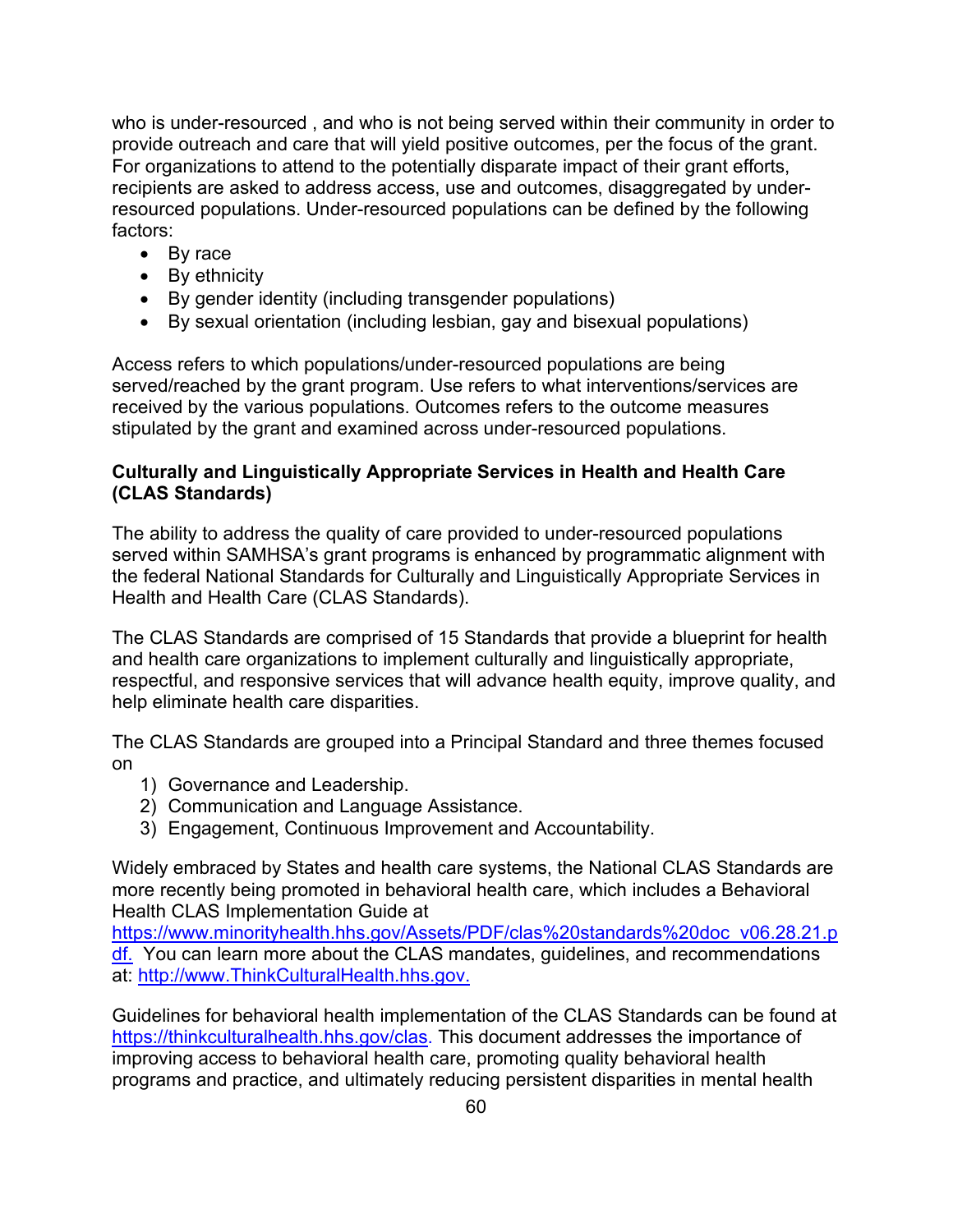and substance use prevention, treatment, and recovery for under-resourced, minority populations and communities.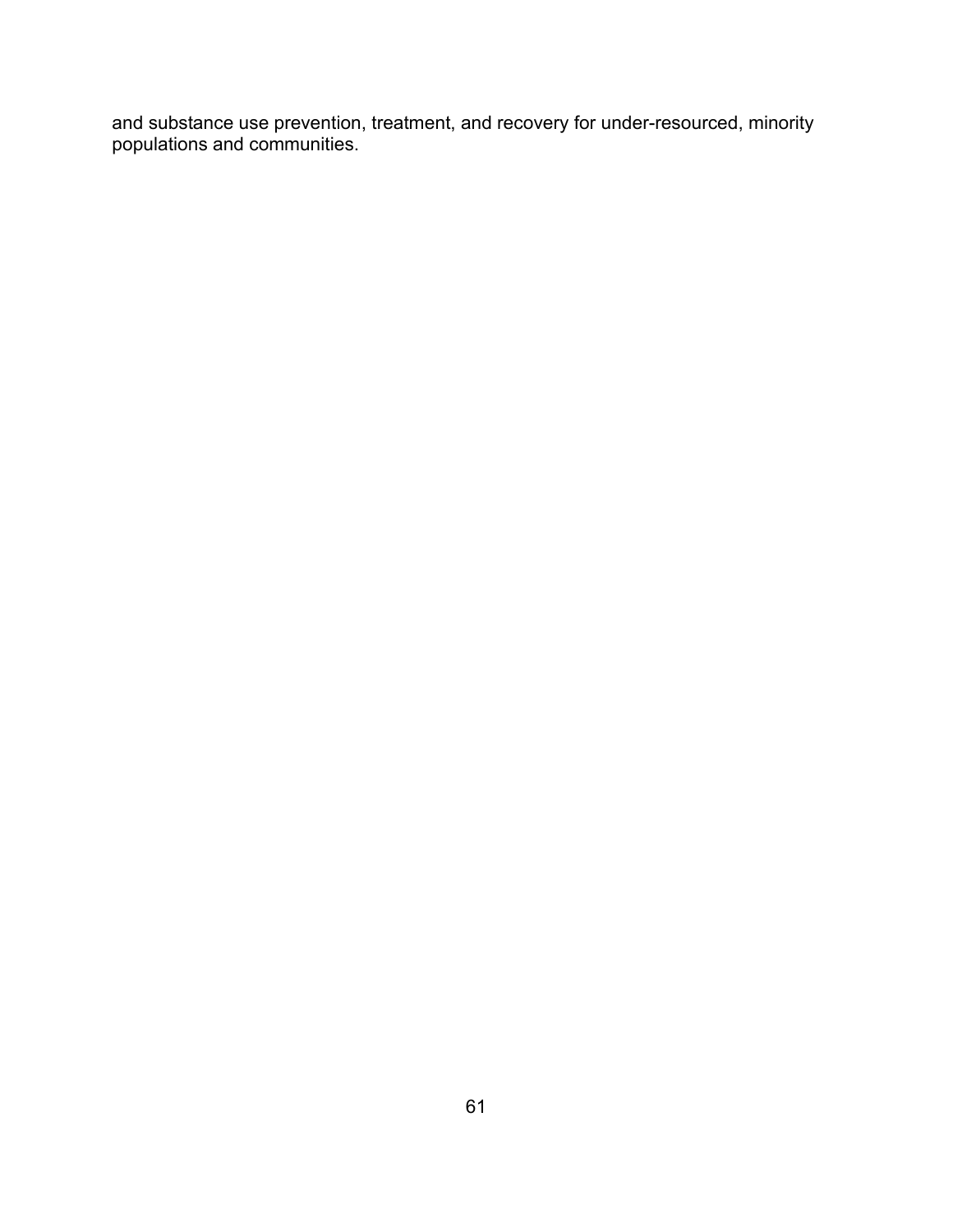# **Appendix I – Standard Funding Restrictions**

HHS codified the *Uniform Administrative Requirements, Cost Principles, and Audit Requirements for HHS Awards*, 45 CFR Part 75. In Subpart E, cost principles are described and allowable and unallowable expenditures for HHS recipients are delineated. 45 CFR Part 75 is available at [https://ecfr.federalregister.gov/current/title-](https://ecfr.federalregister.gov/current/title-45/subtitle-A/subchapter-A/part-75)[45/subtitle-A/subchapter-A/part-75.](https://ecfr.federalregister.gov/current/title-45/subtitle-A/subchapter-A/part-75) Unless superseded by program statute or regulation, follow the cost principles in 45 CFR Part 75 and the standard funding restrictions below.

You may also reference the SAMHSA site for grantee guidelines on financial management requirements at [https://www.samhsa.gov/grants/grants](https://www.samhsa.gov/grants/grants-management/policies-regulations/financial-management-requirements)[management/policies-regulations/financial-management-requirements.](https://www.samhsa.gov/grants/grants-management/policies-regulations/financial-management-requirements)

SAMHSA grant funds may not be used to:

- SAMHSA grant funds may not be used to purchase, prescribe, or provide marijuana or treatment using marijuana. See, e.g., 45 C.F.R. 75.300(a) (requiring HHS to ensure that Federal funding is expended in full accordance with U.S. statutory and public policy requirements); 21 U.S.C. 812(c)(10) and 841 (prohibiting the possession, manufacture, sale, purchase, or distribution of marijuana).
- Pay for promotional items including, but not limited to, clothing and commemorative items such as pens, mugs/cups, folders/folios, lanyards, and conference bags. (See 45 CFR 75.421(e)(3))
- Pay for the purchase or construction of any building or structure to house any part of the program. Minor alterations and renovations (A&R) may be authorized for up to 25% of a given budget period or \$150,000 (whatever is less) for existing facilities, if necessary and appropriate to the project. Minor A&R may not include a structural change (e.g., to the foundation, roof, floor, or exterior or loadbearing walls of a facility, or extension of an existing facility) to achieve the following: Increase the floor area; and/or, change the function and purpose of the facility. All minor A&R must be approved by SAMHSA.
- Provide inpatient treatment or hospital-based detoxification services. Residential services are not considered to be inpatient or hospital-based services.
- Make direct payments to individuals to enter treatment or continue to participate in prevention or treatment services (See 42 U.S.C. § 1320a-7b).

Note: A recipient or treatment or prevention provider may provide up to \$30 noncash incentive to individuals to participate in required data collection follow-up. This amount may be paid for participation in each required follow-up interview.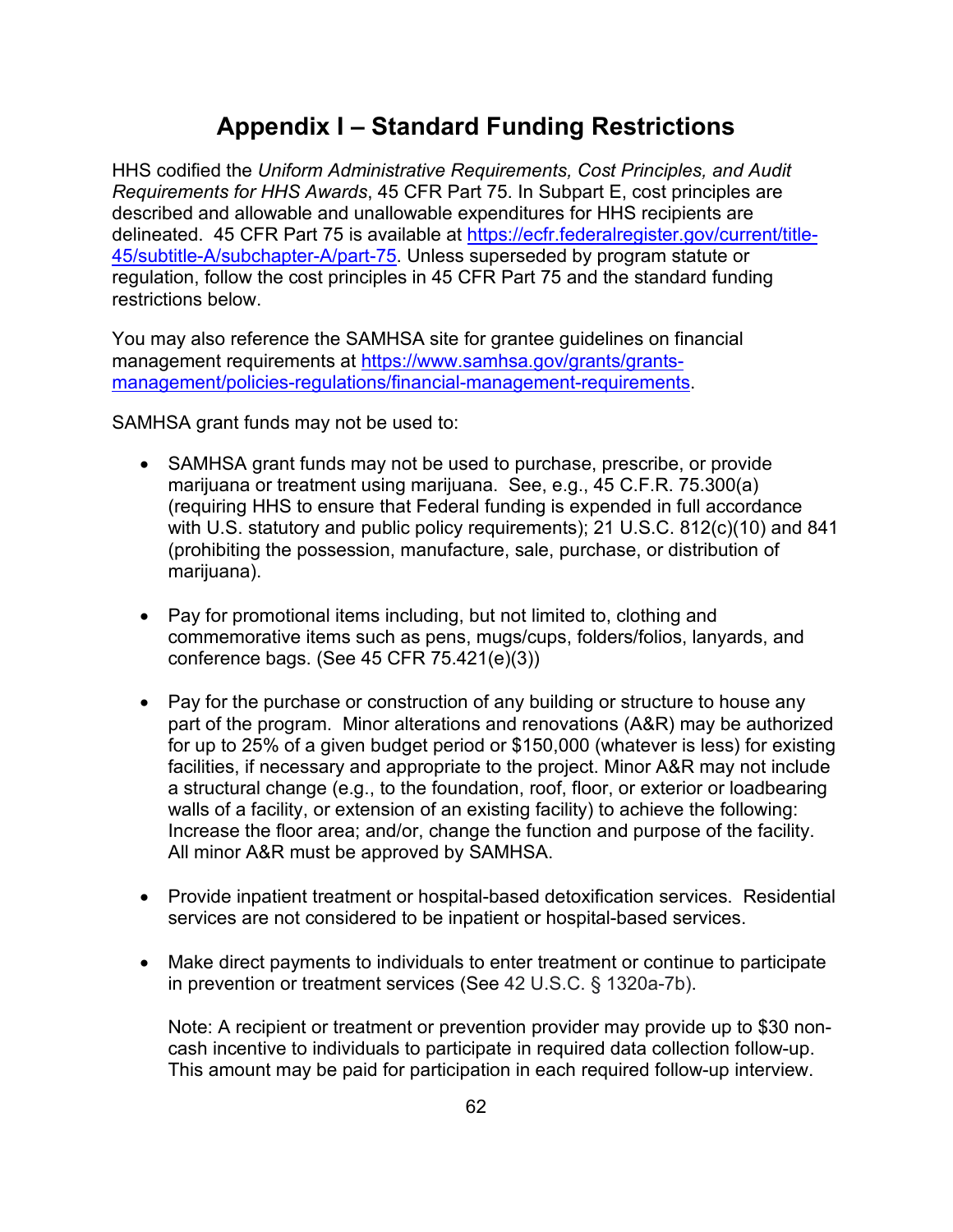For programs including contingency management as a component of the treatment program, each individual contingency must be \$15 or less in value and clients may not receive contingencies totaling more than \$75 per budget period.

- Meals are generally unallowable unless they are an integral part of a conference grant or specifically stated as an allowable expense in the NOFO (See [https://www.hhs.gov/grants/contracts/contract-policies-regulations/spending-on](https://www.hhs.gov/grants/contracts/contract-policies-regulations/spending-on-food/index.html)[food/index.html\)](https://www.hhs.gov/grants/contracts/contract-policies-regulations/spending-on-food/index.html)
- General Provisions under Departments of Labor, Health and Human Services, and Education, and Related Agencies Appropriations Act Public Law 117-103, Consolidated Appropriations Act, 2022, Division H, Title V, Section 526, notwithstanding any other provision of this Act, no funds appropriated in this Act shall be used to purchase sterile needles or syringes for the hypodermic injection of any illegal drug. Provided, that such limitation does not apply to the use of funds for elements of a program other than making such purchases if the relevant State or local health department, in consultation with the Centers for Disease Control and Prevention, determines that the State or local jurisdiction, as applicable, is experiencing, or is at risk for, a significant increase in hepatitis infections or an HIV outbreak due to injection drug use, and such program is operating in accordance with state and local law.
- **Salary Limitation**: The Consolidated Appropriations Act, 2022 (Public Law 117- 103), provides a salary rate limitation. The law limits the salary amount that may be awarded and charged to SAMHSA grants and cooperative agreements. Award funds may not be used to pay the salary of an individual at a rate in excess of Executive Level II, which is **\$203,700**. This amount reflects an individual's base salary exclusive of fringe and any income that an individual may be permitted to earn outside of the duties to your organization. This salary limitation also applies to subrecipients under a SAMHSA grant or cooperative agreement. Note that these or other salary limitations will apply in the following fiscal years, as required by law.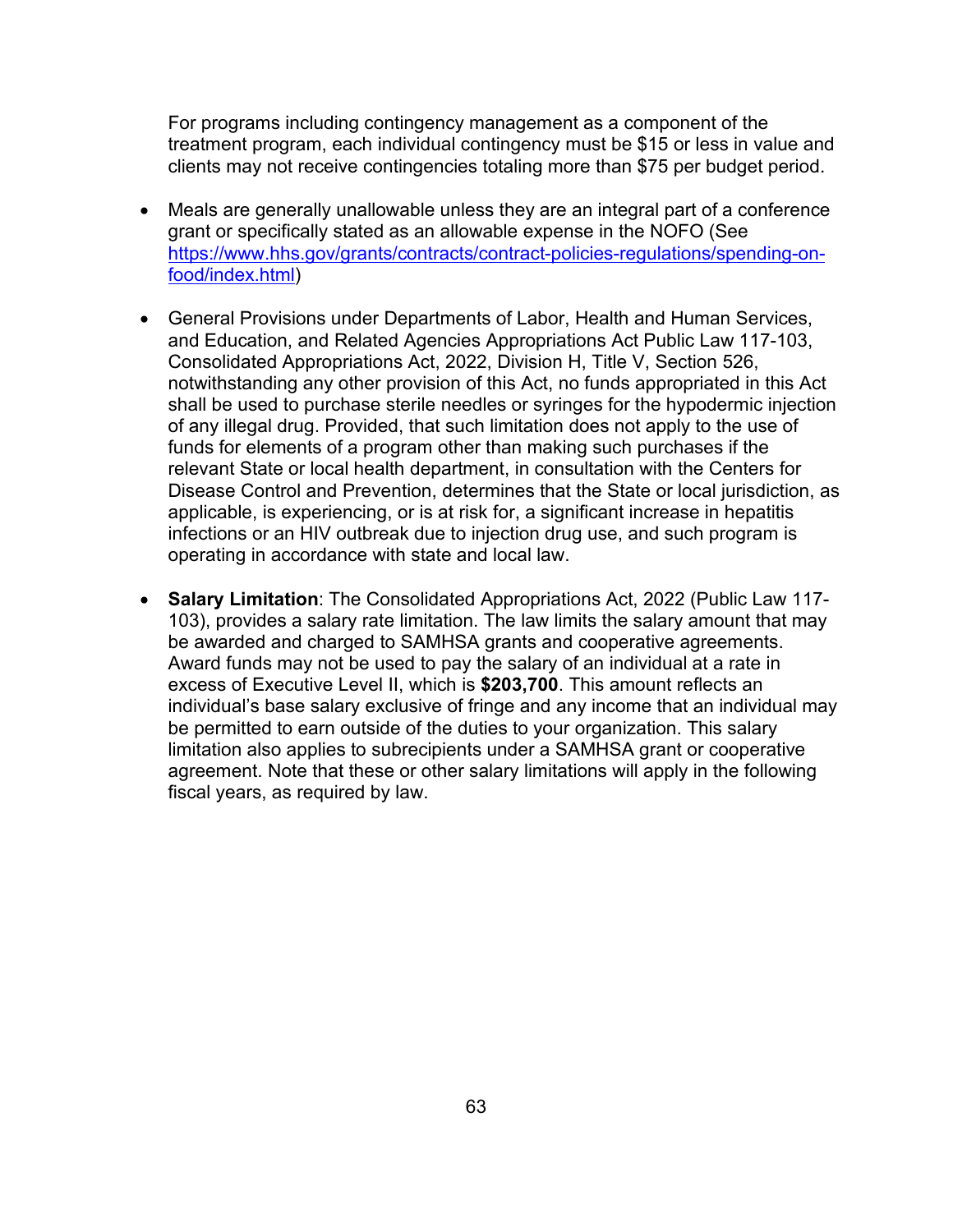# **Appendix J – Intergovernmental Review (E.O. 12372) Requirements**

### **States with SPOCs**

All SAMHSA grant programs are covered under Executive Order (EO) 12372, as implemented through Department of Health and Human Services (DHHS) regulation at 45 CFR Part 100. Under this Order, states may design their own processes for reviewing and commenting on proposed federal assistance under covered programs. Certain jurisdictions have elected to participate in the EO process and have established State Single Points of Contact (SPOCs). Information on the SPOC for participating states can be found at: [https://www.whitehouse.gov/wp](https://www.whitehouse.gov/wp-content/uploads/2020/04/SPOC-4-13-20.pdf)[content/uploads/2020/04/SPOC-4-13-20.pdf](https://www.whitehouse.gov/wp-content/uploads/2020/04/SPOC-4-13-20.pdf)

You do not need to do this if you are an American Indian/Alaska Native tribe or tribal organization. If your state participates, contact your SPOC as early as possible to alert him/her to the prospective application(s) and to receive any necessary instructions on the state's review process. For proposed projects serving more than one state, you are advised to contact the SPOC of each affiliated state.

The SPOC should send any state review process recommendations to the following address within 60 days of the application deadline:

Director, Division of Grants Management Office of Financial Resources, ATTN: SPOC – Funding Announcement No. SM-22-017 Substance Abuse and Mental Health Services Administration, 5600 Fishers Lane, Room 17E20 Rockville, MD 20857

### **States without SPOCs**

If your state does not have a SPOC and you are a community-based, non-governmental service provider, you must submit a Public Health System Impact Statement (PHSIS)<sup>[6](#page-63-0)</sup> to the head(s) of appropriate state and local health agencies in the area(s) to be affected no later than the application deadline. The PHSIS is intended to keep state and local health officials informed of proposed health services grant applications submitted by community-based, non-governmental organizations within their jurisdictions. If you

<span id="page-63-0"></span> $6$  Approved by OMB under control no. 0920-0428; Public reporting burden for the Public Health System Reporting Requirement is estimated to average 10 minutes per response, including the time for copying the first page of SF-424 and the abstract and preparing the letter for mailing. An agency may not conduct or sponsor, and a person is not required to respond to, a collection of information unless it displays a currently valid OMB control number. The OMB control number for this project is 0920-0428. Send comments regarding this burden to CDC Clearance Officer, 1600 Clifton Road, MS D-24, Atlanta, GA 30333, ATTN: PRA (0920-0428).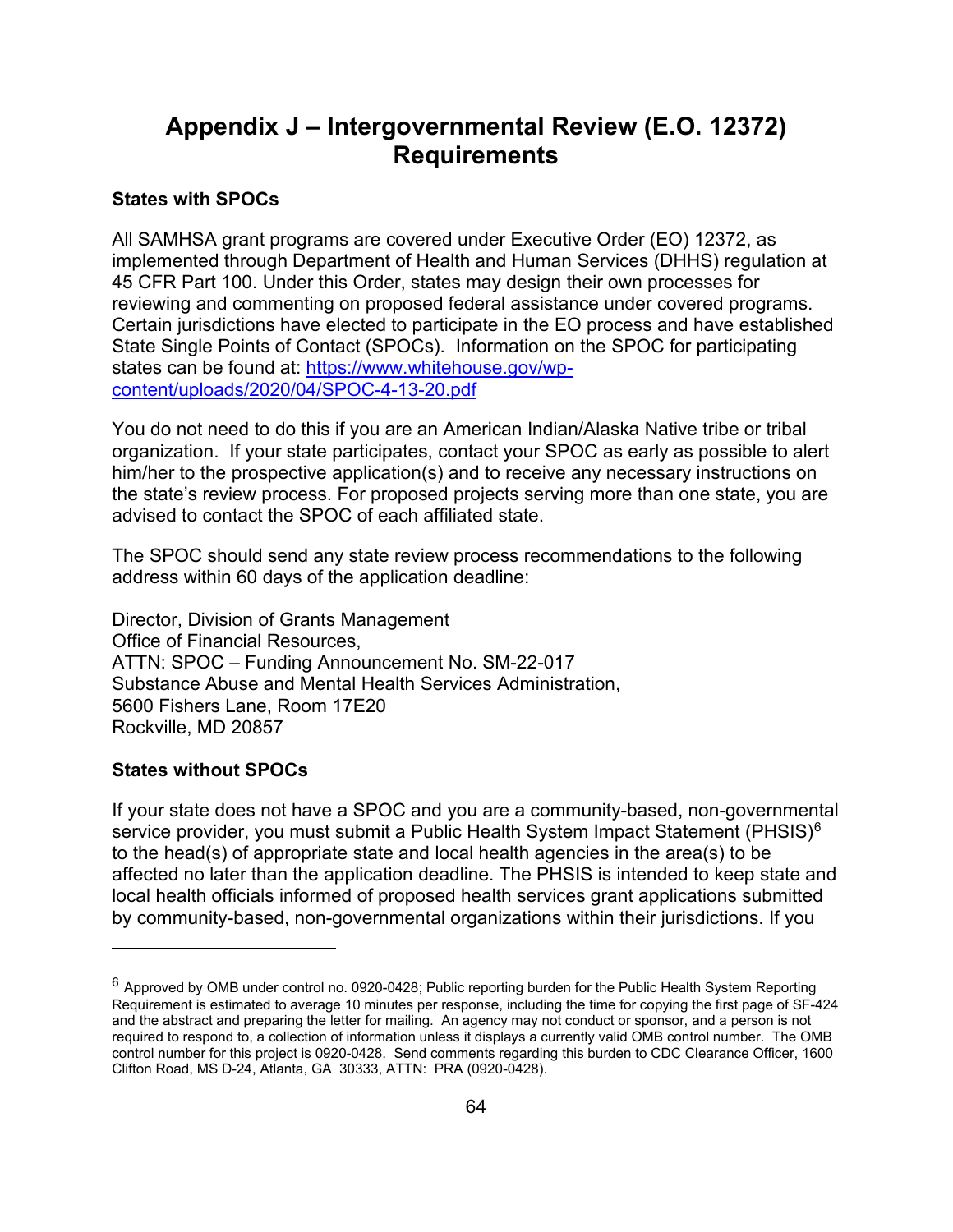are a state or local government or American Indian/Alaska Native tribe or tribal organization, you are not subject to these requirements.

The PHSIS consists of the following information:

- A copy of the first page of the application (SF-424); and
- A summary of the project, no longer than one page in length that provides: 1) a description of the population to be served; 2) a summary of the services to be provided; and 3) a description of the coordination planned with appropriate state or local health agencies.

For SAMHSA grants, the appropriate state agencies are the Single State Agencies (SSAs) for substance abuse and mental health. A listing of the SSAs for substance abuse and the SSAs for mental health can be found on SAMHSA's website at [http://www.samhsa.gov/grants/applying/forms-resources.](http://www.samhsa.gov/grants/applying/forms-resources) If the proposed project falls within the jurisdiction of more than one state, you should notify all representative SSAs.

Review Section IV of the NOFO carefully to determine if you must include an attachment with a copy of a letter transmitting the PHSIS to the SSA. The letter must notify the state that, if it wishes to comment on the proposal, its comments should be sent no later than 60 days after the application deadline to the following address:

Director of Grants Management Office of Financial Resources, ATTN: SSA – Funding Announcement No. SM-22-017 Substance Abuse and Mental Health Services Administration 5600 Fishers Lane, Room 17E20 Rockville, MD 20857

In addition, applicants may request that the SSA send them a copy of any state comments. The applicant must notify the SSA within 30 days of receipt of an award.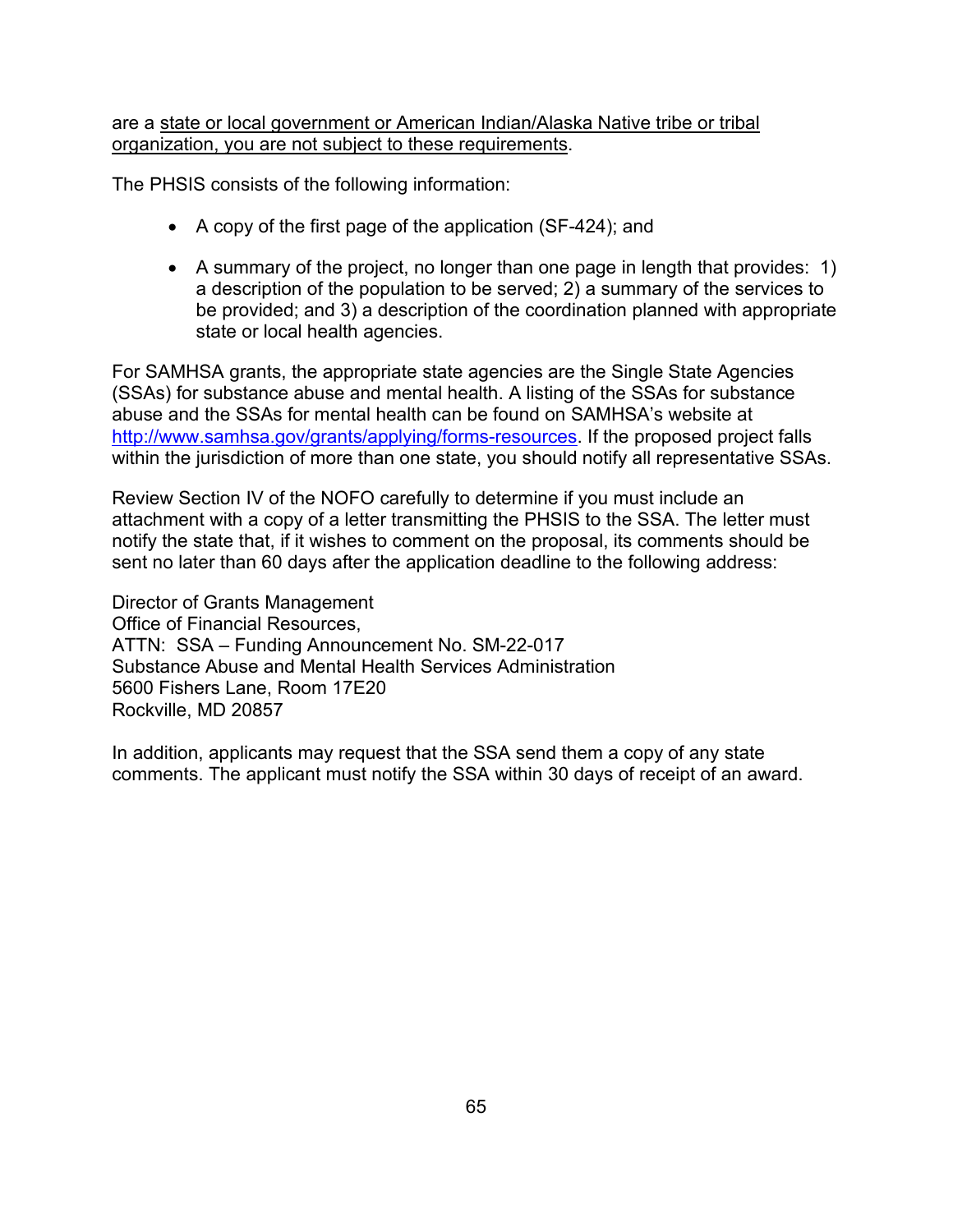# **Appendix K – Administrative and National Policy Requirements**

If your application is funded, you must comply with all terms and conditions of the NoA. SAMHSA's standard terms and conditions are available on the SAMHSA website.

## **HHS Grants Policy Statement (GPS)**

If your application is funded, you are subject to the requirements of the HHS Grants Policy Statement (GPS) that are applicable based on recipient type and purpose of award. This includes any requirements in Parts I and II of the HHS GPS that apply to the award. The HHS GPS is available at [http://www.samhsa.gov/grants/grants](http://www.samhsa.gov/grants/grants-management/policies-regulations/hhs-grants-policy-statement)[management/policies-regulations/hhs-grants-policy-statement.](http://www.samhsa.gov/grants/grants-management/policies-regulations/hhs-grants-policy-statement) The general terms and conditions in the HHS GPS will apply as indicated unless there are statutory, regulatory, or award-specific requirements to the contrary (as specified in the NoA).

### **HHS Grant Regulations**

If your application is funded, you agree that the award and any activities thereunder are subject to all provisions of 45 CFR part 75, currently in effect or implemented during the period of the award, other Department regulations and policies in effect at the time of the award, and applicable statutory provisions. For more information see the SAMHSA website at [http://www.samhsa.gov/grants/grants-management/policies](http://www.samhsa.gov/grants/grants-management/policies-regulations/requirements-principles)[regulations/requirements-principles.](http://www.samhsa.gov/grants/grants-management/policies-regulations/requirements-principles)

### **Additional Terms and Conditions**

Depending on the nature of the specific funding opportunity and/or your proposed project as identified during review, SAMHSA may negotiate additional terms and conditions with you prior to grant award. These may include, for example:

- $\circ$  actions required to be in compliance with confidentiality and participant protection/human subjects requirements;
- o requirements relating to additional data collection and reporting;
- $\circ$  requirements relating to participation in a cross-site evaluation;
- $\circ$  requirements to address problems identified in review of the application; or revised budget and narrative justification.

### **Performance Goals and Objectives**

If your application is funded, you will be held accountable for the information provided in the application relating to performance targets. SAMHSA program officials will consider your progress in meeting goals and objectives, as well as your failures and strategies for overcoming them, when making an annual recommendation to continue the grant and the amount of any continuation award. Failure to meet stated goals and objectives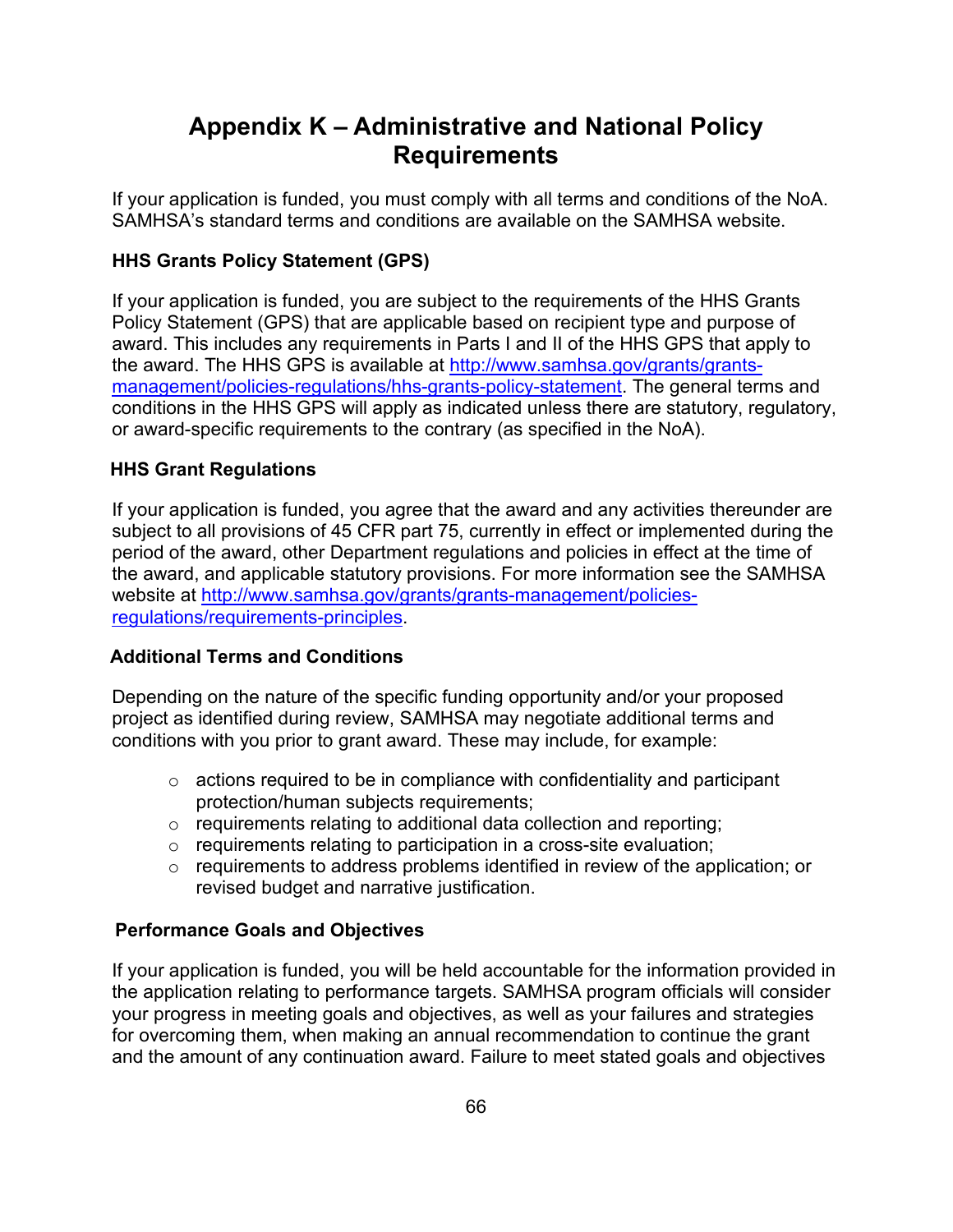may result in suspension or termination (see [2 CFR 200.202,](https://www.ecfr.gov/current/title-2/subtitle-A/chapter-II/part-200/subpart-C/section-200.202) [2 CFR 200.301](https://www.ecfr.gov/current/title-2/subtitle-A/chapter-II/part-200/subpart-D/section-200.301) and 2 [CFR 200.329\)](https://www.ecfr.gov/current/title-2/subtitle-A/chapter-II/part-200/subpart-D/subject-group-ECFR36520e4111dce32/section-200.329) of the grant award, or in reduction or withholding of continuation awards.

### **Termination of Federal Award**

Note that the OMB revisions to Guidance for Grants and Agreements termination provisions located at [2 CFR § 200.340](https://www.ecfr.gov/current/title-2/subtitle-A/chapter-II/part-200/subpart-D/subject-group-ECFR86b76dde0e1e9dc/section-200.340) - Termination apply to all federal awards effective August 13, 2020.

### **Accessibility Provisions for All Grant Application Packages and Funding Opportunity Announcements**

Should you successfully compete for an award, recipients of federal financial assistance (FFA) from HHS must administer their programs in compliance with federal civil rights laws that prohibit discrimination on the basis of race, color, national origin, disability, age and, in some circumstances, religion, conscience, and sex (including gender identity, sexual orientation, and pregnancy). This includes ensuring programs are accessible to persons with limited English proficiency and persons with disabilities. The HHS Office for Civil Rights provides guidance on complying with civil rights laws enforced by HHS. See [https://www.hhs.gov/civil-rights/for-providers/provider](https://www.hhs.gov/civil-rights/for-providers/provider-obligations/index.html)[obligations/index.html](https://www.hhs.gov/civil-rights/for-providers/provider-obligations/index.html) and [https://www.hhs.gov/civil-rights/for](https://www.hhs.gov/civil-rights/for-individuals/nondiscrimination/index.html)individuals/nondiscrimination/index.html

- Recipients of FFA must ensure that their programs are accessible to persons with limited English proficiency. For guidance on meeting your legal obligation to take reasonable steps to ensure meaningful access to your programs or activities by limited English proficient individuals. See [https://www.hhs.gov/civil-rights/for](https://www.hhs.gov/civil-rights/for-individuals/special-topics/limited-english-proficiency/fact-sheet-guidance/index.html)[individuals/special-topics/limited-english-proficiency/fact-sheet](https://www.hhs.gov/civil-rights/for-individuals/special-topics/limited-english-proficiency/fact-sheet-guidance/index.html)[guidance/index.html](https://www.hhs.gov/civil-rights/for-individuals/special-topics/limited-english-proficiency/fact-sheet-guidance/index.html) and [https://www.lep.gov/.](https://www.lep.gov/)
- For information on your specific legal obligations for serving qualified individuals with disabilities, including reasonable modifications and making services accessible to them, see [http://www.hhs.gov/ocr/civilrights/understanding/disability/index.html.](http://www.hhs.gov/ocr/civilrights/understanding/disability/index.html)
- HHS funded health and education programs must be administered in an environment free of sexual harassment, see [https://www.hhs.gov/civil-rights/for](https://www.hhs.gov/civil-rights/for-individuals/sex-discrimination/index.html)[individuals/sex-discrimination/index.html.](https://www.hhs.gov/civil-rights/for-individuals/sex-discrimination/index.html)
- For guidance on administering your program in compliance with applicable federal religious nondiscrimination laws and applicable federal conscience protection and associated anti-discrimination laws, see <https://www.hhs.gov/conscience/conscience-protections/index.html> and [https://www.hhs.gov/conscience/religious-freedom/index.html.](https://www.hhs.gov/conscience/religious-freedom/index.html)

### **Acknowledgement of Federal Funding**

As required by HHS appropriations acts, all HHS recipients must acknowledge Federal funding when issuing statements, press releases, publications, requests for proposal,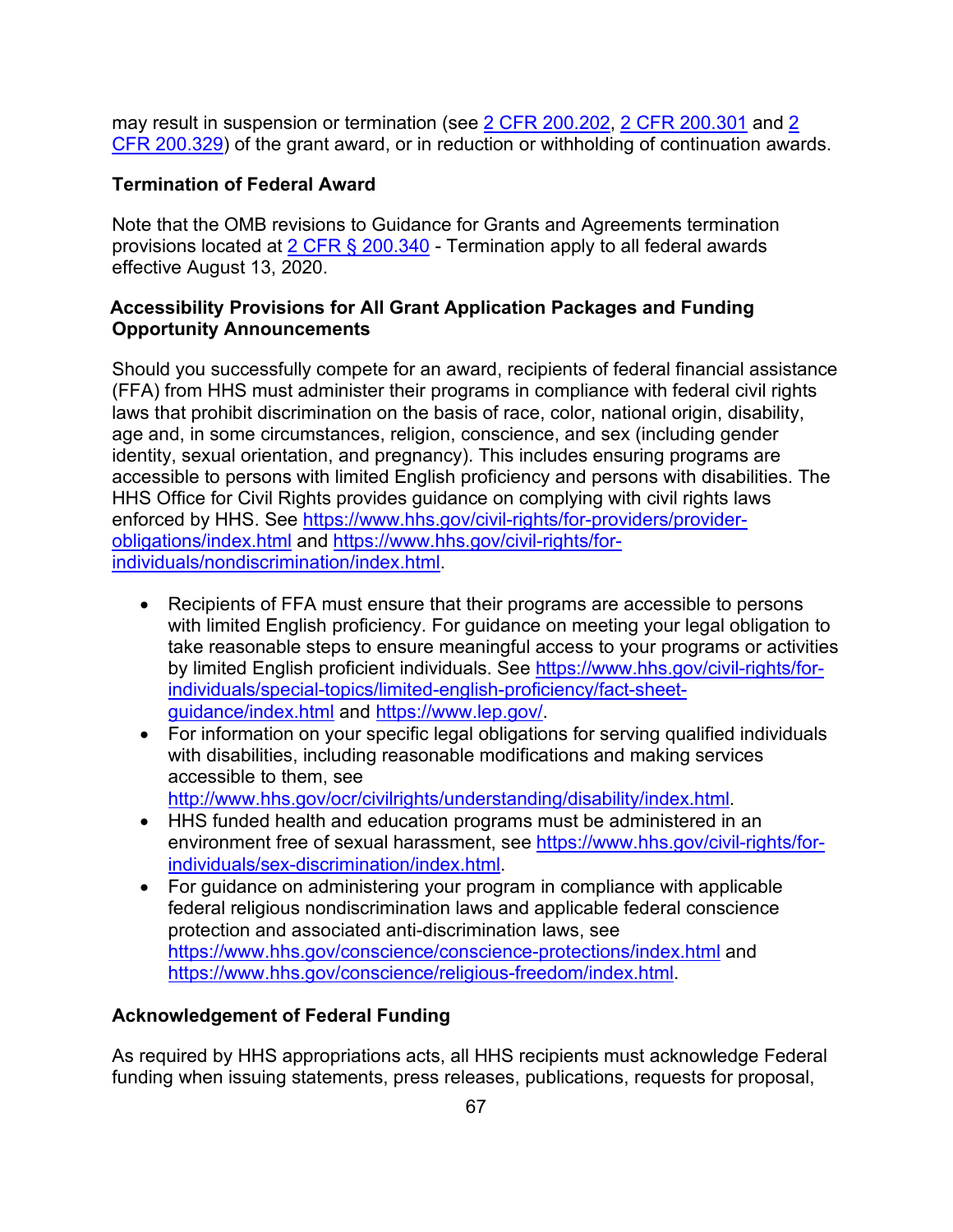bid solicitations, and other documents, such as tool-kits, resource guides, websites, and presentations describing the projects or programs funded in whole or in part with HHS federal funds. The recipient must clearly state: 1) the percentage and dollar amount of the total costs of the program or project funded with federal money; and 2) the percentage and dollar amount of the total costs of the project or program funded by non-governmental sources.

### **Supplement Not Supplant**

Grant funds may be used to supplement existing activities. Grant funds may not be used to supplant current funding of existing activities. "Supplant" is defined as replacing funding of a recipient's existing program with funds from a federal grant (2 CFR Part 200, Appendix XI).

#### **Mandatory Disclosures**

A term may be added to the NoA which states: Consistent with 45 CFR 75.113, applicants and recipients must disclose in a timely manner, in writing to the HHS awarding agency, with a copy to the HHS Office of Inspector General (OIG), all information related to violations of federal criminal law involving fraud, bribery, or gratuity violations potentially affecting the federal award. Sub-recipients must disclose, in a timely manner, in writing to the prime recipient (pass through entity) and the HHS OIG, all information related to violations of federal criminal law involving fraud, bribery, or gratuity violations potentially affecting the federal award. Disclosures must be sent in writing to SAMHSA at the following address:

**SAMHSA** Attention: Office of Financial Advisory Services 5600 Fishers Lane Rockville, MD 20857

AND by email to [grantdisclosures@oig.hhs.gov](mailto:grantdisclosures@oig.hhs.gov) or by mail to the following address:

Office of Counsel to the Inspector General Office of the Inspector General U.S. Dept. of Health and Human Services Grant Self-Disclosures 330 Independence Avenue SW Cohen Building Room 5527 Washington, DC 20201

Failure to make required disclosures can result in any of the remedies described in 45 CFR 75.371 Remedies for noncompliance; including suspension or debarment (See 2 CFR parts 180 & 376 and 31 U.S.C. 3321)."

### **System for Award Management (SAM) Reporting**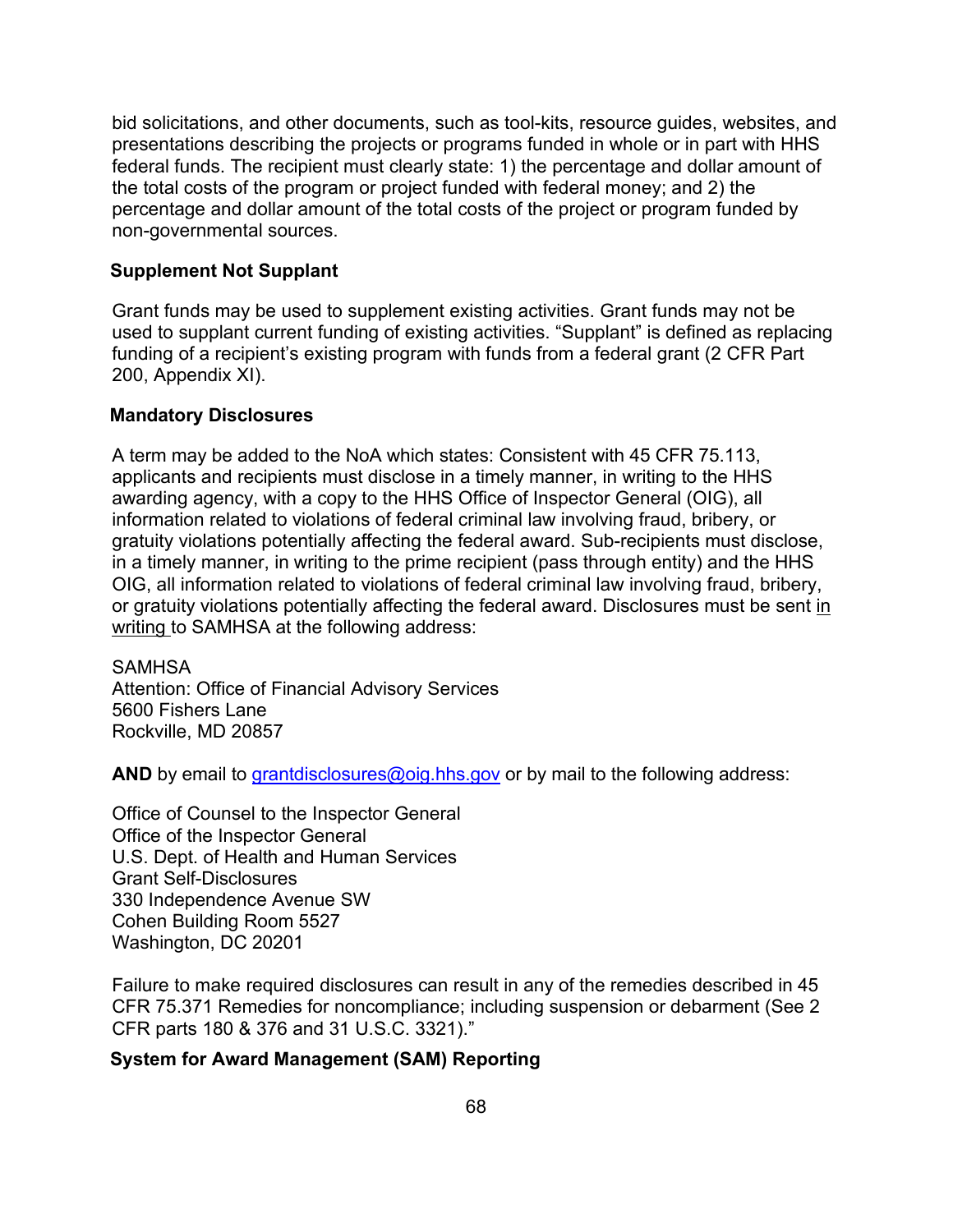A term may be added to the NoA that states: "In accordance with the regulatory requirements provided at 45 CFR 75.113, 2 CFR 25, and Appendix XII to 45 CFR Part 75, recipients that have currently active federal grants and procurement contracts with cumulative total value greater than \$10,000,000, must report and maintain information in the System for Award Management (SAM) about civil, criminal, and administrative proceedings in connection with the award or performance of a federal award that reached final disposition within the most recent five-year period. The recipient also must make semiannual disclosures regarding such proceedings. Proceedings information will be made publicly available in the designated integrity and performance system (currently the Federal Awardee Performance and Integrity Information System (FAPIIS)). Full reporting requirements and procedures are found in Appendix XII to 45 CFR Part 75."

### **Drug-Free Workplace**

A term may be added to the NoA that states: "You as the recipient must comply with drug-free workplace requirements in Subpart B (or Subpart C, if the recipient is an individual) of part 382, which adopts the Government-wide implementation (2 CFR part 182) of section 5152-5158 of the Drug-Free Workplace Act of 1988 (Pub. L. 100-690, Title V, Subtitle D; 41 U.S.C. 701-707)."

### **Smoke-Free Workplace**

The Public Health Service strongly encourages all award recipients to provide a smokefree workplace and to promote the non-use of all tobacco products. Further, 20 USC 6081 et seq., the Pro-Children Act of 1994, prohibits smoking in certain facilities (or in some cases, any portion of a facility) in which regular or routine education, library, day care, health care or early childhood development services are provided to children.

### **Standards for Financial Management**

Recipients are required to meet the standards and requirements for financial management systems set forth in 45 CFR part 75 Subpart D. The financial systems must enable the recipient to maintain records that adequately identify the sources of funds for federally assisted activities and the purposes for which the award was used, including authorizations, obligations, unobligated balances, assets, liabilities, outlays or expenditures, and any program income. The system must also enable the recipient to compare actual expenditures or outlays with the approved budget for the award.

SAMHSA funds must retain their award-specific identity − they may not be commingled with state funds or other federal funds. ["Commingling funds" typically means depositing or recording funds in a general account without the ability to identify each specific source of funds for any expenditure.]. Common mistakes related to comingling are outlined below: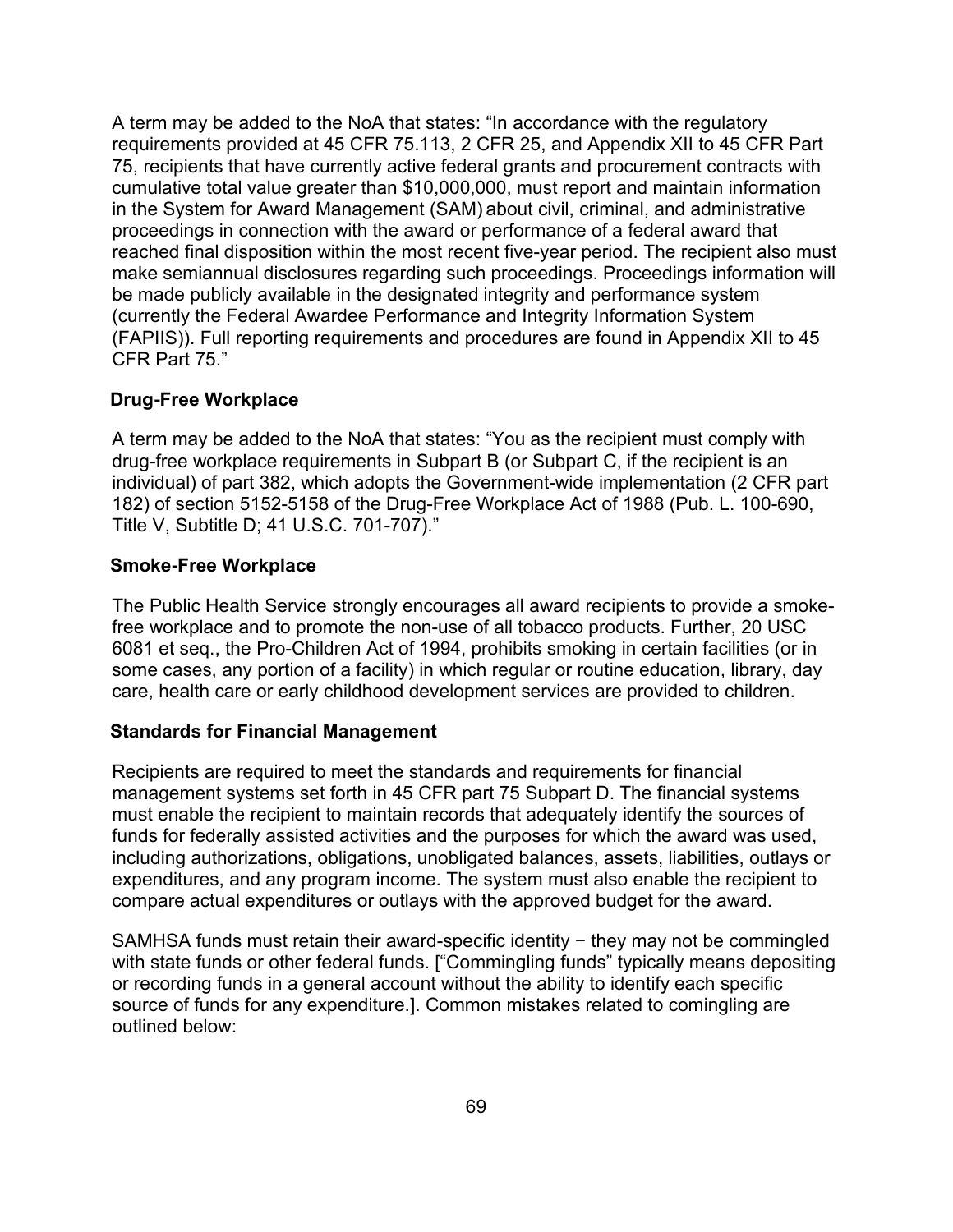- *Commingling of Cost Centers*. Every business activity constitutes a cost center. Examples of cost centers include: a federal grant, a state grant, a private grant, matching costs for a specific grant, a self-funded project, fundraising activities, membership activities, lines of business, unallowable costs, indirect costs, etc. Recipients must establish a unique account(s) in the accounting system to capture and accumulate expenditures of each cost center, apart from other cost centers.
- *Commingling of Cost Categories*. Recipients must avoid budget fluctuations that violate programmatic restrictions. They must also avoid applying indirect cost rates to prohibited cost categories, such as equipment, participant support costs and subcontracts/subawards in excess of \$25,000. As a result, recipients must establish unique object codes in the accounting system to capture and accumulate costs by budget category (i.e., salaries, fringe benefits, consultants, travel, participant support costs, subcontracts, etc.).
- *Commingling of Time Worked and Not Worked.* Recipients may not directly charge a grant for employees' time not spent working on the grant. Therefore, *Paid Time Off* (PTO), such as vacation, holiday, sick and other paid leave, is not recoverable directly from grants, but rather must be allocated to all grants, projects, and cost centers over an entire cost accounting period through either an indirect cost or fringe benefit rate.
- *Unsupported Labor Costs.* To support charges for direct and indirect salaries and wages, recipients maintaining hourly timesheets must ensure that timesheets encompass all hours worked and not worked on a daily basis. The timesheet should identify the: (a) grant, project or cost center being worked on; (b) number of hours worked on each; (c) description of work performed; and (d) Paid Time Off (PTO) hours. The total hours recorded each day should coincide with an individual's employment status in accordance with established policy (i.e., fulltime employees work 8 hours each day, etc.).
- *Inconsistent Treatment of Costs.* Recipients must treat costs consistently across all federal and non-federal grants, projects, and cost centers. For example, recipients may not direct-charge federal grants for costs typically considered indirect in nature, unless done consistently. Examples of indirect costs include administrative salaries, rent, accounting fees, utilities, etc. Additionally, in most cases, the cost to develop an accounting system adequate to justify direct charging of the aforementioned items outweighs the benefits. As a result, use of an indirect cost rate is the most effective mechanism to recover these costs and not violate federal financial requirements of consistency, allocability and allowability. See the appendix titled "*Sample Budget and Justification*," for additional indirect cost guidance.

### **Trafficking in Persons**

Awards issued by SAMHSA are subject to the requirements of [2 CFR part 175](https://www.ecfr.gov/current/title-2/subtitle-A/chapter-I/part-175) and [22](https://www.govinfo.gov/app/details/USCODE-2010-title22/USCODE-2010-title22-chap78-sec7104)  [USC 7104\(g\).](https://www.govinfo.gov/app/details/USCODE-2010-title22/USCODE-2010-title22-chap78-sec7104) For the full text of the award term, go to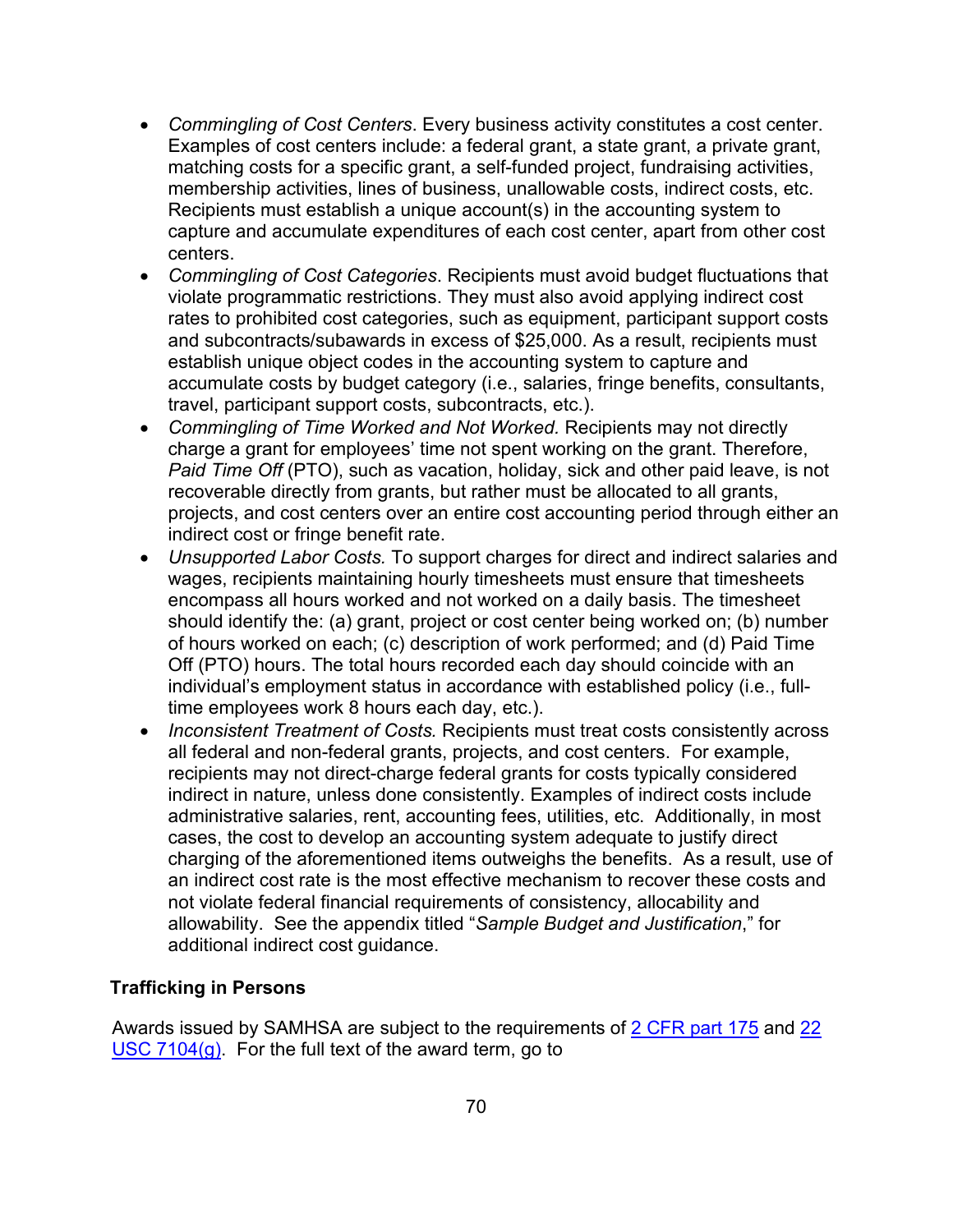[http://www.samhsa.gov/grants/grants-management/notice-award-noa/standard-terms](http://www.samhsa.gov/grants/grants-management/notice-award-noa/standard-terms-conditions)[conditions.](http://www.samhsa.gov/grants/grants-management/notice-award-noa/standard-terms-conditions)

NOTE: The signature of the AOR on the application serves as the required certification of compliance for your organization regarding the administrative and national policy requirements.

### **Publications**

Recipients are required to notify the Government Project Officer (GPO) of any materials based on the SAMHSA-funded grant project that are accepted for publication. In addition, SAMHSA requests that recipients:

- Provide the GPO with advance copies of publications.
- Include acknowledgment of the SAMHSA grant program as the source of funding for the project.
- Include a disclaimer stating that the views and opinions contained in the publication do not necessarily reflect those of SAMHSA or the U.S. Department of Health and Human Services and should not be construed as such.

SAMHSA reserves the right to issue a press release about any publication deemed by SAMHSA to contain information of program or policy significance to the substance abuse treatment/substance abuse prevention/mental health services community.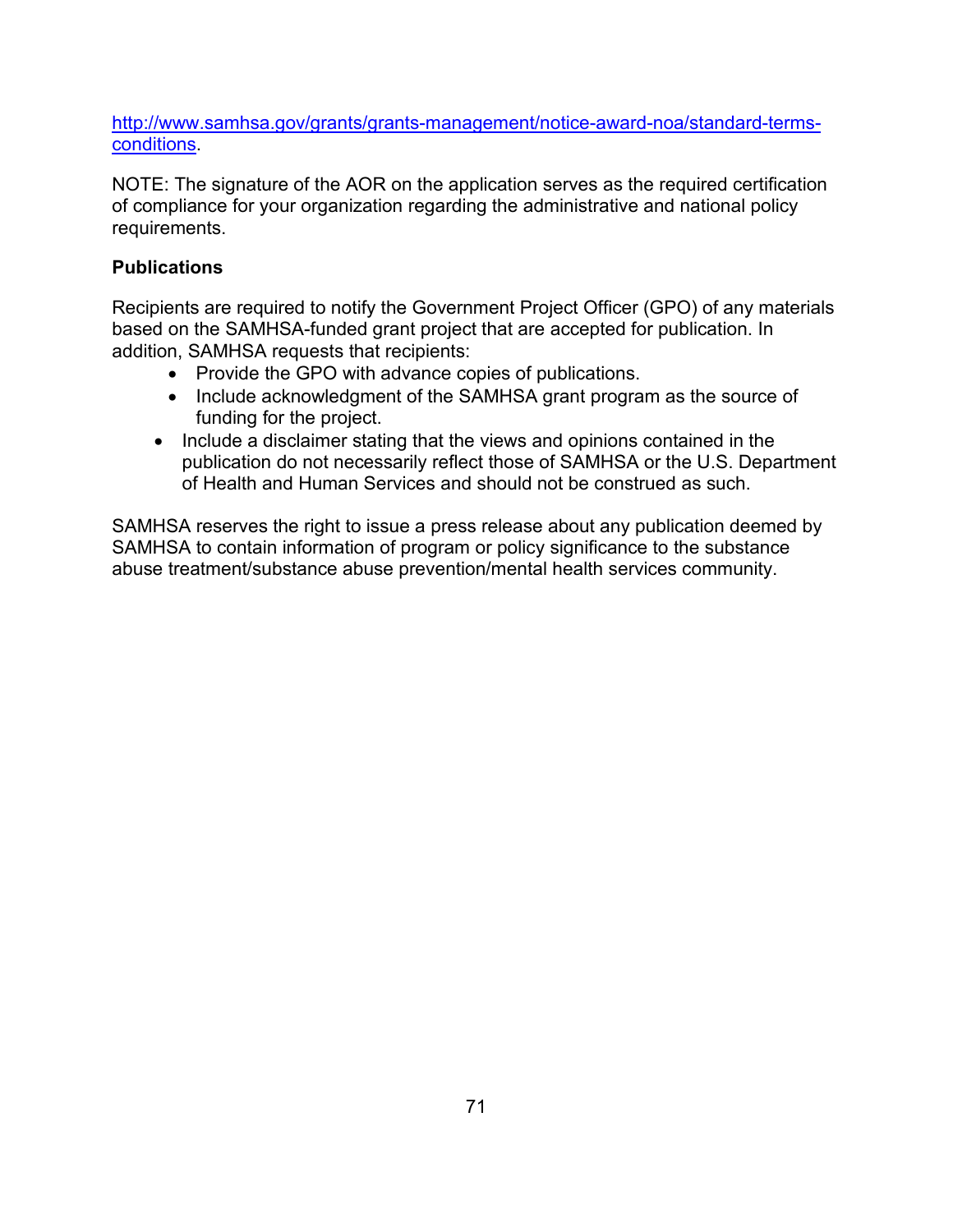# **Appendix L – Sample Budget and Justification**

All applications must have a detailed budget justification and narrative that explains the federal and the non-federal expenditures broken out by the object class cost categories listed on SF-424A − Section B (Budget Category) for non-construction awards.

- The detailed budget must match the costs identified on the SF-424A form and the total costs on the SF-424.
- The Budget Narrative and justification must be consistent with and support the Project Narrative.
- The Budget Narrative and justification must be concrete and specific. It must provide a justification for the basis of each proposed cost in the budget and how that cost was calculated. Examples to consider when justifying the basis of your estimates can be ongoing activities, market rates, quotations received from vendors, or historical records. The proposed costs must be reasonable, allowable, allocable, and necessary for the supported activity.
- NOFOs invite applications for periods of performance of one to up to five years. Generally, awards, on a competitive basis, will be for a one-year budget period but the period of performance may be up to five years. Submission and SAMHSA approval of the progress report(s) and any other required submission or reports is the basis for the budget period renewal and release of subsequent year funds. Funding beyond the one-year budget period but within the multi-year period of performance is subject to availability of funds, satisfactory progress of the recipient, and a determination that continued funding would be in the best interest of the Federal Government. Progress will be evaluated by submission of data on required performance measures, satisfactory achievement of identified goals and objectives, providing services to the projected number of individuals specified in the application, and satisfactory resolution of barriers and challenges that arise in the implementation of the project.
- Refer to the program specific Funding Restrictions/Limitations and the Standard Funding Restrictions in the NOFO, as well as to 45 CFR Part 75 [\(https://www.ecfr.gov/cgi-bin/text-idx?node=pt45.1.75,](https://www.ecfr.gov/cgi-bin/text-idx?node=pt45.1.75) for applicable administrative requirements and cost principles.

## **SAMHSA Budget Template**

To expedite review of your application, it is highly recommended you use the following PDF budget template to complete the Detailed Budget and Narrative Justification for submission with your application:

• To locate the budget template [Click here SAMHSA Forms and Resources](https://www.samhsa.gov/grants/applying/forms-resources) – scroll down to "**SAMHSA Budget Template**" section. You **must** download the budget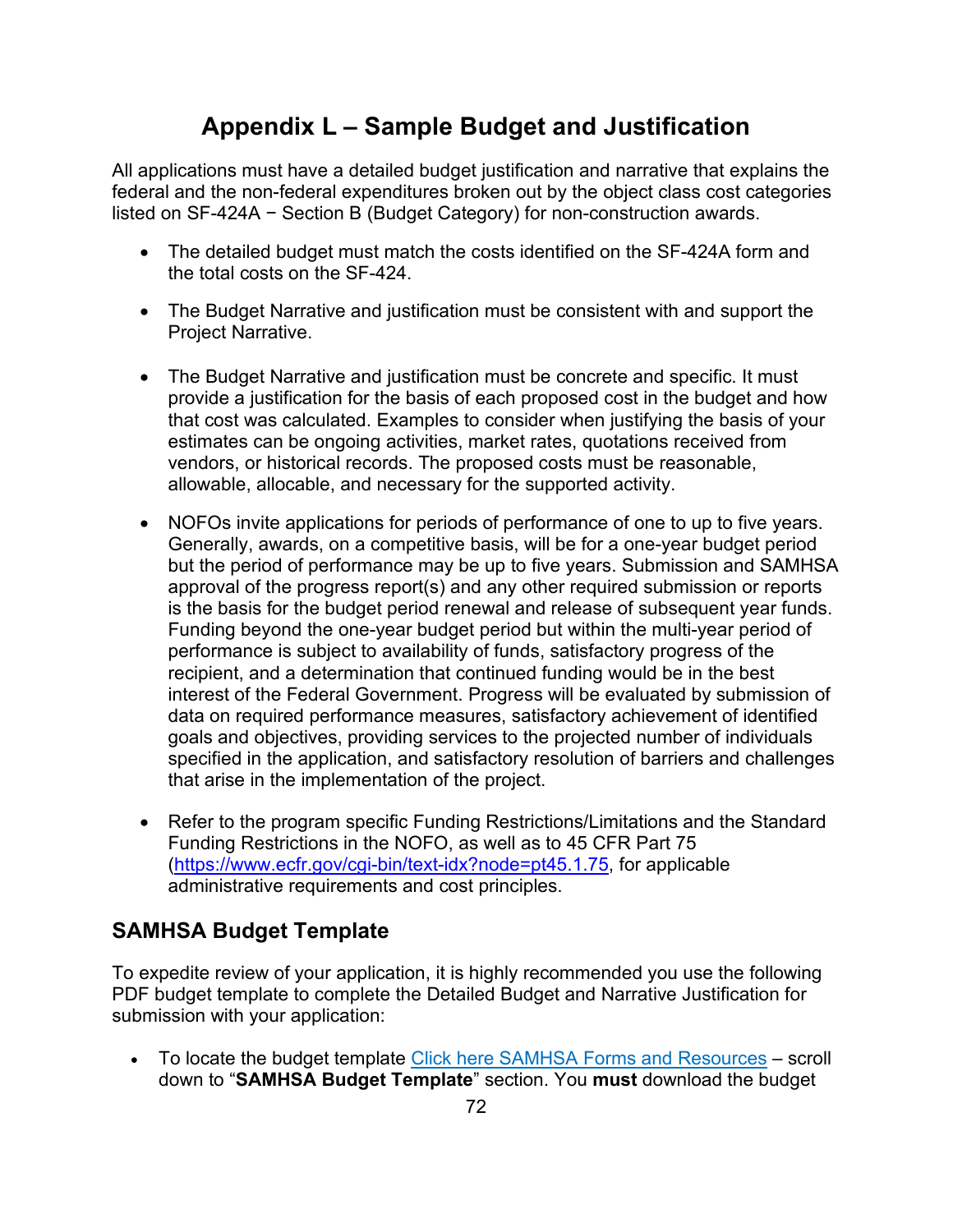template PDF to your computer first before opening it directly in Adobe Acrobat or Acrobat Reader (not your internet browser):

- 1. Right-click the link "**SAMHSA Budget Template (PDF)**"
- 2. Select "save link as" and save to a location on your computer
- 3. Go to the saved location and open the "SAMHSA Budget Template (PDF)" using Adobe Acrobat or Acrobat Reader.

## **Guidance**

The following documents provide guidance on using the budget template:

- [Key Features of the Budget Template](https://www.samhsa.gov/sites/default/files/grants/key-features-budget-template.pdf)
- [Budget Template Users Guide](https://www.samhsa.gov/sites/default/files/grants/budget-template-user-guide.pdf)
- [Budget Review Checklist](https://www.samhsa.gov/grants/continuation-grants)  use this checklist to review your Detailed Budget and Narrative Justification before submission to SAMHSA.

**Note:** For SAMHSA to view all of your budget data, you must convert the PDF to a noneditable format by **PRINTING TO PDF** before submission.

## **Sample Budgets**

The following PDFs are samples of Detailed Budgets and Narrative Justification:

- [Sample SF-424 New Awards \(PDF | 1.3 KB\)](https://www.samhsa.gov/sites/default/files/sample-sf-424-new-awards.pdf)
- [Sample Budget NON-MATCH \(PDF | 697 KB\)](https://www.samhsa.gov/sites/default/files/grants/budget-non-match.pdf)
- Sample Budget MATCH (PDF | 729 KB)

## **Completing the SF-424A**

**Complete Sections A – F** of the SF-424A Budget Information – Non-Construction Programs form included with the application package.

In **Section A** use rows 1–4 to provide the budget amounts for the first year of the project. Enter the amounts in the "New or Revised Budget" column- not the "Estimated Unobligated Funds" column. In Section B 6. Object Class Categories of the SF-424A, provide the object class category breakdown (i.e., line-item budget) for the first year of the project.

In **Section B**, use column (1) to provide category amounts for year one and use column (2), if applicable, for cost sharing/matching.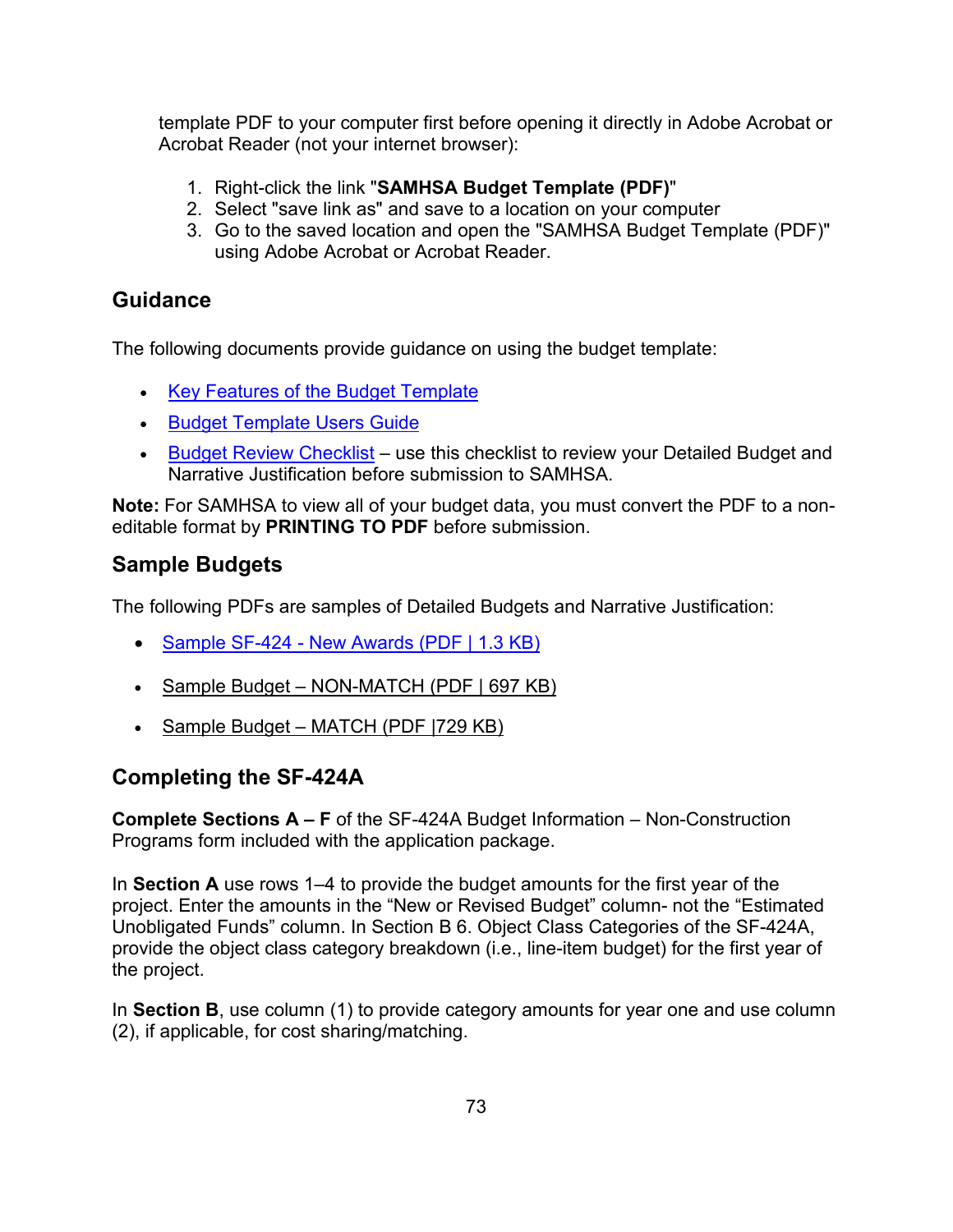**Section C – Non-Federal Resources**: complete only if Section III. 2. Cost Sharing/Matching of the NOFO indicates that cost sharing/matching is required.

**Section D – Forecasted Cash Needs**: If no cost sharing/matching is required, complete only line "13. Federal" in the first column titled "Total for 1st Year." If cost sharing/matching is required, complete all three lines "13. Federal," "14. Non-Federal," and "15. Total (Sum of lines 13 and 14)" in the first column titled "Total for 1st Year."

**Section E – Budget Estimates of Federal Funds Needed for Balance of the Project:** Complete line 16 of the Future Funding Periods columns for the out years, with (b) First being the 2nd year, (c) Second being the 3rd year, etc.

**Section F – Other Budget Information**. Complete as appropriate.

## **Budget Cost Categories**

Personnel Costs: Explain personnel costs by listing each staff member who will be supported from funds, name (if possible), position title, percentage of full-time equivalency, and annual salary. Award funds may not be used to pay the salary of an individual at a rate in excess of Executive Level II or **\$203,700**. An individual's base salary, per se, is NOT constrained by the statutory provision for a limitation of salary. The rate limitation simply limits the amount that may be awarded and charged to SAMHSA grants and cooperative agreements.

**Note**: If an organization is awarded a grant and chooses to move forward with hiring an individual for a Key Personnel position before receiving SAMHSA's formal approval, this will be done at the organization's own risk. If SAMHSA's review of the Key Personnel request results in the proposed individual not being approved or deemed not qualified for the position, the expectation is that the organization must submit a qualified candidate to be placed in the Key Personnel position. SAMHSA will not be liable for any costs incurred or pay for salaries of a Key Personnel that is not approved or deemed not qualified on the grant program.

Fringe Benefits: List the components that comprise the fringe benefit rate, for example health insurance, taxes, unemployment insurance, life insurance, retirement plans, and tuition reimbursement. The fringe benefits should be directly proportional to that portion of personnel costs that are allocated for the project.

Travel: List travel costs according to local and long-distance travel. For local travel, outline the mileage rate, number of miles, reason for travel and staff member/consumers completing the travel. The budget should also reflect the travel expenses (e.g., airfare, lodging, parking, per diem, etc.) for each person and trip associated with participating in meetings and other proposed trainings or workshops. Name the traveler(s) if possible, describe the purpose of the travel, provide number of trips involved, the destinations, and the number of individuals for whom funds are requested.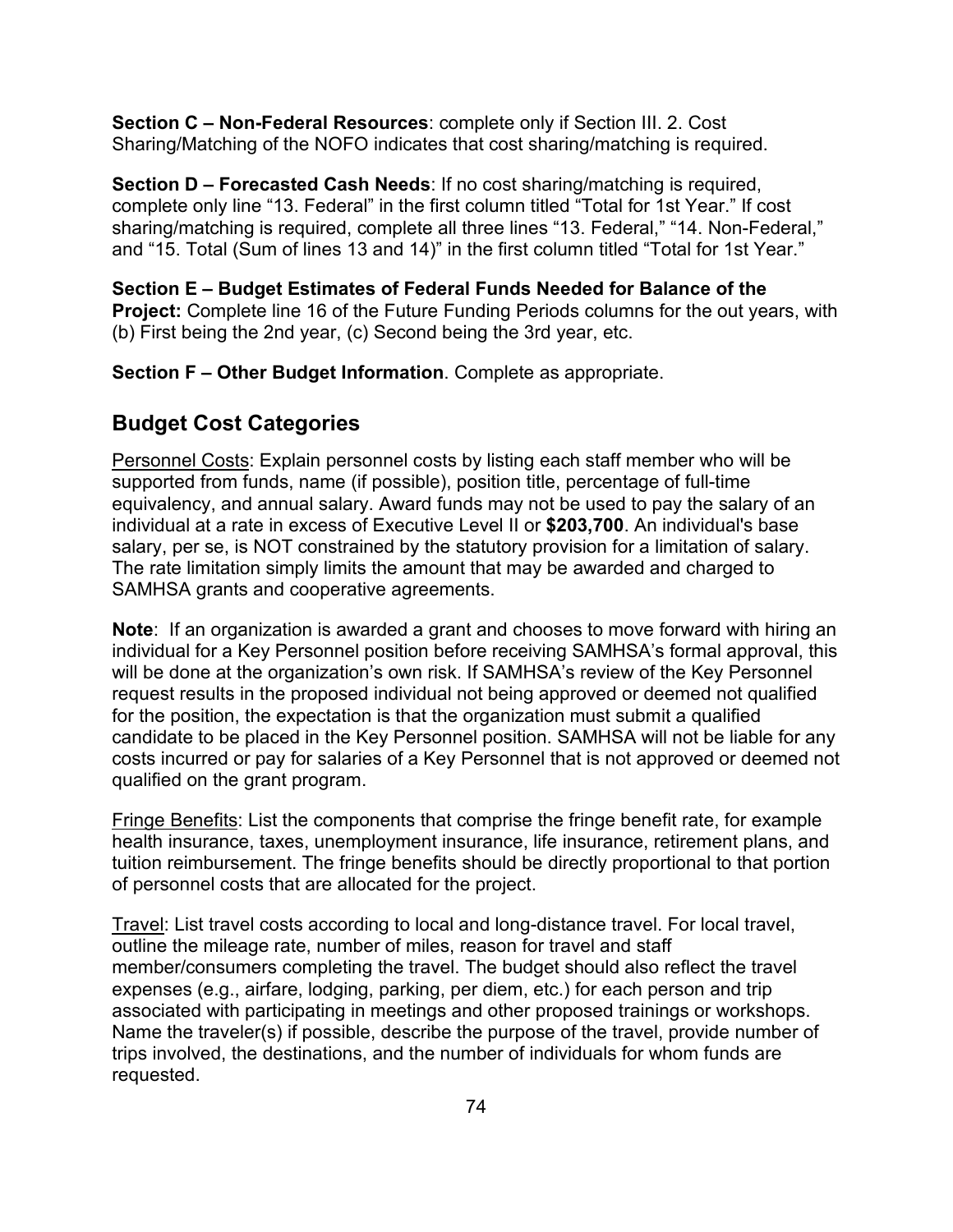Equipment: List equipment costs and provide justification for the need of the equipment to carry out the program's goals. Extensive justification and a detailed status of current equipment must be provided when requesting funds for the purchase of items that meet the definition of equipment (a unit cost of \$5,000 or more and a useful life of one or more years). For example, large items of medical equipment.

Supplies: List the items that the project will use to implement the proposed project. Items must be listed separately: office supplies (e.g., paper, pencils).

Per 45 CFR § 75.321, property will be classified as supplies if the acquisition cost is under \$5,000. Note that items such as laptops, tablets, and desktop computers are classified as a supply if the value is under the \$5,000 equipment threshold.

Contractual/Subawards/Consortium/Consultant: Provide a clear explanation as to the purpose of each contract/subaward, how the costs were estimated, and the specific contract/subaward deliverables. You should provide the basis for your cost estimate for the contract. You are responsible for ensuring that your organization or institution has in place an established and adequate procurement system with fully developed written procedures for awarding and monitoring all contracts/subawards. Recipients must notify potential subrecipients that entities receiving subawards must be registered in SAM and provide the recipient with their UEI number (see 2 CFR part 25). For consultant services, list the total costs for all consultant services. In the budget narrative, identify each consultant, the services he/she will perform, total number of days, travel costs, and total estimated costs.

For subawards to entities that will help carry out the work of the award, you should describe how you will monitor their work to ensure the funds are being properly used.

Other: Include all costs that do not fit into any other category and provide an explanation of each cost in this category (e.g., provider licenses). In some cases, rent, utilities, and insurance fall under this category if they are not included in an approved indirect cost rate.

Indirect Costs: Indirect costs are those costs incurred for common or joint objectives which cannot be readily and specifically identified with a particular project or program but are necessary to the operations of the organization, e.g., the cost of operating and maintaining facilities, depreciation, and administrative salaries. For some institutions, the term "facilities and administration" (F&A) is used to denote indirect costs. If your organization does not have an indirect cost rate, you may wish to obtain one through HHS's Cost Allocation Services (CAS) (formerly the Division of Cost Allocation (DCA)). Visit CAS's website to learn more about rate agreements, the process for applying for them, and the regional offices which negotiate them**. If indirect costs are included in the budget, attach a copy of the indirect cost rate agreement**.

Any non-federal entity that has never received a negotiated indirect cost rate, (except a governmental department or agency unit that receives more than \$35 million in direct